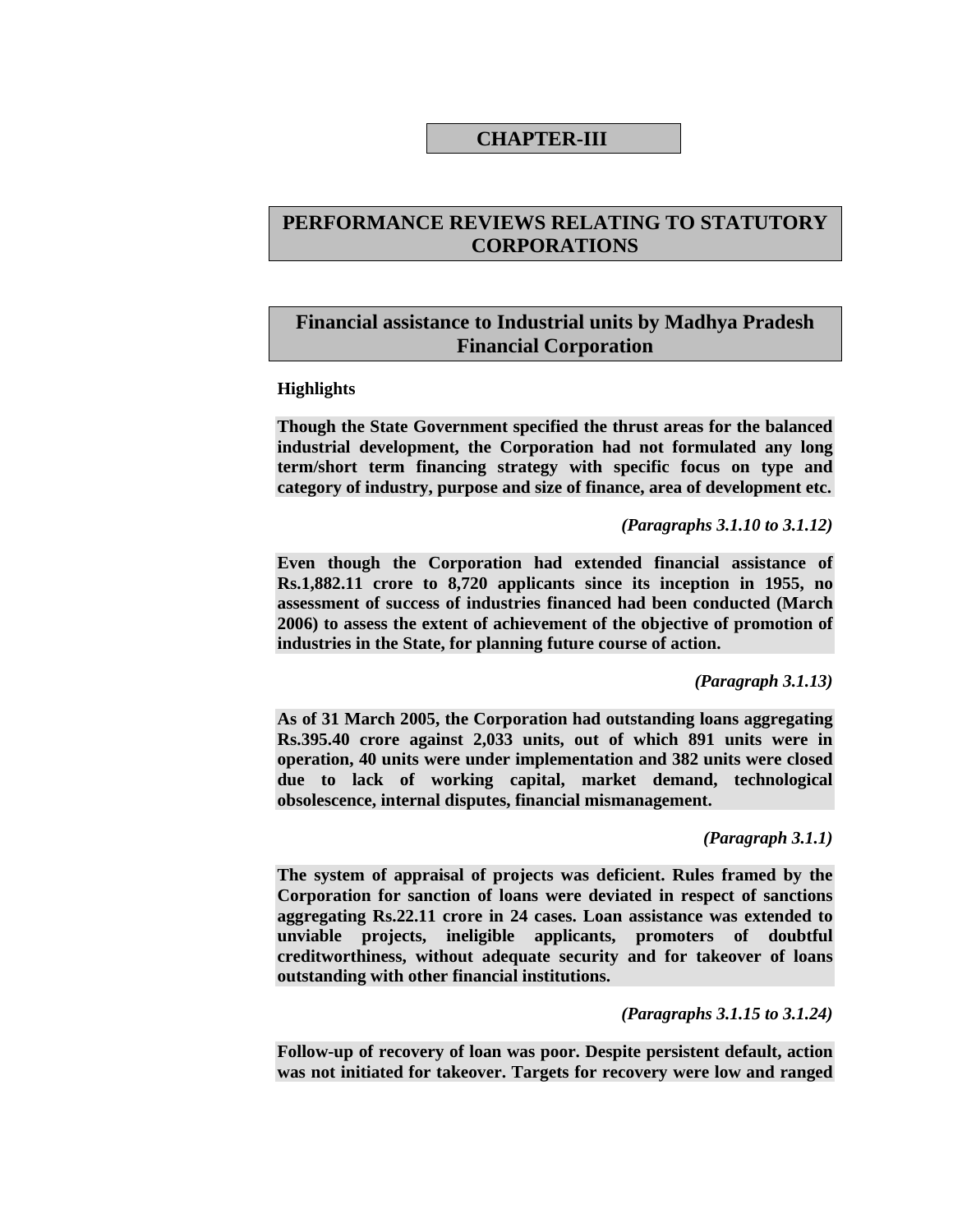**between 38** *per cent* **(2000-01) and 46** *per cent* **(2003-04) of the total amount recoverable. Separate targets were not fixed for recovery of old dues, even though their recovery was only up to 18** *per cent***. To bridge the gap between funds available and funds required, the Corporation resorted to borrowings through bonds.** 

## *(Paragraphs 3.1.25 and 3.1.7)*

**Out of loan assistance of Rs.532.18 crore sanctioned during the years 2001-2005, Rs.203.75 crore was pending recovery as on 31 March 2005. Out of this, Rs.155.52 crore was standard, Rs.31.08 crore was substandard, Rs.16.79 crore was doubtful and Rs.0.35 crore was loss assets. The substandard, doubtful and loss assets represented 24** *per cent* **of the outstandings.** 

# *(Paragraph 3.1.14)*

**One Time Settlements were extended to wilful defaulters and even in cases where adequate collateral securities were available. Though the Corporation sacrificed Rs.71.34 crore as a result of one time settlement of dues of Rs.157.10 crore for Rs.85.76 crore during the period 2001-05, it could recover only Rs.41 crore (47** *per cent***) upto March 2005 defeating the very objective of the settlement.** 

*(Paragraphs 3.1.30 to 3.1.32)* 

**Non-performing assets increased from Rs.170.40 crore in 2000-01 to Rs.224.66 crore in 2002-03. The decrease in 2004-05 to Rs.140.38 crore was mainly due to one time settlements in 2003-04 and 2004-05.** 

*(Paragraph 3.1.33)* 

 **Introduction** 

**3.1.1** Madhya Pradesh Financial Corporation, (formerly known as Madhya Bharat Financial Corporation) was established in June 1955 under Section 3 (1) of the State Financial Corporations Act 1951 (Act) for promoting industrial development in the State by providing financial assistance to medium and small scale enterprises for setting up new industrial units or to expand/ modernise existing units. During the period of five years ended 31 March 2005 the Corporation confined itself mainly to fund based activities viz., grant of term loans, asset credit loans, short term loans, working capital, medium term loans and replenishment of term loans.

The Management of the Corporation is vested in a Board of Directors (BOD). As on 31 March 2005 there were seven directors including the Chairman and Managing Director {three directors nominated by the State Government, and one each by Small Industries Development Bank of India (SIDBI), Industrial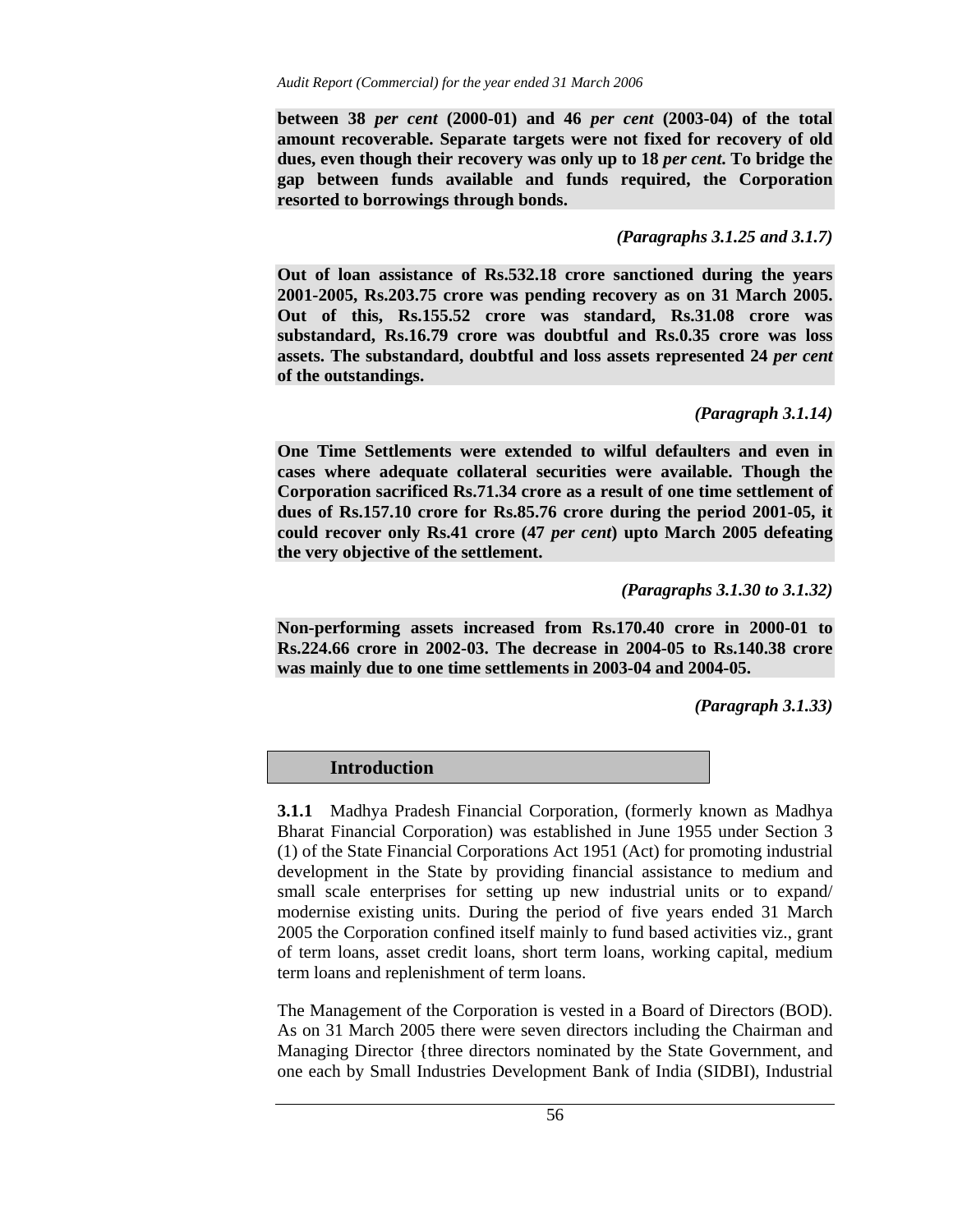Development Bank of India, (IDBI), Life Insurance Corporation of India (LIC) and the Board of Directors of the Corporation}. The Managing Director is the Chief Executive of the Corporation who is assisted by two General Managers at Head office and one General Manager, three Deputy General Managers, four Regional Managers and four Branch Managers in the field. The Corporation has  $10^{22}$  field offices besides nine<sup>23</sup> business development centres (BDC).

As of 31 March 2005, the Corporation had outstanding loans aggregating Rs.395.40 crore against 2,033 units. Out of these, 891 units were in operation, 40 units were under implementation and 382 units were closed due to lack of working capital, market demand, technological obsolescence, internal disputes and financial mismanagement.

The recovery performance of the Corporation was last reviewed in the Report of the Comptroller and Auditor General of India for the year ended 31 March 1999 (Commercial). The review was discussed by the Committee on Public Undertakings (COPU) between May and July 2001.

# **Scope of Audit**

**3.1.2** The present review undertaken between January and May 2006 covers the activities of the Corporation with regard to financial assistance extended during the five years ended 31 March  $2005^{24}$ . The records at the head office of the Corporation and five out of 10 field offices/ branch offices selected on the basis of assistance disbursed were examined.

# **Audit Objectives**

 $\overline{a}$ 

- **3.1.3** Audit was undertaken with a view to assess whether:
- ¾ the Corporation achieved its objectives efficiently, economically and effectively,
- ¾ a proper system of project appraisal existed and the same had been complied with,

*<sup>22</sup> Indore-I, Bhopal, Dewas, Ratlam, New Delhi, Indore-II, Gwalior, Jabalpur, Ujjain and Satna.* 

*<sup>23</sup> Indore (urban), Indore-II, Katni, Rewa, Sendhwa, Harda, Neemuch , Shahdol and Sagar.* 

*<sup>24</sup> As the accounts of the Corporation were finalised upto 2004-05 only.*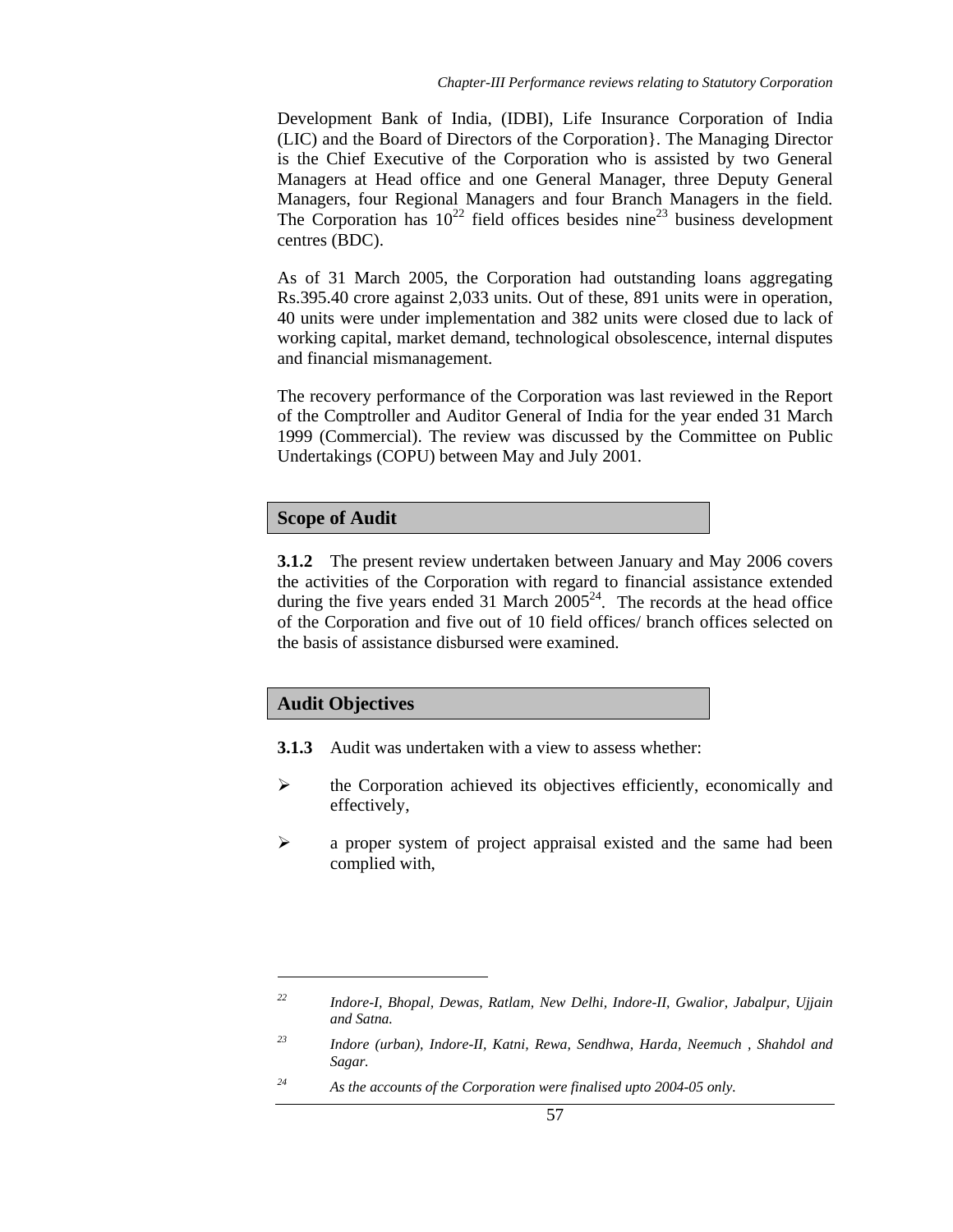- $\triangleright$  the system of recovery and action in case of default was efficient to ensure timely recovery of principal and interest due thereon,
- ¾ an adequate system of internal control with regard to sanction, disbursement and recovery of dues was in place and was operative,
- $\triangleright$  The Corporation maintained necessary records to facilitate age wise analysis and analysis of over dues to facilitate necessary penal recovery action and
- $\triangleright$  the system of follow up with defaulting units including taking over of the units was efficient to ensure speedy disposal and prompt realisation of over dues.

### **Audit criteria**

**3.1.4** The performance of the Corporation was assessed against the following :

- ¾ laid down procedures for sanction, disbursement and monitoring of recovery,
- $\triangleright$  guidelines and circulars issued by the Reserve Bank of India (RBI) and SIDBI, and
- ¾ policies in regard to allotment of assistance to different sectors of industries and targets, wherever fixed.

#### **Audit methodology**

- **3.1.5** The following mix of audit methodologies was adopted:
- ¾ examination of relevant provisions of SFCs Act,1951 and guidelines issued by the State government, SIDBI and RBI, from time to time,
- $\triangleright$  test check of loan files at selected district offices and head office,
- $\triangleright$  review of loan ledgers, and
- ¾ review of agenda and Board minutes, scheme files and correspondence files.

#### *Procedure for financial assistance and recovery*

**3.1.6** The Corporation extends financial assistance of upto Rs.5 crore at interest rates ranging from 9 to 13.5 *per cent* per annum depending upon the type of scheme and size of finance. The repayment period ranges from one to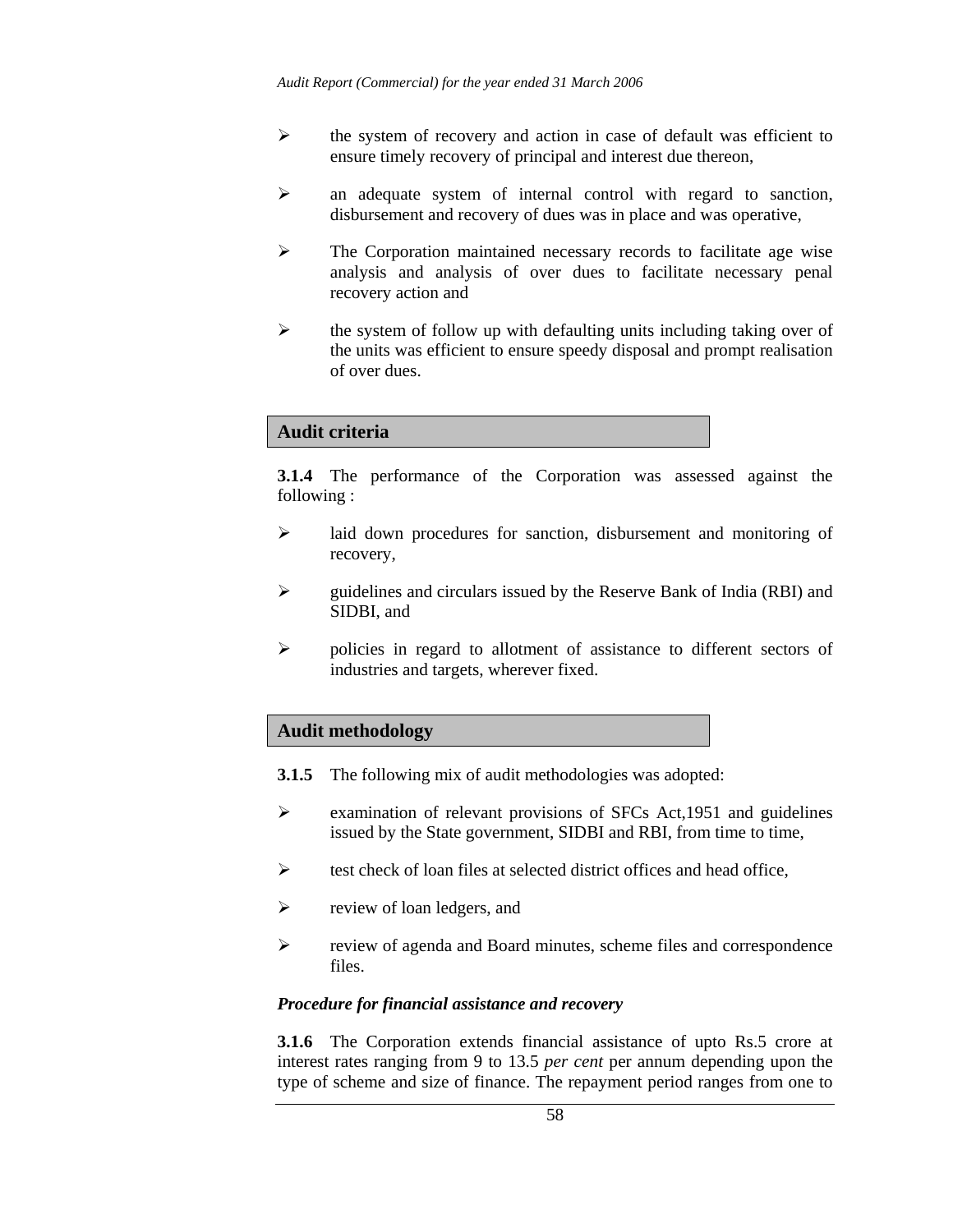eight years with a moratorium of upto one year. The loans are sanctioned after appraisal of the schemes for their viability and released in instalments after verification of investment of the loanee's share. The Corporation obtains funds in the form of equity from the State Government, floating of bonds, refinance from SIDBI, IDBI and other financial institutions and plough-back of funds through recovery of loans from the existing loanees and disinvestment of equity in the assisted units.

A flow chart indicating the process of sanction, disbursement and recovery thereof is indicated below:



### **Process of Financing & Recovery**

# **Audit findings**

The Audit findings were reported (June 2006) to the Government / Management and discussed in the meeting of Audit Review Committee for Public Sector Enterprises (ARCPSE) held on 13 September 2006 where the Government was represented by the Principal Secretary (Finance) and the Management was represented by the Managing Director of the Corporation. The review was finalised after considering the views of the Government / Management.

The audit findings are discussed in the succeeding paragraphs.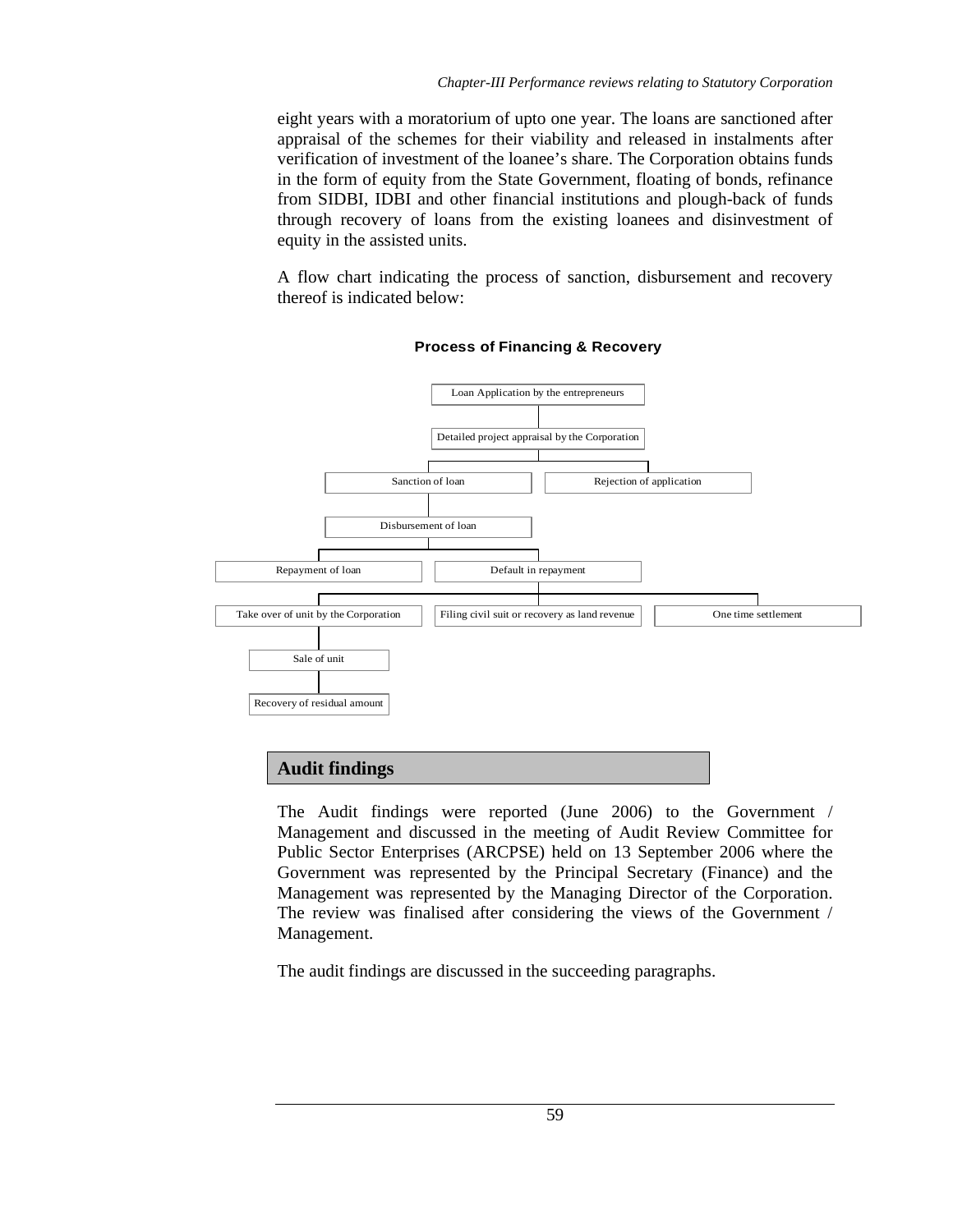## *Sources and Utilisation of Funds*

**3.1.7** The table below indicates the sources of finance and their utilisation during the five years ended 31 March 2005 for disbursement of loans, repayments of bonds and other expenditure.

|     | (Amount: Rupees in crore)             |         |         |         |         |         |
|-----|---------------------------------------|---------|---------|---------|---------|---------|
|     | <b>Particulars</b>                    | 2000-01 | 2001-02 | 2002-03 | 2003-04 | 2004-05 |
| (A) | Total cash out flow #                 | 166.80  | 183.21  | 179.33  | 127.02  | 184.96  |
| (B) | Resources                             |         |         |         |         |         |
|     | Refinance                             | 20.00   | 24.04   | 17.00   | 18.75   | 67.50   |
|     | Recovery of Principal and<br>interest | 105.40  | 104.95  | 109.71  | 84.36   | 93.50   |
|     | Borrowisngs through bonds             | 15.25   | 36.17   | 12.50   | 10.50   | Nil.    |
|     | Others $*$                            | 26.15   | 18.05   | 40.12   | 13.41   | 23.96   |
|     | <b>Total</b>                          | 166.80  | 183.21  | 179.33  | 127.02  | 184.96  |

**# Total Cash outflow includes loan disbursement, repayment of refinance / bonds and interest thereon.** 

**\* include repayment of refinance/bonds and interest thereon.** 

**Poor recovery led to increased borrowings through bonds.** 

It would be seen from the above table that recovery declined from 2001-02 to 2004-05 except for the year 2002-03. Increase in recovery in 2004-05 as compared to 2003-04 was mainly due to one time settlements. Due to less recovery during 2001-04 the Corporation had to issue bonds to bridge the resource gap.

The Government stated (July 2006) that it was considered prudent to borrow funds through bonds at lower rates of interest. The reply is not relevant as borrowing through bonds could have been minimised by improving recovery performance. During the ARCPSE meeting, the Principal Secretary (Finance) promised to improve recovery.

# *Avoidable payment of interest*

**3.1.8** The Corporation, with a view to meeting its loan financing requirements to industrial units, started mobilising funds through bonds from 1993-94 onwards. During the period January 1998 to March 2003 the Corporation mobilised Rs.117.83 crore through bonds at interest rates ranging from 12.3 to 6.75 *per cent*. The bonds were to be redeemed after 10 years i.e. from 2008 to 2013.

Audit analysis revealed that though the interest rates on borrowings fell from 11.32 (1998) to 6.95 (2003) *per cent,* the Corporation did not safeguard its interest against decreasing interest rates by inserting the usual put/call option clause in the terms of issue of bonds for their early redemption. The implications of non-insertion of the option as analysed by Audit are given below:

**Bonds could not be redeemed earlier due to non insertion of the usual call option clause.**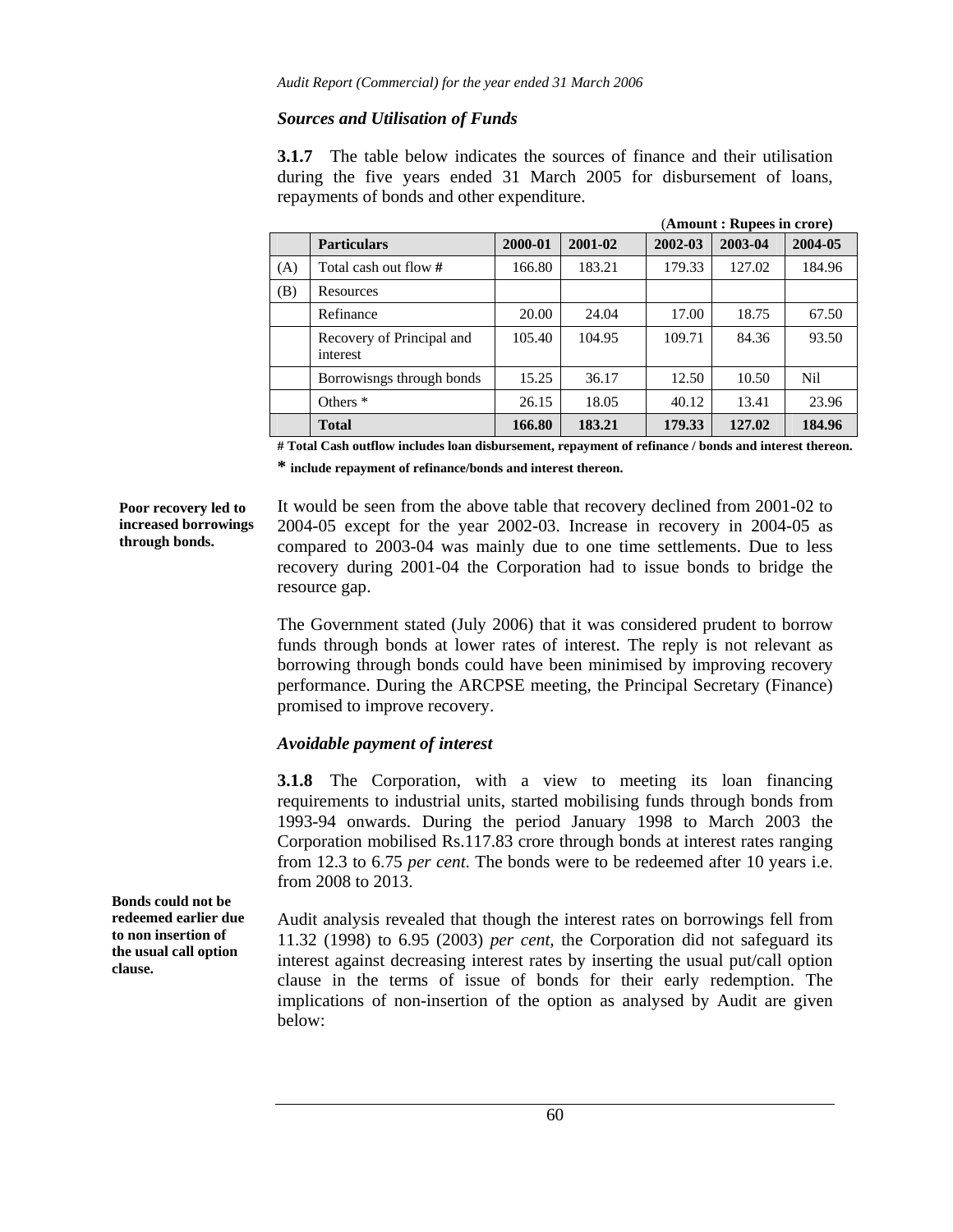**Non insertion of put/ call option resulted in additional interest liability of Rs.9.95 crore.** 

- ¾ Bonds valued at Rs.31.08 crore were issued during January 2000 to February 2002 at an average interest rate of 11.5 *per cent*. Had the Corporation inserted the option clause in these bonds, Rs.35.03 crore mobilised between February 2002 to March 2002 at an interest of 6.75 to 8.30 per cent per annum could have been utilised for discharge of earlier bonds and as a result interest of Rs.3.08 crore could have been saved.
- ¾ Future interest liability of Rs.6.87 crore could also have been avoided.

The Management stated (August 2006) that the Corporation issued these bonds as per the guidelines issued by Reserve Bank of India. It was further stated that the bondholders were requested for early discharge of bonds but they did not agree for the same.

The reply is not acceptable as the RBI did not prohibit insertion of a put/call option clause.

# *Sanction and disbursement*

**3.1.9** The details of receipt of applications from entrepreneurs, loans sanctioned and disbursed during the period of five years ended 31 March 2005 are detailed in *Annexure-11* 

It would be seen from the Annexure that:

- ¾ There was significant decrease in targets and actual disbursements during 2003-04 which was mainly due to non-availability of funds on account of low rate of recovery.
- ¾ There was significant increase in targets and actual disbursements in 2004-05 compared to previous years mainly due to setting up of Business Development Centres (BDCs) to attract small entrepreneurs, which was not attempted in any of the previous four years.

# *Memorandum of Understanding with the State Government*

**3.1.10** The Corporation entered into a Memorandum of Understanding (MOU) with the State Government for each of the five financial years ended 31 March 2005. While the State Government had made a general mention of areas of financial assistance in the years 2000-01 and 2002-03, it had given a specific mission to the Corporation in 2003-04 and 2004-05 by specifying thrust areas of industrial financing for balanced industrial development of the State. These included the service sector with focus on information, communication, entertainment, social infrastructure, development of ancillaries, small service based organisations and green field projects etc. Inspite of such specific direction, the Corporation had not drawn up any long term/ short term strategy for financing of industries with specific focus on type and category of industry, size of finance, area of development etc.

**The Corporation did not prepare short/long term strategy for balanced industrial development.**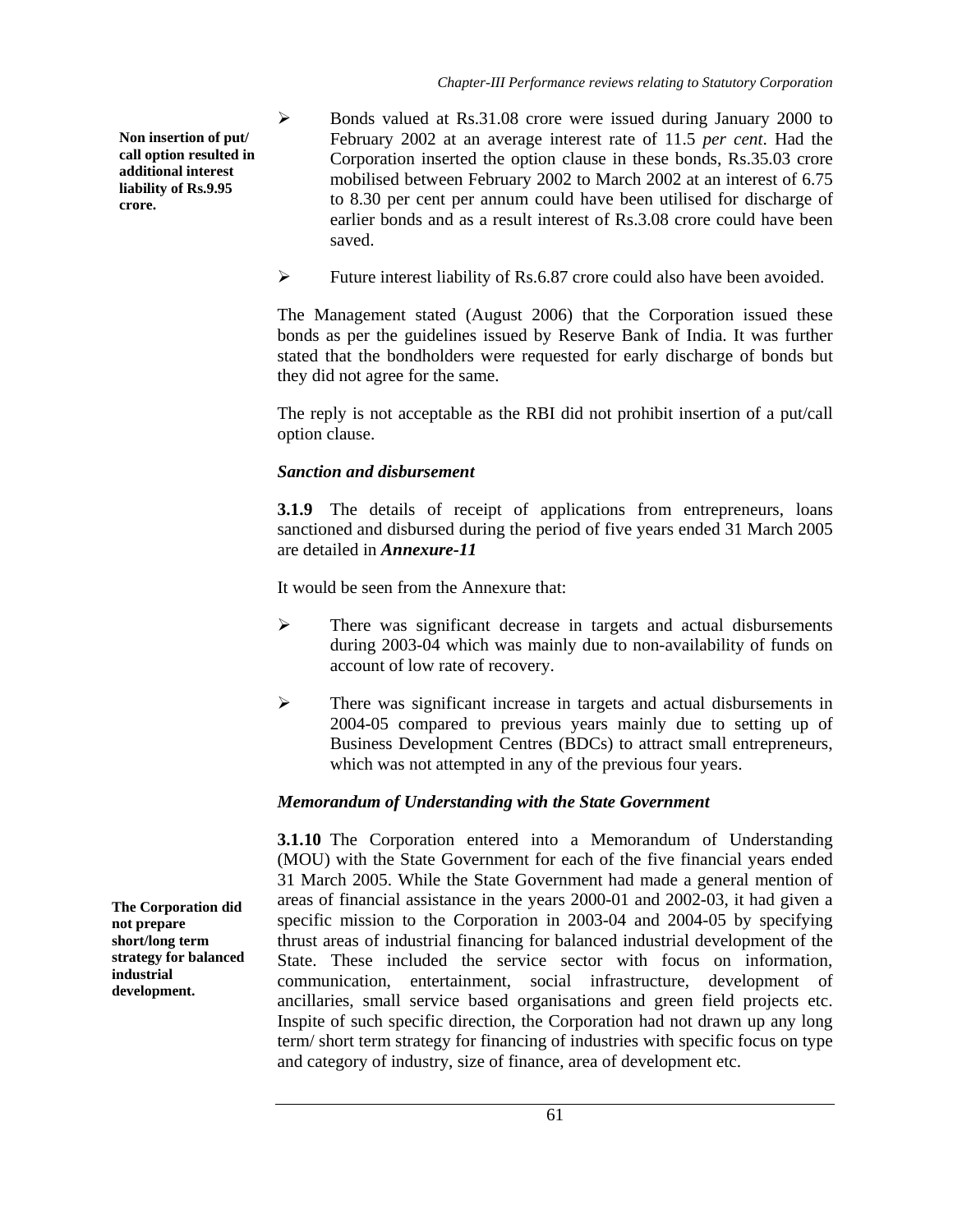The Government stated (July 2006) that it provided financial assistance to industries as per the broad industrial policy of the State Government and the policy guidelines of the BOD, SIDBI as well as the MOU signed with the State Government. It was further stated that it was not always appropriate to formulate a long term policy with specific focus on type and category of industry.

The reply is not tenable as non-formulation of short term/long term strategy would go against the spirit of the MOU and the objective of balanced industrial development. During ARCPSE meeting the Principal Secretary agreed to formulate short term/long term strategy.

#### *Sanctions*

**3.1.11** The following table indicates the distribution of sanction of loans to industries during the five years ended 31 March 2005.

|                                   | (Amount: Rupees in crore) |                     |  |  |
|-----------------------------------|---------------------------|---------------------|--|--|
| In 46 districts of Madhya Pradesh | <b>Sanctions</b>          | <b>Disbursement</b> |  |  |
| Backward districts $(37)^{25}$    | 220.92                    | 156.42              |  |  |
| Non backward districts (9)        | 212.25                    | 134.78              |  |  |
| <b>Total</b>                      | 433.17                    | 291.20              |  |  |

**3.1.12** It would be seen from the above table that out of total sanctions of Rs.433.17 crore in 46 districts of Madhya Pradesh, Rs.220.92 crore (51 *per cent*) were sanctioned in 37 backward districts while Rs.212.25 crore (49 *per cent*) in 9 non-backward districts. It was further noticed during audit that out of Rs.220.92 crore sanctioned in 37 backward districts, 67 *per cent* of financial assistance (Rs.147.38 crore) was given in six backward districts while remaining 33 *per cent* (Rs.73.54 crore) was given in 31 districts which indicated uneven spread of loan assistance. Out of Rs.212.24 crore sanctioned in the remaining 9 non-backward districts, Rs.119.08 crore (56 *per cent*) was sanctioned in Indore alone.

The Government stated (July 2006) that the spread of loan was based on viability and growth potential. The reply is not acceptable as such assistance would not ensure balanced regional economic development, which was identified as a thrust area in the MOU.

#### *Analysis of sanctions*

**3.1.13** An analysis of sanctions of term loans with reference to the category of industry, scale of industry, size of investment, purpose of investment etc. during the five years ended 31 March 2005 is given in *Annexure-12.* 

It would be seen from the Annexure that:

 $\overline{a}$ 

*25* A Category (20 districts), B Category (12 Districts), C Category (5 Districts).

**The spread of loan was uneven among various districts.**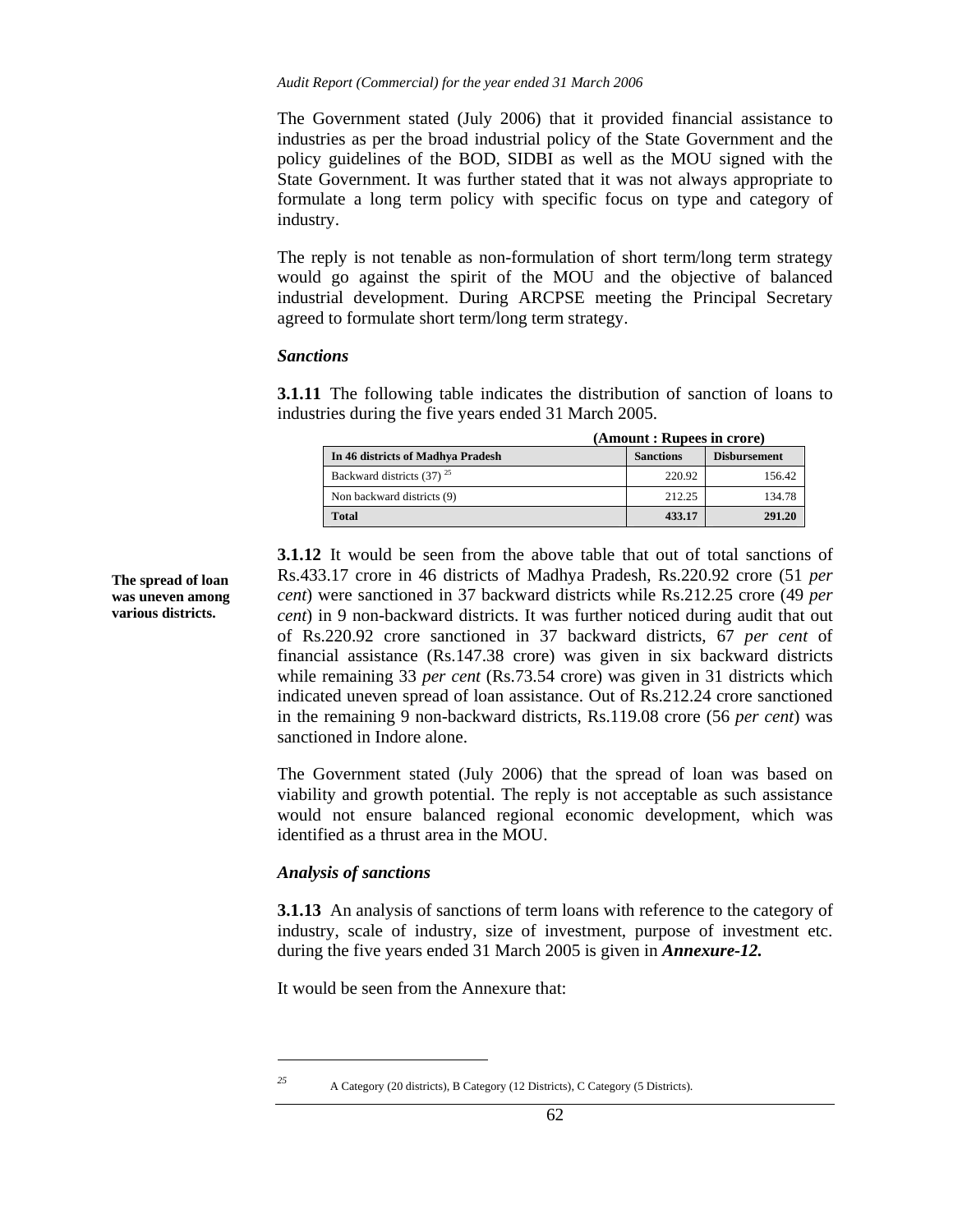| <b>Assistance was</b><br>concentrated in<br>certain industries. |  | Out of total sanctioned loans of Rs.532.18 crore during the five years<br>ended 31 March 2005, seven categories of industries viz., services,<br>transport equipment, food manufacture, basic metals, chemicals other<br>than industrial chemicals, construction and others received 69 per cent<br>(Rs.368.30 crore). Five categories of industries were not financed at all<br>while 21 categories of industries received 31 per cent (Rs.163.88)<br>crore). Thus, there was concentration of assistance in certain industries. |
|-----------------------------------------------------------------|--|-----------------------------------------------------------------------------------------------------------------------------------------------------------------------------------------------------------------------------------------------------------------------------------------------------------------------------------------------------------------------------------------------------------------------------------------------------------------------------------------------------------------------------------|
|-----------------------------------------------------------------|--|-----------------------------------------------------------------------------------------------------------------------------------------------------------------------------------------------------------------------------------------------------------------------------------------------------------------------------------------------------------------------------------------------------------------------------------------------------------------------------------------------------------------------------------|

- ¾ Assistance to small scale industries declined from 60 *per cent* of the total amount sanctioned in 2000-01 to 53 *per cent* in 2004-05 (except 66 *per cent* in 2003-04). Assistance to medium scale industries and service sector increased from 40 *per cent* in 2000-01 to 47 *per cent* in 2004-05 (except a high of 73 *per cent* in 2002-03). **Assistance to small scale industries declined.** 
	- ¾ During the entire period of five years ended 31 March 2005, no assistance was given to tiny sector and small scale ancillaries.
- ¾ Since inception to the end of 31 March 2005, the Corporation had extended financial assistance of Rs.1,882.11 crore to 8,720 applicants. No assessment of the performance of the assisted industries had been conducted (March 2006) to ascertain the extent of achievement of the objectives of promotion of industries in the State and the reasons for failure of assisted industries in order to take necessary corrective action for projects to be financed in future. **Impact assessment of loan assistance on success of industries was not conducted .**

The Government stated (July 2006) that:

- ¾ Loans were provided to upcoming and commercially viable units,
- ¾ Increase in assistance to medium scale industries was due to graduation of small scale to medium scale industrial category,
- $\triangleright$  Less quantum to small borrowers being a national phenomenon, could not be changed,
- $\triangleright$  The decision to lend more for expansion and modernisation of existing units was a conscious one; and
- ¾ Impact assessment of success of industries was made.

The reply is not acceptable as in order to achieve the objective of balanced industrial development in the State, the Corporation has to lay down guidelines/priorities for financing with reference to type and category of industry, purpose and size of finance, area of development etc. Further audit verification revealed that the Corporation did not conduct any impact assessment. During ARCPSE meeting, the Principal Secretary stated that the matter had been referred to IIM Indore, for study.

In the absence of a well defined policy/guidelines for assistance, the activity of the Corporation lacked focus and direction for achievement of the defined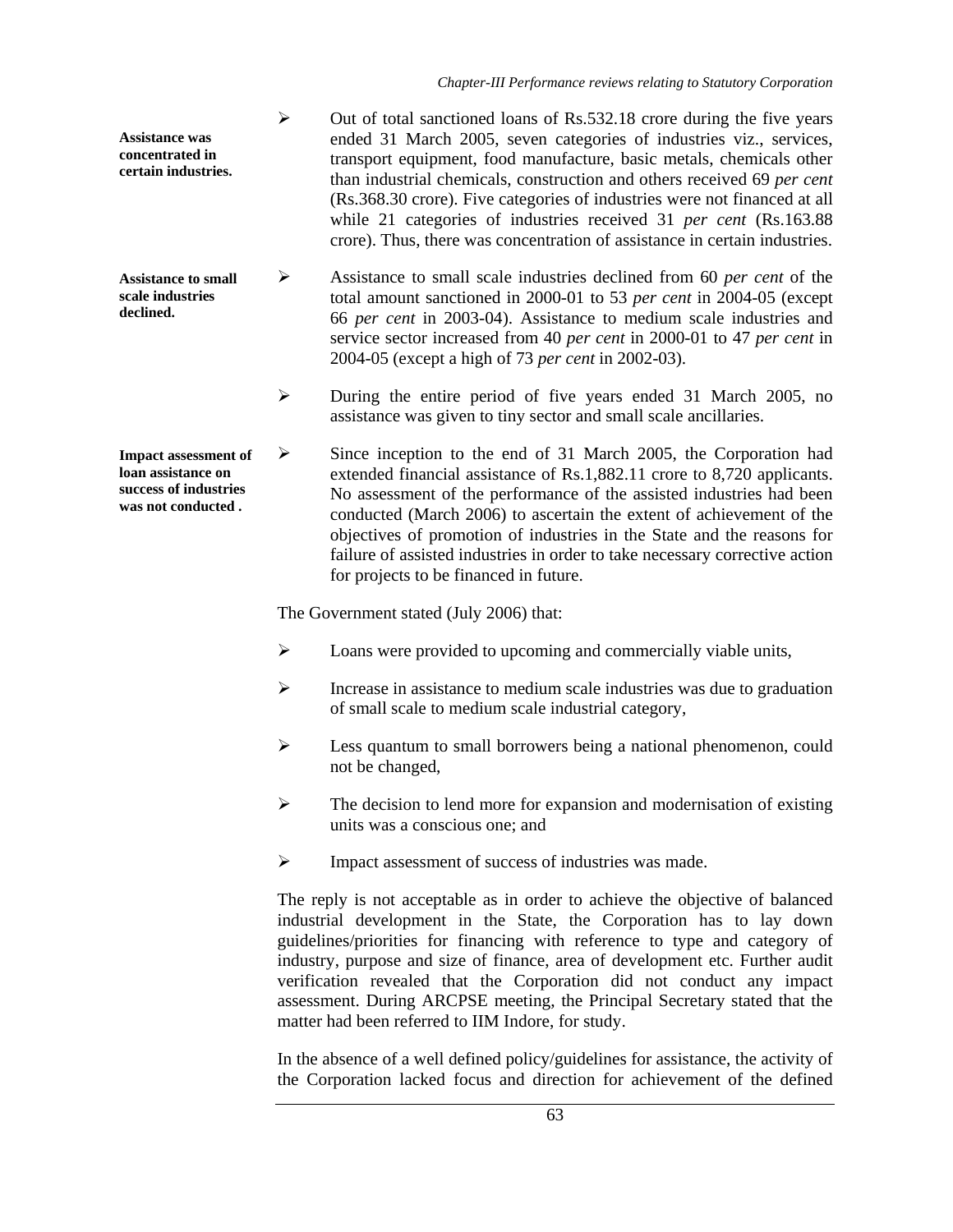objective of balanced regional growth across the length and breadth of the State. During ARCPSE meeting, the Principal Secretary stated that the Corporation would endeavor to grant loans on equitable basis.

**3.1.14** During the five years ended 31 March 2005, the Corporation sanctioned financial assistance under various schemes aggregating Rs.532.18 crore (net after cancellations) in respect of 1,305 applications and released Rs.366.66 crore, out of which Rs.203.75 crore were outstanding as on 31 March 2005. Out of the outstanding amount, Rs.155.52 crore represented standard, Rs.31.08 crore substandard, Rs.16.79 crore doubtful and Rs.35.30 lakh loss assets. The substandard, doubtful and loss assets represented 24 *per cent* of the outstanding amount.

Audit scrutiny revealed that the sub-standard, doubtful and loss assets were due to sanction of loans in deviation of the guidelines and various deficiencies in appraisal of projects, such as loans to promoters of doubtful creditworthiness, loans to ineligible units and take over of loans given by other financial institutions. The details of individual cases are given in *Annexure-13.*

### *Deficiencies in appraisal, sanctions, monitoring and follow up of projects*

**3.1.15** An effective appraisal of the projects to be financed and timely recovery of dues are of vital importance not only to protect the financial interests of the Corporation but also to achieving the objective of accelerating the industrial growth.

Audit scrutiny revealed many deficiencies in the appraisal and sanction of term loans in 24 cases aggregating Rs.22.11 crore. Some important cases are discussed below:

#### *Loans to unviable projects*

The analysis done by the Corporation did not take into account the material factors like viability of projects with reference to market demand, existence of similar projects, prevailing competitions, possibility of technological obsolescence and profit volume. Besides, it failed to assess the financial soundness, professional capability and experience of the promoters to run the project and reliability of projections made in the project reports. This resulted in sanction of loans aggregating Rs.5.39 crore and disbursement of Rs.4.96 crore to unviable projects, as discussed in paragraphs 3.1.16 to 3.1.19.

**The project appraisal was deficient in many respects.** 

l

**3.1.16** The Corporation sanctioned (March 2002) a term loan of Rs.75 lakh to the promoters of Yash Hotel, Indore (firm) and disbursed Rs.70 lakh between March 2002 and October 2002. The firm failed to repay the loan and Rs.86.33 lakh including interest became due as on 31 March 2004. The assets of the firm were taken over on 19 February 2004 and returned on *Supurdgi<sup>26</sup>* on a

*<sup>26</sup> the process of handing over the assets after obtaining written promise.*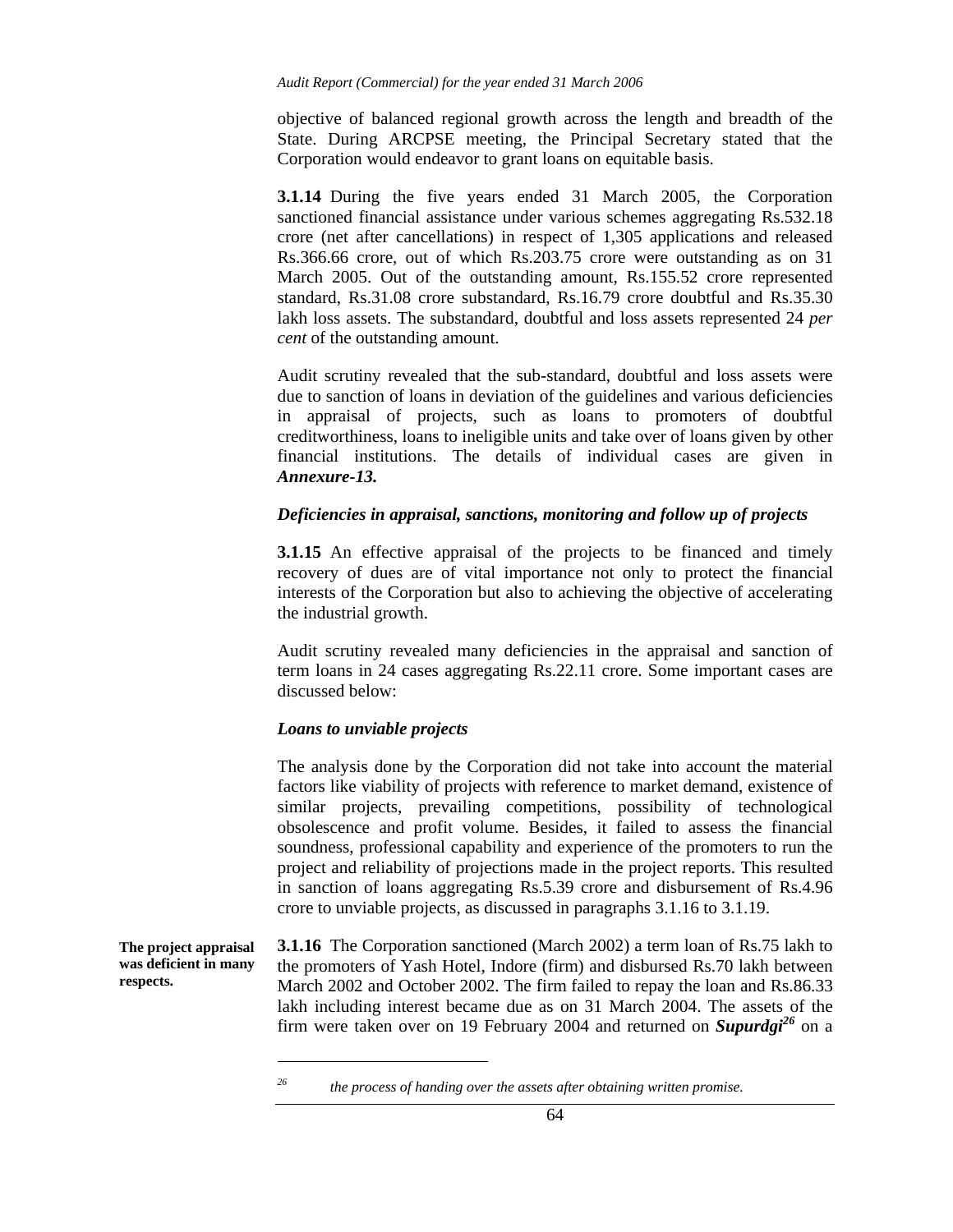written promise by the firm to pay Rs.10 lakh by 15 March 2004. The firm did not honour the commitment and Rs.1.11 crore (including interest) became due as on 31 January 2006. Though the Corporation was in possession of securities (Rs.1.57 crore) worth more than the outstanding loan amount and the case was not covered by OTS policy framed (April 2004) by the Corporation, it considered (March 2006) the loanee's application for OTS for Rs.87 lakh. The loanee paid Rs.10 lakh (March 2006) and the balance (Rs.77 lakh) is payable by December 2006.

Audit scrutiny revealed that according to the initial appraisal (February 2002) the project had several infirmities like less than 50 *per cent* capacity utilisation, undeveloped location and lack of capacity of the partners to bring in capital. Further, the final appraisal / viability was also deficient in respect of projection of occupancy level, discount offered, power consumption ( 8 hours for a centrally air-conditioned hotel), recession prevailing in the industry etc. Independent market survey was also not conducted. Thus, deficient appraisal and financing of an unviable project coupled with inaction for recovery, nondisposal of securities and agreeing for OTS resulted in loss of  $\text{Rs.}24$  lakh<sup>27</sup>.

The Government stated (July 2006) that the project was considered commercially viable based on the then "prevailing market conditions". The reply is not acceptable as the Corporation could not furnish any evidence in support of "the prevailing market conditions". In the ARCPSE meeting, the Principal Secretary promised to examine and strengthen the project appraisal mechanism.

**3.1.17** The Corporation sanctioned (August 2000) a term loan of Rs.90 lakh to Mayur Milk Products Private Limited, Indore (firm) for expansion of plant capacity from 900 to 1500 tonnes per annum (TPA) for manufacture of Ghee and other milk products. The loan was released between October 2000 and March 2001. Due to default in payment, the assets of the firm were taken over in January 2003 but on receipt of 12 post dated monthly cheques of Rs.2 lakh each, the possession of assets was returned to the firm. The firm failed to make its payments and the dues accumulated to Rs.1.63 crore (May 2005) ( Principal Rs.90 lakh and interest Rs.72.55 lakh). At the request of the firm, the Corporation settled (May 2005) the dues under the OTS for Rs.95 lakh. The firm failed to pay the OTS amount. Due to stiff competition and nonavailability of working capital the unit was closed.

Audit scrutiny revealed that

 $\triangleright$  the term loan was sanctioned for expansion of plant capacity even though only 40 per cent of existing capacity (900 TPA) was being utilised and the firm was not able to mobilise need based working capital.

**non-inclusion of marketing cost were not considered in appraisal.** 

**Important aspects like stiff competition,** 

l

**Inaction for recovery coupled with non disposal of securities resulted in loss.** 

*<sup>27</sup> Total outstanding Rs. 1.11 crore less OTS amount Rs. 87 lakh = 24 lakh.*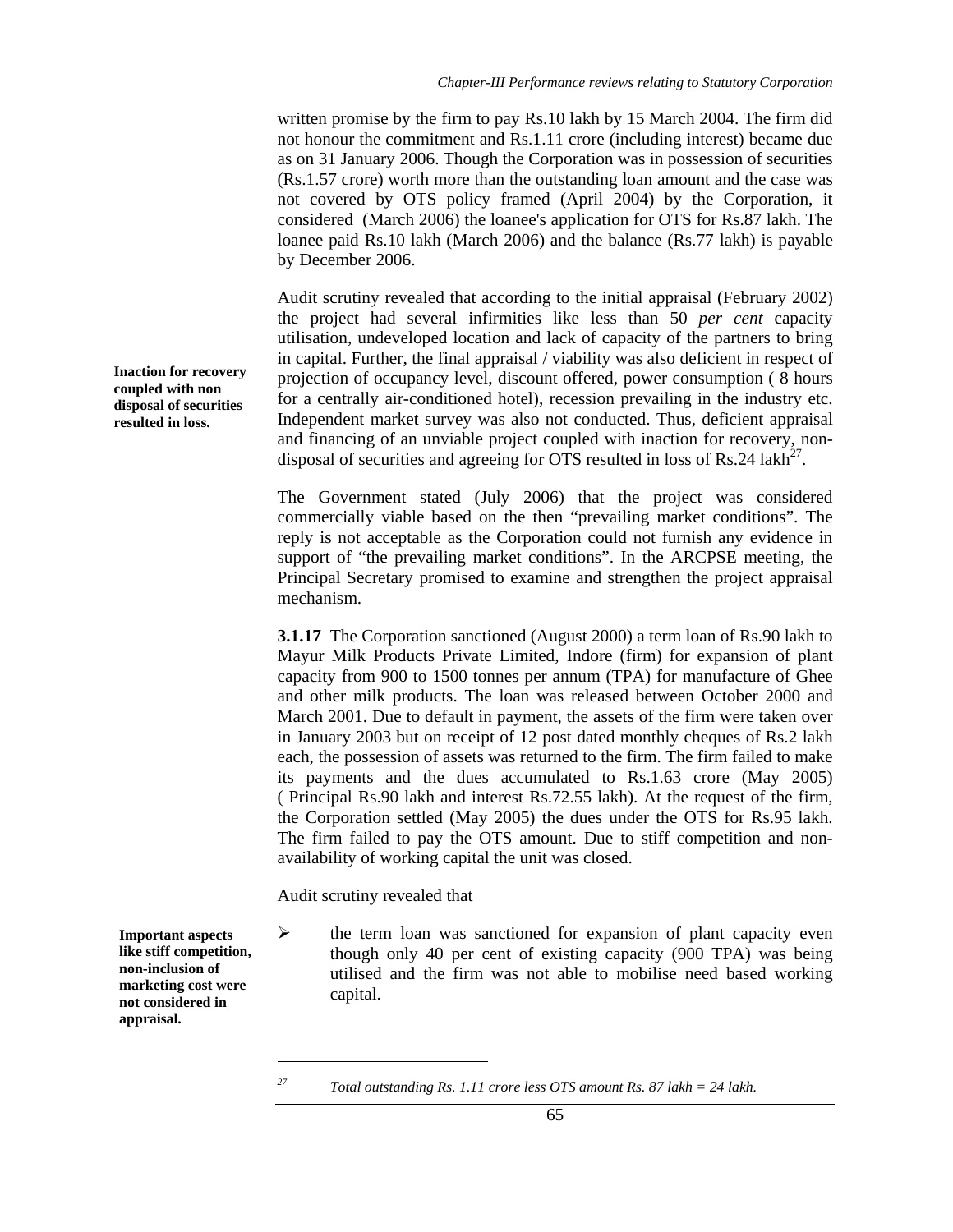*Audit Report (Commercial) for the year ended 31 March 2006* 

- $\triangleright$  important aspects like non-inclusion of marketing costs in the project report and stiff competition prevailing in the market from established and reputed business houses like AMUL, SAANCHI etc., were not considered while appraising the project report, which was prepared by the firm itself.
- $\triangleright$  collateral securities were not invoked even after chronic default in repayment.

Thus deficient appraisal and non-encashment of securities resulted in loss of Rs.1.63 crore.

The Government stated (July 2006) that the firm had been operating at viable capacity at the time of sanction of loan but could not do well due to non availability of timely need based working capital. The assets of the firm could not be sold, though advertised. The reply is not acceptable as the loan was sanctioned for capacity expansion even though the existing capacity utilisation was only 40 *per cent*.

**3.1.18** The Corporation sanctioned (October 2001) and disbursed (November 2001) a short term working capital term loan of Rs.75 lakh to one Ravinder Singh Tomar, a partnership firm of Gwalior. The firm failed to pay the instalments and Rs.85.64 lakh (Principal Rs.75 lakh and interest Rs.10.64 lakh) were outstanding till September 2002, when the assets of the firm were taken over. As on 31 March 2005, Rs.69.34 lakh were outstanding (Principal Rs.69.25 lakh and interest Rs.0.09 lakh).

It was noticed in Audit that the loan application was appraised ignoring the following deficiencies:

- $\triangleright$  Continuously decreasing turnover.
- ¾ Profit of Rs.10.31 lakh was considered for appraisal as against the actual profit of Rs.20,000 only in 2000-01.
- ¾ The loan was sanctioned on the basis of unsigned provisional account. Contrary to the condition of the sanction the Corporation released the loan without obtaining audited accounts for the year 2000-01.

Thus deficient appraisal resulted in non-recovery of Rs.69.25 lakh.

The Government stated (July 2006) that the profit was considered after adding back partners withdrawal and that the profitability depended on contracts on hand.

The reply is not tenable as the viability was judged on the basis of unsigned accounts of the firm which were not authentic. During ARCPSE meeting, the Principal Secretary promised to look into the matter.

**Loan was sanctioned on the basis of unsigned provisional accounts and was released without obtaining audited balance sheets.**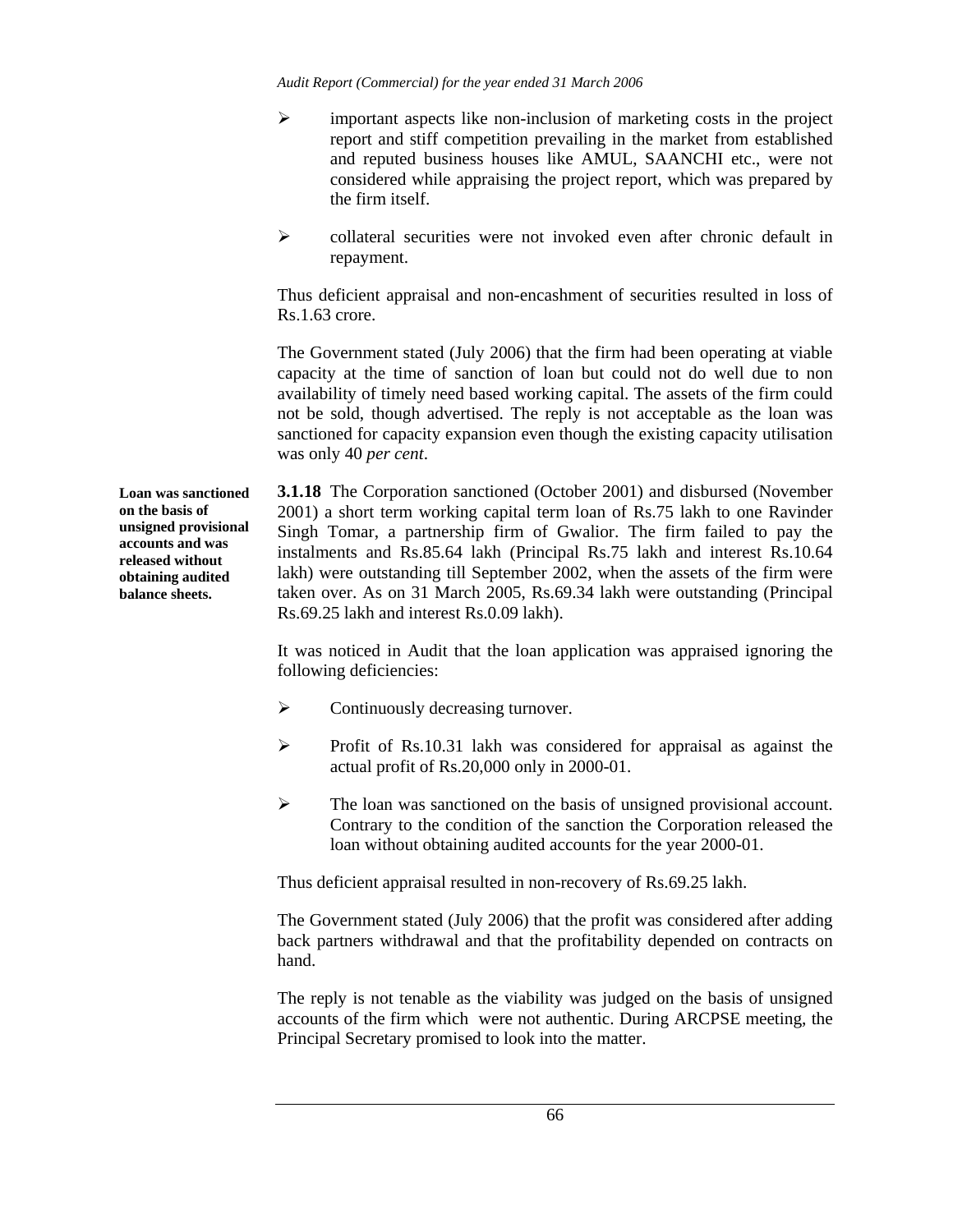**Assistance was sanctioned without conducting independent survey.**  **3.1.19** The Corporation sanctioned (June 2000) Rs.70 lakh and disbursed (November 2001) a term loan of Rs.40 lakh to Dayal Construction Company for setting up a hotel and restaurant at Indore. The project was not implemented. The firm failed to pay the instalments and Rs.70.81 lakh (Principal Rs.40 lakh and interest Rs.30.81 lakh) was due upto March 2006. On a request by the firm, the Corporation settled (March 2006) the dues under OTS for Rs.55.50 lakh payable by December 2006 resulting in loss of Rs.15.31 lakh.

Audit scrutiny revealed the following deficiencies in the appraisal of the project.

- ¾ Independent survey was not conducted with reference to occupancy level, tariff and discounts being offered by other hotels in the vicinity.
- $\triangleright$  Receipts from the banquet hall were considered for all 365 days which was not realistic.
- ¾ The operating expenses were underestimated by considering power consumption for 8 hours only.

The Government stated (July 2006) that the project did not come up due to non vacation of shops on the ground floor by the occupants.

The reply is not tenable as the appraisal was deficient. Besides, written consent of the occupants to vacate the premises was not insisted upon before sanction/release of the loan.

# *Loans to promoters of doubtful creditworthiness*

While sanctioning loans, the Corporation is required to verify the creditworthiness of the promoters/assisted units and their associate concerns. Audit scrutiny revealed that the Corporation sanctioned loans of Rs.5.80 crore and disbursed Rs.5.64 crore to five entrepreneurs who were either defaulters to other financial institutions or their credit worthiness was doubtful. Two interesting cases are discussed in paragraphs 3.1.20 and 3.1.21.

**3.1.20** The Corporation sanctioned (August 2001) a term loan of Rs.75 lakh to Prateek Associates, Gwalior for setting up a medical diagnostic centre (spinal CT scan). As the firm did not submit the required documents, the loan was cancelled. The firm obtained (February 2002) finance for the project from G.E. Capital Services India (GECS). In November/December 2003, at the request of the firm, the Corporation restored the sanction (December 2003) and disbursed the loan between July 2004 and July 2005 despite being well aware of the fact that the loan was meant for settlement of dues with GECS. The loan was repayable in 18 quarterly instalments commencing from December 2004. The loan was utilised by the firm for settlement of its dues with GECS. The unit was closed in April 2006 when Rs. 86.90 lakh were due for payment.

**Loan was released though the credit worthiness of the firm was doubtful.**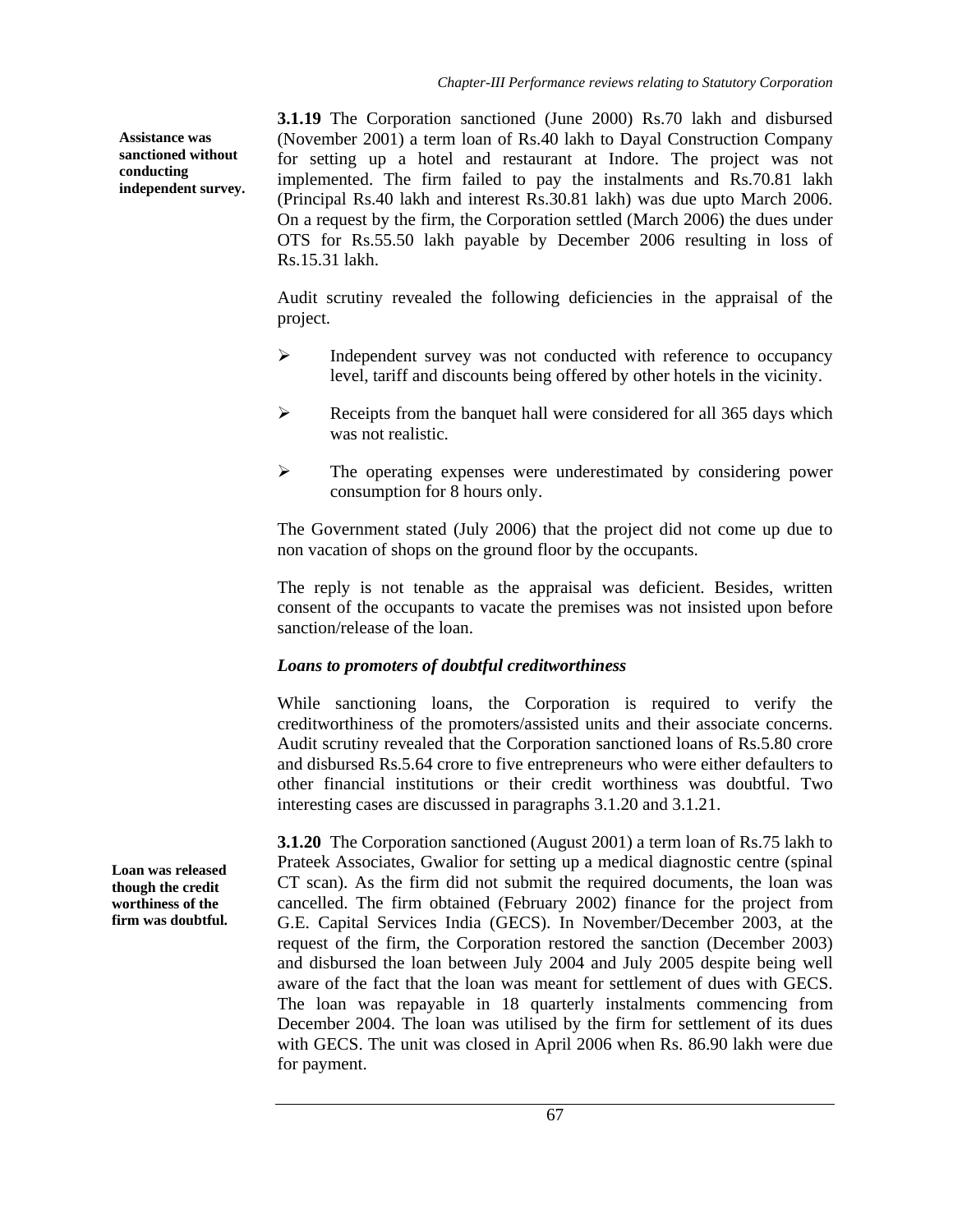Audit scrutiny revealed that the viability of the diagnostic centre was not appraised afresh with reference to similar facilities existing in the city and market demand particularly in view of the loanee's failure to pay instalments to GECS. Thus, **the loan was sanctioned and released to extend an undue favour to a firm which was defaulter to first financier and whose creditworthiness was doubtful**.

The Government stated (July 2002) that the project was technically found feasible and economically viable. The reply is not tenable for the reasons already mentioned above.

**3.1.21** The Corporation sanctioned (July 2000) a term loan of Rs.2.40 crore to Garha Utilbrocce Tools Limited (firm) for replenishment of resources and released the same in October 2000. The loan was repayable in 10 half yearly instalments commencing from 1 October 2001. Due to persistent default in payment and bouncing of cheques, repayment schedule was revised (April 2003) till the end of April 2008. In spite of revision in repayment schedule, the firm was irregular in payment and dues accumulated to Rs.3.28 crore (Principal Rs.2.06 crore and interest Rs.1.22 crore). At the request of the firm, the Corporation settled (July 2005), the dues for Rs.2.67 crore under OTS. As the firm failed to pay the OTS amount, the assets of the firm were taken over in March 2006 under Section 29 of SFCs Act.

> Audit scrutiny revealed that the replenishment of term loan was required to be sanctioned for modernisation/expansion of existing profit making units financed by the Corporation with a good track record of prompt repayment. Against this, the Corporation extended the loan for repayment of inter corporate deposit to Madhya Pradesh State Industrial Development Corporation Limited from which the firm had borrowed to pay the OTS amount to Industrial Investment Board of India (IIBI) to avail interest waiver of Rs.1.41 crore. The loan was thus extended to a borrower of doubtful creditworthiness. The firm had been incurring losses since 1997-98 and was a defaulter to IIBI. Thus, sanction of loan to the firm resulted in locking up of Rs.2.67 crore (May 2006) besides loss of Rs.61.08 lakh on OTS.

> The Government stated (July 2006) that the loan was sanctioned to reduce the firm's operational cost on account of interest on borrowings. The reply confirms that the unit was already under financial stress.

### *Sanction of loan without adequate security*

The Corporation sanctions and releases term loans against hypothecation/ mortgage of financed assets (primary securities). Where primary security is not sufficient, collateral security is also obtained to bridge the gap. Audit scrutiny revealed that the Corporation failed to obtain adequate securities in respect of two cases (sanction: Rs.2 crore; release: Rs.1.93 crore) which resulted in blocking up of funds to the extent of Rs.2.88 crore. One case is discussed in para 3.1.22 below:

**Loan was sanctioned to a borrower of doubtful credit worthiness.**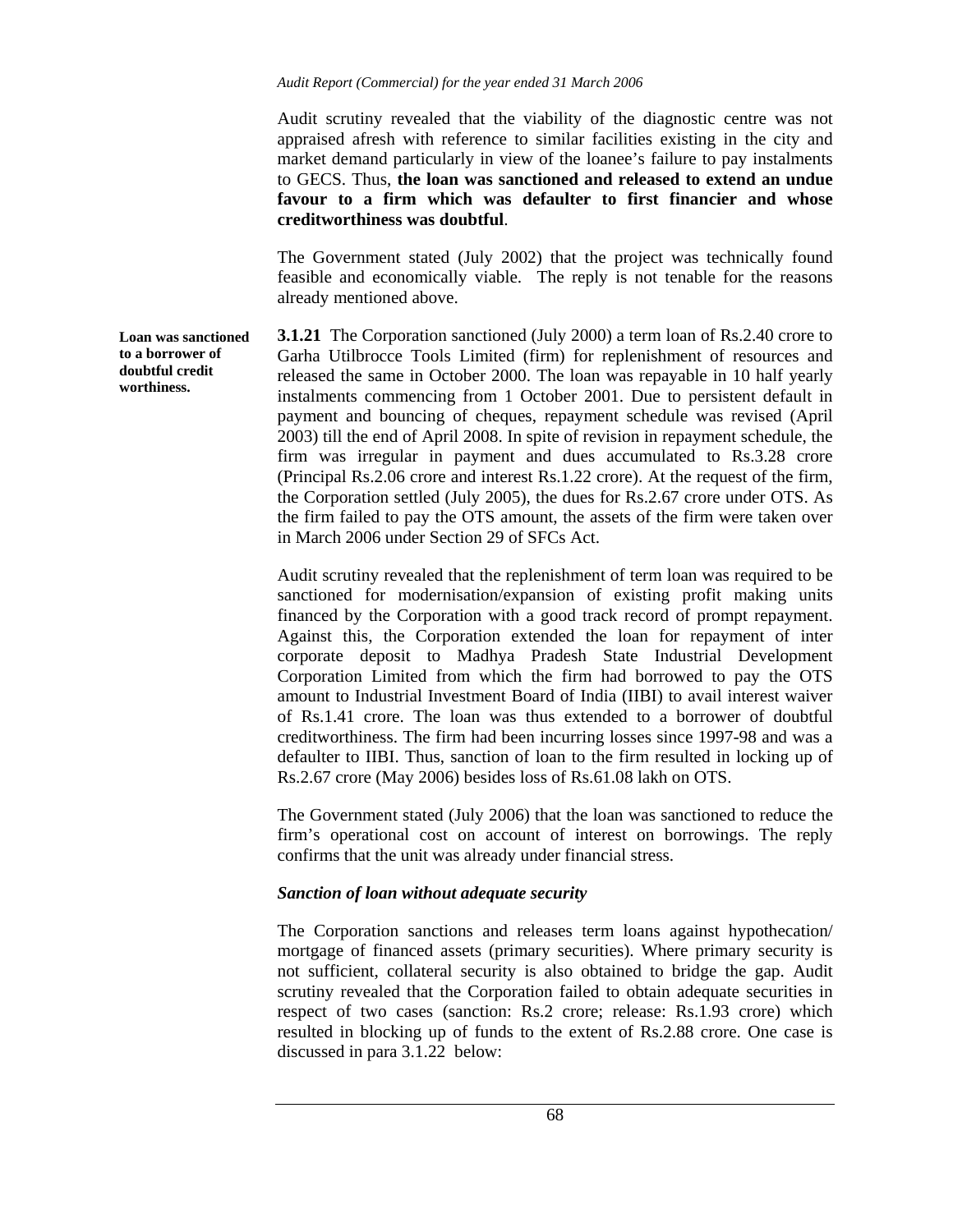**Loan was sanctioned without obtaining adequate security** 

**3.1.22** Belvedere Information Systems and Co-technologies Limited (firm) was sanctioned (March 2001) a short term loan of Rs.75 lakh for setting up a medical transcription centre at Indore. The entire loan was released (March 2001) in one instalment. The loan was repayable in three quarterly instalments of Rs.25 lakh each. Till May 2003, the firm paid Rs.8.63 lakh only and the dues accumulated to Rs.99.78 lakh when the possession of the assets was taken over but returned back to the firm on *Supurdgi* basis. The firm failed to make payment. On a request made by the firm (November 2004) the Corporation settled the dues under OTS for Rs.75 lakh payable by March 2005. The firm again failed to make payment of the OTS amount; OTS was cancelled in July 2005. Recovery proceedings were initiated under the provisions of Revenue Recovery Certificate (RRC) and Section 138 of the Negotiable Instruments Act. As on 31 May 2006, Rs.99.92 lakh (Rs.75 lakh towards principal and Rs.24.92 lakh towards interest) were outstanding.

Audit noticed that as against the loan of Rs.75 lakh, computer hardware costing Rs.10 lakh only was generated as tangible assets. Adequate collateral securities as per the policy of the Corporation were also not obtained to bridge the gap in security cover. Thus, non-obtaining of adequate securities resulted in locking up of Rs.75 lakh besides non-realisation of interest of Rs.24.92 lakh.

The Government stated (July 2006) that the property offered as collateral security belonged to a third party which could not be mortgaged. After payment of Rs.8.63 lakh, out of first quarterly instalment of Rs.25 lakh, the unit could not do well and though OTS was made for Rs.75 lakh, the party failed to honour the same. It further stated that RRC proceedings had been initiated against the Directors/guarantors. The reply is not acceptable as the Corporation had released loan without obtaining adequate security.

# *Loan to ineligible units*

**3.1.23** The Corporation sanctioned (May to November 2004) term loan of Rs.5.25 crore (ranging from Rs.25 lakh to Rs.2.40 crore each) to five entrepreneurs engaged in educational/non-industrial activities not eligible for financial assistance covered by SIDBI guidelines. Sanction of loan to ineligible units resulted in denial of financial assistance to other needy industrial enterprises. One illustrative case is discussed below:

The Corporation sanctioned (June 2005) a term loan of Rs.1.90 crore to D.K. Singh Enterprises, Bhopal a partnership firm (not registered on the date of sanction of loan) for construction of a hostel building, swimming pool and health club (already under construction) to be leased on completion to 'A' Group of D.K. Singh Educational and Social Welfare Society, Bhopal.

Audit scrutiny revealed that the sanction of the loan was irregular as:

¾ Loan was sanctioned even before constitution and registration of the partnership firm.

**Loans were sanctioned to ineligible units.**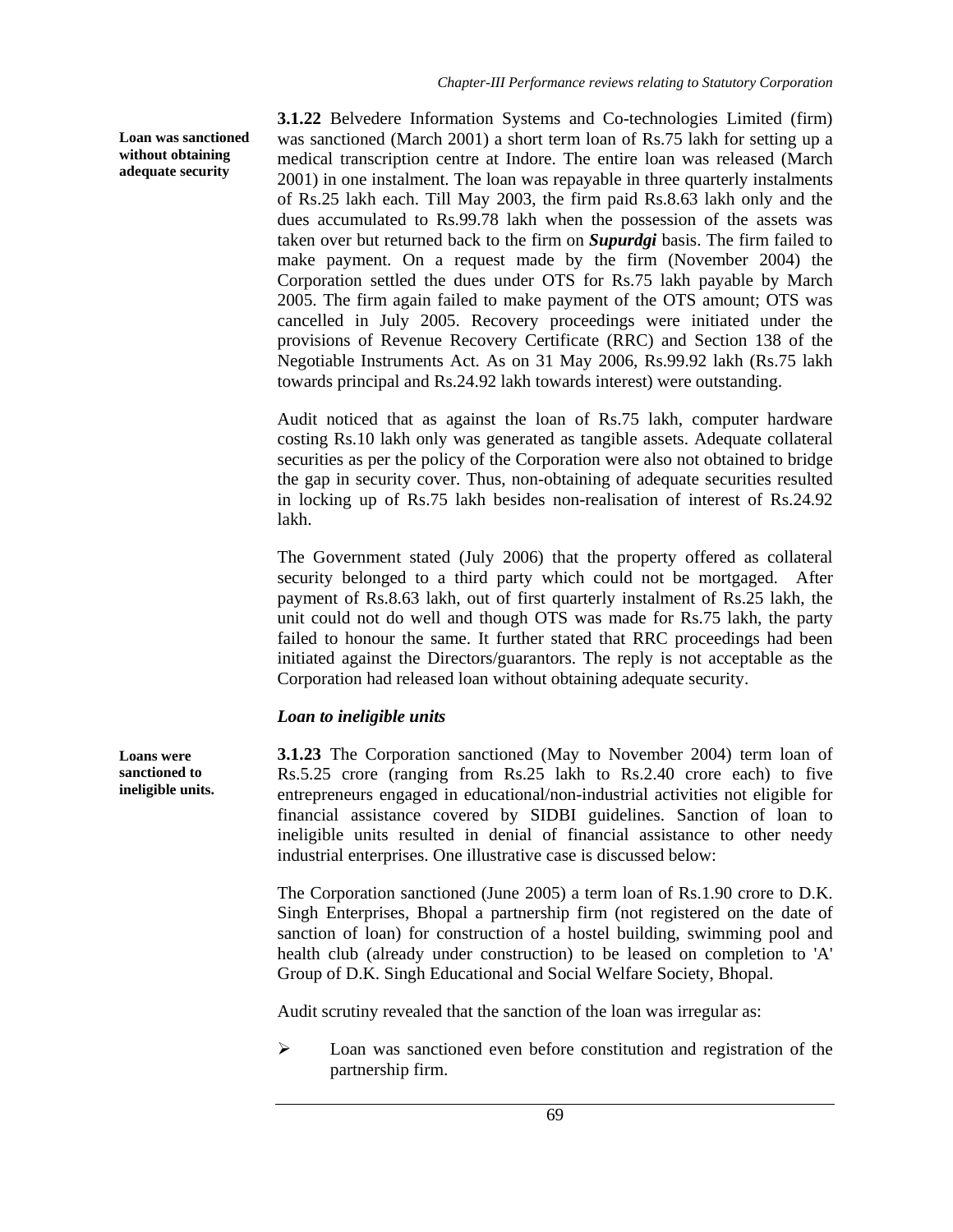- $\triangleright$  The conditions of at least two years profitability was ignored
- $\triangleright$  the firm was not a professional builder engaged in construction activity and the financing was outside the purview of activities covered under SIDBI guidelines.

The Government stated (July 2006) that there was no bar on sanction of loan to an unregistered firm and that the firm was eligible as its activity fell under service sector. The reply is not acceptable as the firm was not a professional or well established construction company. It neither carried out construction activity before nor after sanction of loan.

#### *Sanction of loan for discharging loan of other financial institutions*

Sanction of loans to borrowers to discharge outstanding loans from other financial institutions is not an approved scheme of the Corporation. It was noticed in audit that the Corporation extended financial assistance of Rs.2.75 crore to three borrowers for discharge of loans availed by them from other financial institutions. One illustrative case is discussed below:

**Assistance was sanctioned to repay dues to firm's first financier.** 

**3.1.24** Anay Graphics Private Limited (firm) was sanctioned (June 2001) a term loan of Rs.75 lakh for expansion of printing press and for repayment of loan availed from Central Bank of India. Due to stiff competition and insufficient working capital, the firm could not function profitably and failed to pay the dues. A criminal complaint was lodged (December 2003) for dishonoured cheques. As the outstanding amount had accumulated to Rs.94.10 lakh upto January 2004, the assets of the firm were taken over, but were returned on payment of Rs.4 lakh in April 2004. The Corporation again took over (January 2005) the assets when the dues outstanding were Rs.114.14 lakh. The plant and machinery was sold (July 2006) for Rs.32 lakh leaving Rs.82.14 lakh pending realisation. Advertisement for sale of collateral securities did not elicit any response.

It was noticed in Audit that the loan was sanctioned mainly to discharge the loan given by Central Bank of India without ensuring creditworthiness of the firm. Source of financing for working capital was also not ensured which resulted in locking up of funds of Rs.75 lakh and non-recovery of interest of  $Rs.7.14$  lakh<sup>28</sup>.

The Government stated (July 2006) that the borrower faced multiple problems including inadequate working capital and could not service the loan.

l

*<sup>28</sup> Outstanding dues =Rs.114.14 lakh less 32.00 lakh realised on sale less principal as 75.00 lakh = 7.14 lakh*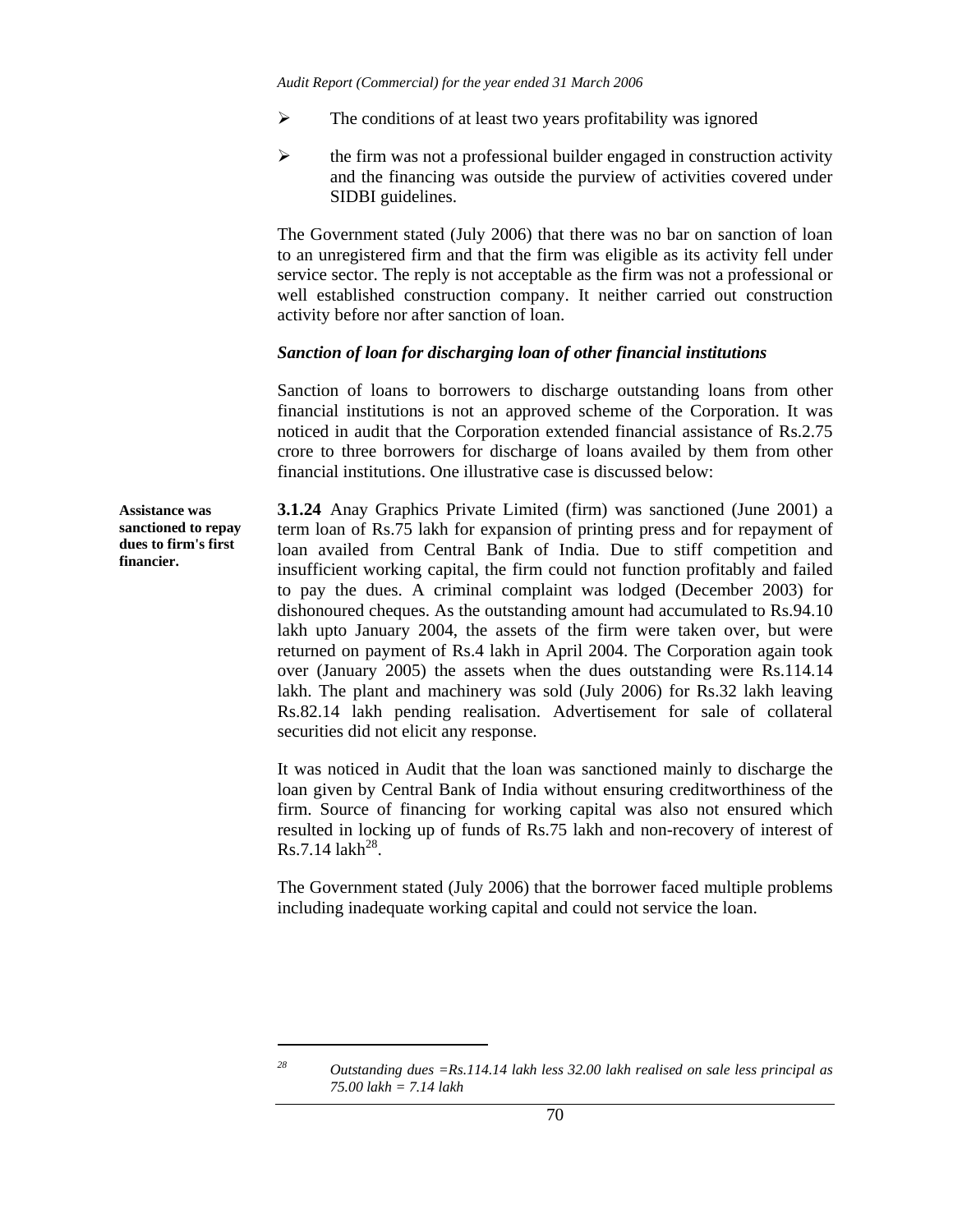### **Recovery performance**

**3.1.25** After the disbursement of loan the Corporation is required to monitor the status of the units financed to have an effective follow-up for recovery which would enable recycling of loans to other entrepreneurs. Details of demand raised for recovery of principal amount and interest due thereon, targets fixed for recovery and actual recovery made for each of the five years ended 31 March 2005 are given in *Annexure-14*.

It would be seen from the Annexure that

**Targets fixed for recovery were low. Separate targets were not fixed for old dues.** 

- ¾ The targets fixed for recovery were low and ranged between 38 and 46 *per cent* during 2001-04 of the total amount recoverable during the period.
- ¾ Separate targets were not fixed for recovery of old dues even though their recovery ranged from 3 to 18 *per cent* (2004-05) only of the total old dues during 2000-05.
- ¾ Though the percentage of overall recovery increased from 39 in 2000- 01 to 45 in 2004-05 it was still low compared to the huge outstanding amount of Rs.108.67 crore as on 31 March 2005.

The Government stated (July 2006) that the targets were fixed considering overall collectability inclusive of old dues and current demand. The reply is not tenable as the Corporation should have fixed separate targets for old and current dues so as to be able to make focused efforts. However, during the ARCPSE meeting, the Principal Secretary promised to set separate targets for old as well as current dues.

### *Analysis of over dues*

**3.1.26** The following table indicates the status of over dues and their classification as at the end of 31 March of each year from 2000-01 to 2004-05.

| Age of over dues              | 2000-01 | 2001-02 | 2002-03 | 2003-04 | 2004-05 |
|-------------------------------|---------|---------|---------|---------|---------|
| Up to six months              | 17.37   | 4.66    | 5.94    | 4.29    | 4.95    |
|                               | (12.07) | (3.96)  | (4.69)  | (3.47)  | (4.56)  |
| Six to Eighteen months        | 20.66   | 12.93   | 23.99   | 20.12   | 18.93   |
|                               | (14.37) | (10.99) | (18.92) | (16.28) | (17.42) |
| Eighteen to Thirty six months | 14.13   | 10.18   | 12.24   | 14.06   | 14.20   |
|                               | (9.82)  | (8.65)  | (9.65)  | (11.37) | (13.06) |
| More than 3 years             | 91.64   | 89.88   | 84.58   | 85.14   | 70.59   |
|                               | (63.74) | (76.40) | (66.74) | (68.88) | (64.96) |
| <b>Total over dues</b>        | 143.80  | 117.65  | 126.75  | 123.61  | 108.67  |

**(Amount : Rupees in crore)** 

**Note:-Figures in brackets indicate percentage to total over dues.**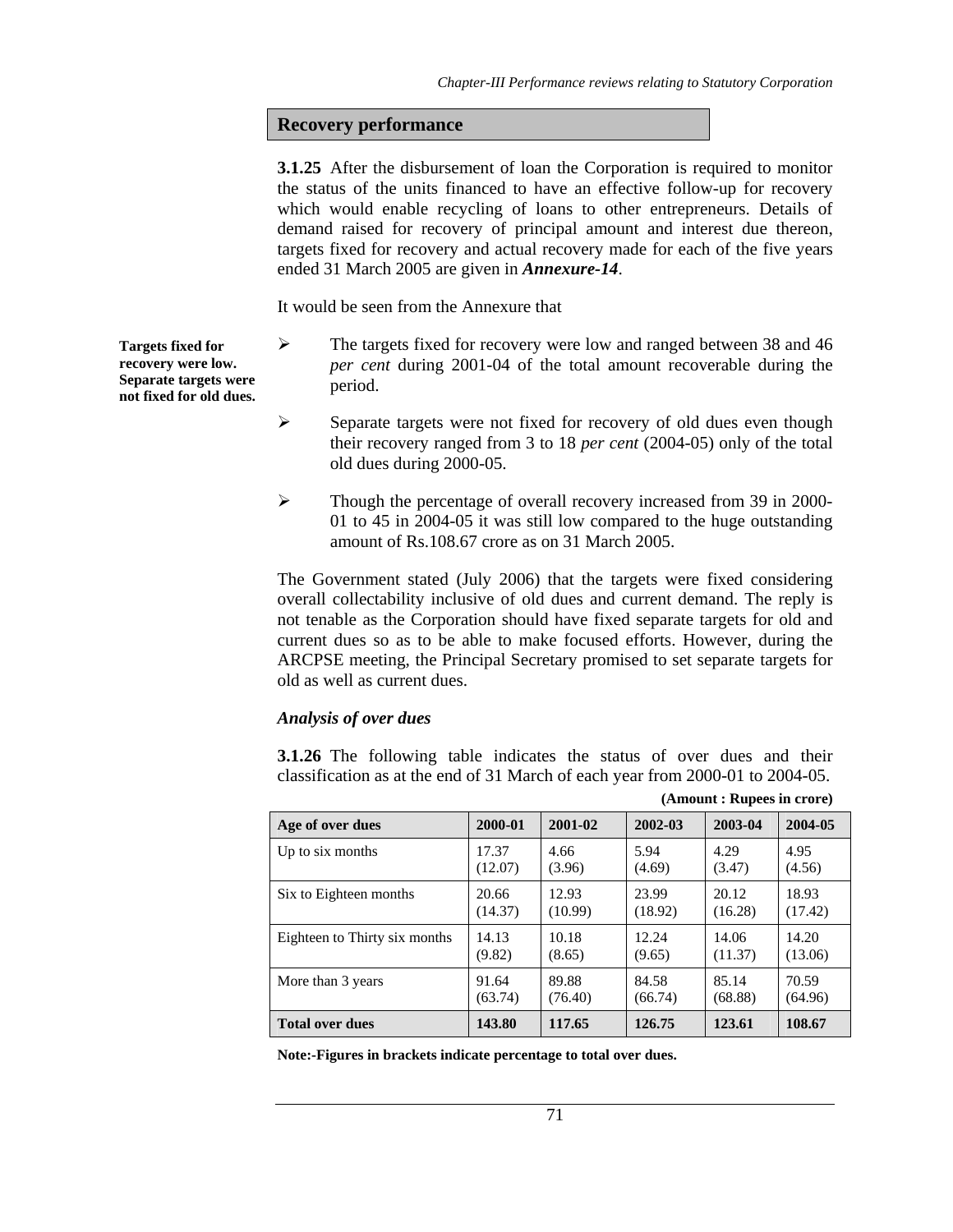*Audit Report (Commercial) for the year ended 31 March 2006* 

**Over dues were locked up for 18 to over 36 months.** 

It would be seen from the table above that the status of over dues remained almost constant in all the above categories throughout the period of five years ended 31 March 2005 (except in the case of over dues up to six months). Further audit analysis revealed that 73 to 85 *per cent* of the over dues were locked up for 18 to over 36 months. In spite of such locking up of funds, the Corporation did not take effective steps to improve recovery.

# *Lack of follow-up*

**3.1.27** For prompt recovery of dues, the Corporation is required to identify chronic and wilful defaulters and take suitable prompt action under Section 29 to 32 of the SFC Act, 1951. Audit scrutiny revealed that the Corporation did not take timely action for recovery of dues. The details of 9 cases involving outstanding loan of Rs.7.79 crore are given in *Annexure-15.* 

Two interesting cases are discussed below:

**3.1.28** The Corporation sanctioned (August 2000) a term loan of Rs.95 lakh and disbursed (October/November 2000) Rs.80.25 lakh to Apical e-solutions Limited (Firm) for setting up software development and website trading units in Indore and Bhopal. The firm paid only one instalment of principal (Rs.10 lakh) in November 2001. The unavailed portion of the loan, was cancelled and repayment schedule was revised (May 2002) and again revised in December 2003 to be payable in 17 quarterly instalments commencing from May 2004. On inspection (March 2004) of the firm, the Corporation found that the primary securities (Plant and machinery) valued at Rs.71.59 lakh were scrapped and assets available were only worth Rs.19 lakh. The assets of the firm were not taken over immediately and collateral securities not invoked. The firm again failed to honour its commitment. As on 31 March 2005, Rs.48.84 lakh towards principal and Rs.6.08 lakh towards interest were outstanding. On a request made by the firm, the loan account was settled (March 2005) under OTS for Rs.40 lakh, payable by March 2006. The amount had not been paid till July 2006.

Audit scrutiny revealed that in spite of persistent wilful default and availability of collateral securities valued at Rs.1.41 crore, the Corporation kept on revising the repayment schedule time and again. It also failed to takeover the assets of the firm even after knowledge of scrapping of primary securities valued at Rs.71.59 lakh, which was highly irregular. The Government accepted (July 2006) the audit observation. **Follow up for recovery was poor despite wilful default** 

**Action for recovery was not initiated in spite of having securities worth more than the amount outstanding.** 

**3.1.29** The Corporation sanctioned (July 2001) and disbursed (September to November 2001) working capital term loan of Rs.75 lakh to Busyman Offset Printers Private Limited, Indore; Rs.25 lakh to Printways and Rs.30 lakh to Somaiya traders. The loans were repayable from December 2001 onwards. None of these firms was regular in repayment. They had paid only Rs. 53.89 lakh in piecemeal. Notices issued by the Corporation failed to elicit desired results and the firms failed to honour their promises made during November 2002 to October 2004. The Corporation, in spite of knowledge of wilful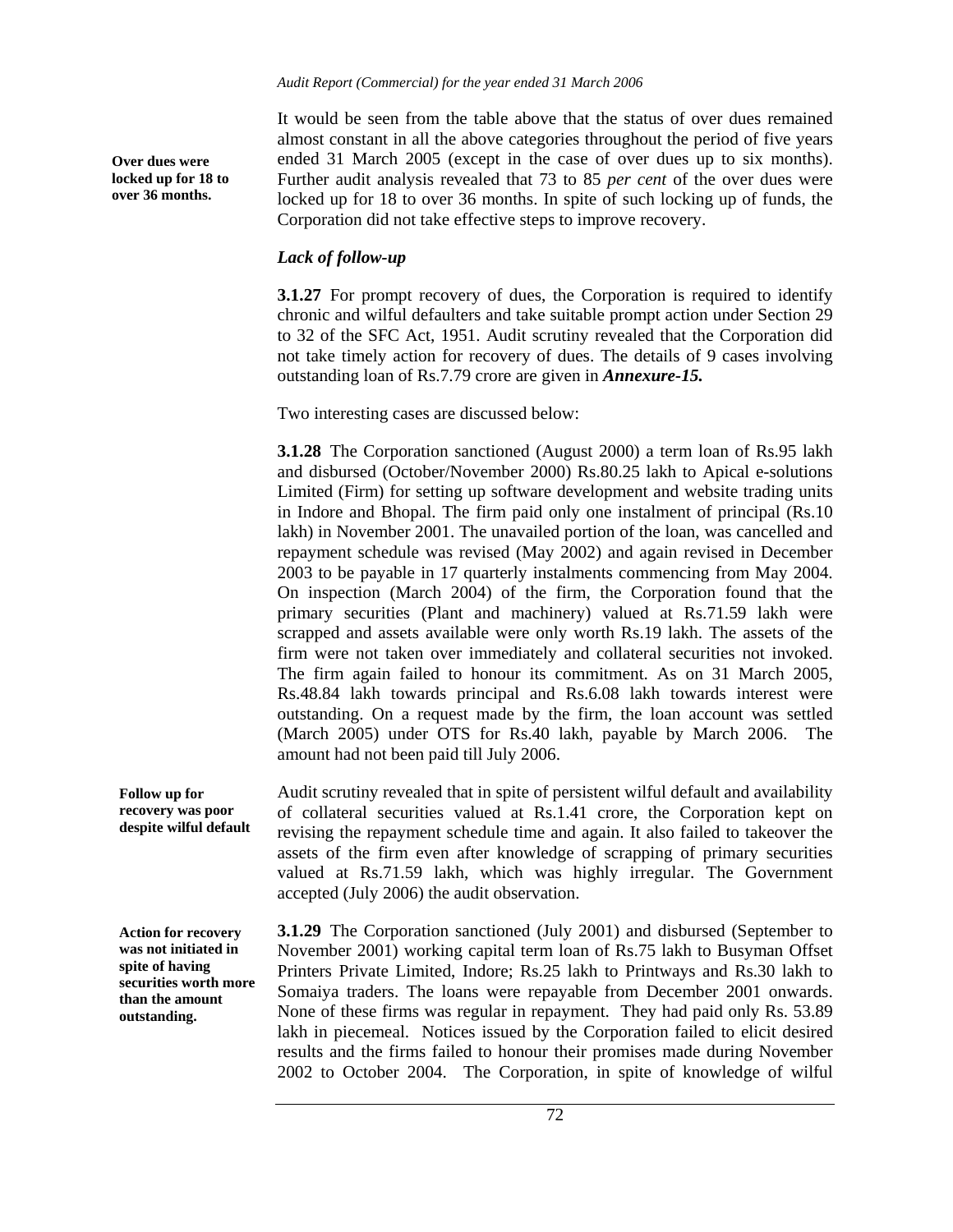default, did not initiate immediate action to take over the assets but rescheduled the loan payment period in October 2003. As the commitment was not honoured the assets of the firms were taken over on 8 November 2004 and returned on *Supurdgi* on the same day. The assets of the firms were advertised for sale in 2005. As the offer was not attractive, an advertisement was again issued in January 2006. The Corporation realised Rs.70 lakh by sale of two securities and balance amount of Rs.51 lakh was pending recovery.

The Government accepted (July 2006) the audit observation.

# **One time settlements**

**3.1.30** The Corporation, with the objective of realising sticky overdues introduced One Time Settlement (OTS) policy in 1992. The table below indicates the outstanding dues at the time of settlement, amount at which the dues were settled and loss suffered by the Corporation during 2000-05 as a result of OTS.

| Year         | No. of<br>cases<br>settled | <b>Total outstanding</b><br>at the time of<br>settlement | <b>Amount</b> of<br>settlement | Loss on<br>settlement | <b>Amount</b><br>received against<br>settlement | Percentage of<br>loss to total<br>outstanding |
|--------------|----------------------------|----------------------------------------------------------|--------------------------------|-----------------------|-------------------------------------------------|-----------------------------------------------|
| 2000-01      | 184                        | 30.23                                                    | 18.02                          | 12.21                 | 9.29                                            | 40                                            |
| 2001-02      | 147                        | 24.95                                                    | 14.07                          | 10.88                 | 5.85                                            | 44                                            |
| 2002-03      | 153                        | 25.14                                                    | 13.42                          | 11.72                 | 7.43                                            | 47                                            |
| 2003-04      | 204                        | 27.22                                                    | 13.18                          | 14.04                 | 5.96                                            | 52                                            |
| 2004-05      | 355                        | 49.56                                                    | 27.07                          | 22.49                 | 12.47                                           | 45                                            |
| <b>Total</b> | 1043                       | 157.10                                                   | 85.76                          | 71.34                 | 41.00                                           | 45                                            |

Audit Scrutiny revealed that

- $\blacktriangleright$  Though the Corporation sacrificed Rs.71.34 crore in settlement of dues worth Rs.157.10 crore in respect of 1,043 units, it could recover only Rs.41 crore (47 *per cent*) out of Rs.85.76 crore settled, defeating the very objective of quick realisation of dues under one time settlement.
	- ¾ The outstanding amount against OTS increased from 48 *per cent* in 2000-01 to 54 *per cent* in 2004-05 of the amount settled in the respective years. High incidence of one time settlements since 2001-02 indicates failure of the Corporation in effecting prompt recovery. Substantial remissions in dues under OTS to defaulters is also fraught with the risk of wilful default by loanees who make regular payments, in expectation of benefits under OTS.

**Intention of the borrowers to settle dues was not examined before reaching OTS.** 

Audit scrutiny further revealed that the Corporation offered OTS even when it had in its possession, prime and collateral securities worth more than the amount outstanding. It also resorted to OTS with wilful defaulters without scrutiny of financial position of the unit financed and without ascertaining the

**Benefit of quick realisation of dues did not accrue though an amount of Rs.71.34 crore was sacrificed in effecting OTS.**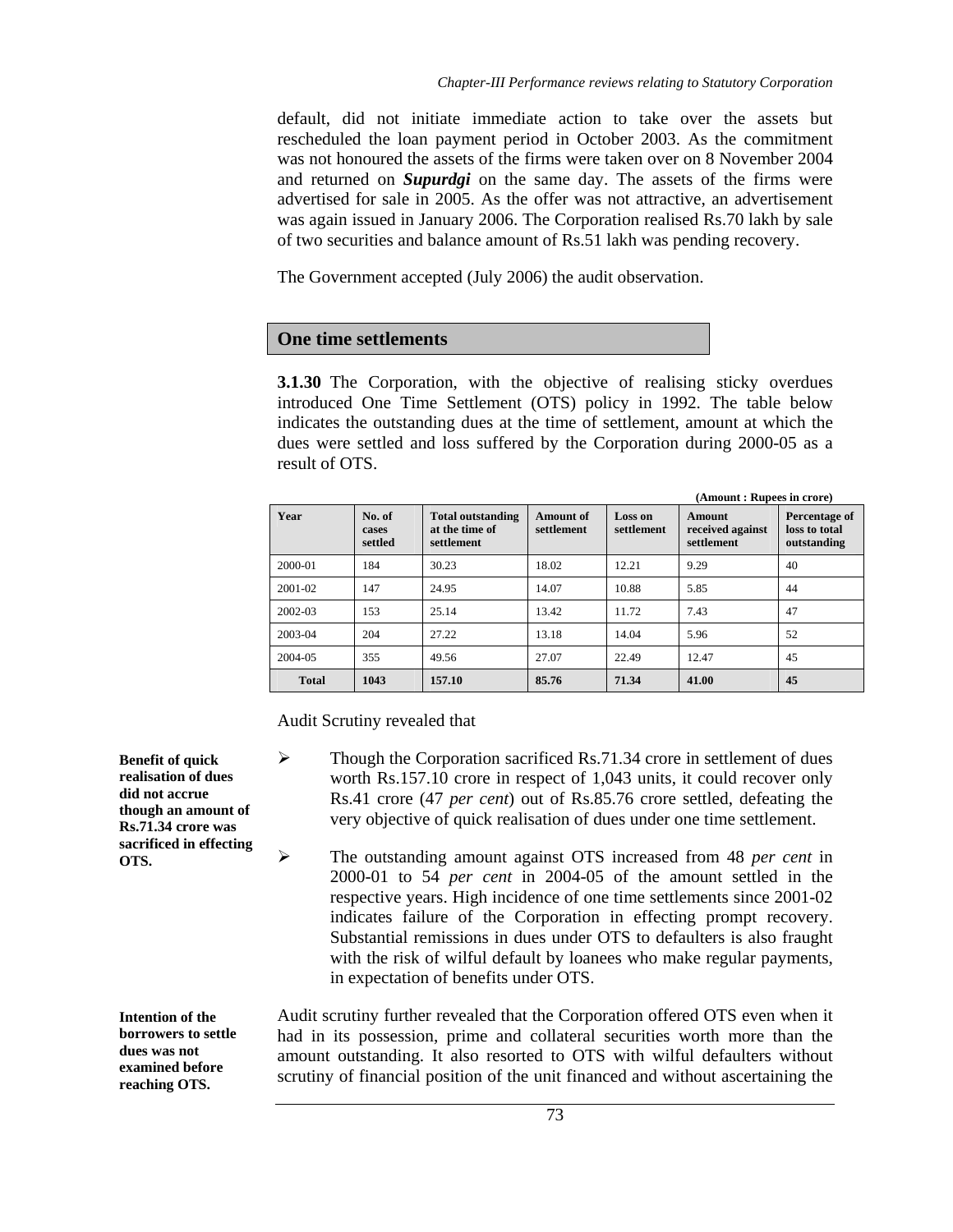source from which the firm proposed to pay the settlement amount. Some of the cases are indicated in *Annexure-16***.** During ARCPSE meeting, the Principal Secretary agreed to make the OTS proposals more transparent and to explore the possibility of opening of Escrow accounts in selected cases.

Two interesting cases of OTS are discussed in paras 3.1.31 and 3.1.32 below:

**Despite availability of securities of more than the amount due, OTS was offered.** 

**3.1.31** The Corporation sanctioned (April 2000) a term loan of Rs.1.25 crore to Supra Scribes Private Limited, Bhopal (firm) for setting up a medical transcription unit. The Project Report for this new area of finance was appraised in one day. The firm drew Rs.91.25 lakh between November 2000 to February 2002. The firm failed to repay the instalments of loan and Rs.1.38 crore had fallen due as on September 2004. On a request by the firm the Recovery Committee settled (October 2004) the dues under OTS for Rs.1 crore.

Audit scrutiny revealed that in spite of availability of prime securities valued at Rs.90.36 lakh, collateral securities valued at Rs.1.62 crore in the form of freehold land and financial worth of promoters valued at Rs.3.31 crore, the Corporation had not taken over the assets under Section 29 of the SFC Act to realise its dues. Thus, the OTS had resulted in extension of undue favour to the firm and loss to the Corporation to the extent of Rs.37.61 lakh.

The government stated (July 2006) that the project could not run satisfactorily due to many external factors. The reply is not acceptable as inspite of availability of prime and collateral securities, the Corporation failed to initiate action for recovery.

**3.1.32** National Metal Industries Private Limited, Indore (firm) engaged in the manufacture of steel twisted bars was sanctioned (September 1999) a term loan of Rs.1.90 crore out of which Rs.1.30 crore were released in November 1999 and Rs.35 lakh in February 2000. The firm failed to pay even the first instalment of interest of Rs.5.33 lakh which was recovered out of Rs.35 lakh released in February 2000. The cheques issued by the firm towards subsequent instalments were dishonoured and the Corporation filed a criminal complaint (April 2001). Due to inadequacy of working capital and other constraints, the firm was closed from October 2000 to August 2003 and restarted commercial production in September 2003. As on 31 July 2005, Rs.2.92 crore were outstanding for recovery. At the request of the firm, the Corporation settled (July 2004) the dues at Rs.1.65 crore (Rs.24.25 lakh payable as upfront fee and balance in 24 monthly instalments with interest at 12 *per cent* per annum). After payment of Rs.40 lakh, the Corporation, on a request of the firm extended the payment period upto April 2008. As of 31 July 2006, Rs.93 lakh had been received and Rs.1.26 crore including interest were still outstanding excluding accrued interest of Rs.1.27 crore.

**Dues were settled though adequate securities were available.** 

Audit scrutiny revealed that the Corporation settled the dues in spite of availability of fixed assets with a realisable value of Rs.4.63 crore on the date of settlement. The status of the firm and its working results were not examined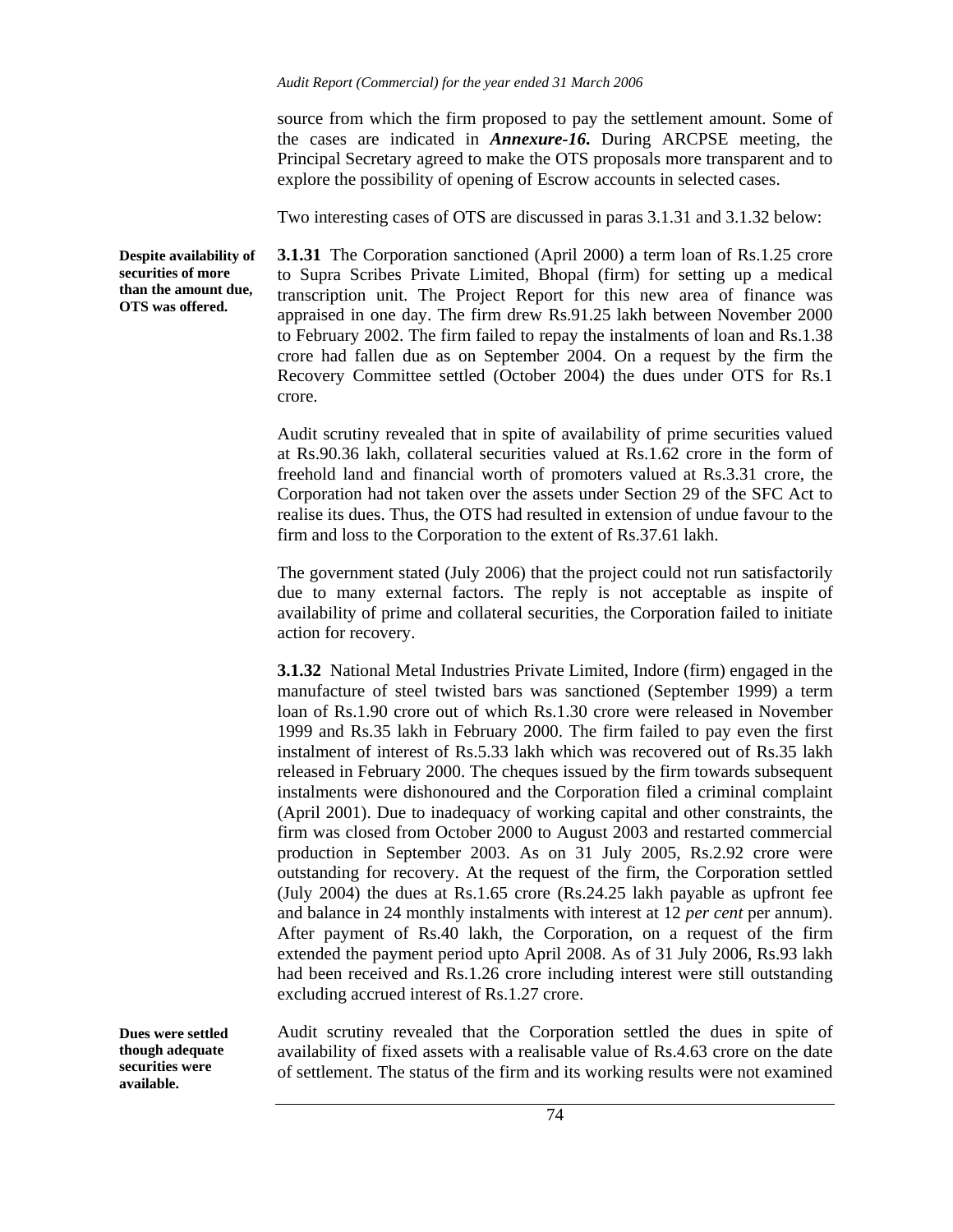before OTS. While the term loan was sanctioned for modernisation /expansion of the firm, OTS was sanctioned on the basis of sub-viable level of operations, inadequacy and imbalance in manufacturing capacity. Thus, the OTS was unwarranted and was not in the interest of the Corporation.

The Government stated (July 2006) that as the firm had been closed and there was recession in the steel industry, OTS was approved. The reply is not acceptable as the OTS was concluded even though realisable value of securities was adequate for the recoveries to be made.

### **Assets management : classification of loans**

**3.1.33** In the case of State Financial Corporations, Industrial Development Bank of India (IDBI) had classified (March 1994) the loans into the following four categories depending upon their chances of realisation.

| Standard assets: | Where payments are regular                                                                                                  |
|------------------|-----------------------------------------------------------------------------------------------------------------------------|
|                  | Sub-standards assets: Where loan as well as interest remain overdue over a<br>period of 6 months but not exceeding 2 years. |
| Doubtful assets: | Where loan as well as interest remain overdue beyond<br>two years.                                                          |
| Loss assets:     | Where losses are identified but not written off at the end<br>of the year.                                                  |

The assets other than standard assets are known as non-performing assets (NPAs).

The table below indicates net outstanding loans, borrowings and nonperforming assets of the Corporation for the five years ended 31 March 2005.

|                                                    |         |         |         | (Amount: Rupees in crore) |         |
|----------------------------------------------------|---------|---------|---------|---------------------------|---------|
| <b>Particulars</b>                                 | 2000-01 | 2001-02 | 2002-03 | 2003-04                   | 2004-05 |
| Outstanding loan                                   | 384.71  | 390.28  | 393.92  | 306.03                    | 309.52  |
| Non performing assets                              | 170.40  | 199.99  | 224.66  | 194.84                    | 140.38  |
| Net outstanding loan                               | 309.17  | 287.21  | 287.29  | 209.87                    | 252.75  |
| Outstanding borrowings                             | 370.68  | 445.02  | 442.05  | 367.46                    | 410.76  |
| Gap between borrowings and<br>net outstanding loan | 61.51   | 157.81  | 154.76  | 157.59                    | 158.01  |

**Increasing NPAs led to increased dependence on borrowings.** 

It can be seen from the above table that the Corporation failed to bridge the gap between outstanding borrowings and net outstanding loans, which had increased from Rs.61.51 crore in 2000-01 to Rs.158.01 crore in 2004-05. This led to increased dependence on borrowings for grant of financial assistance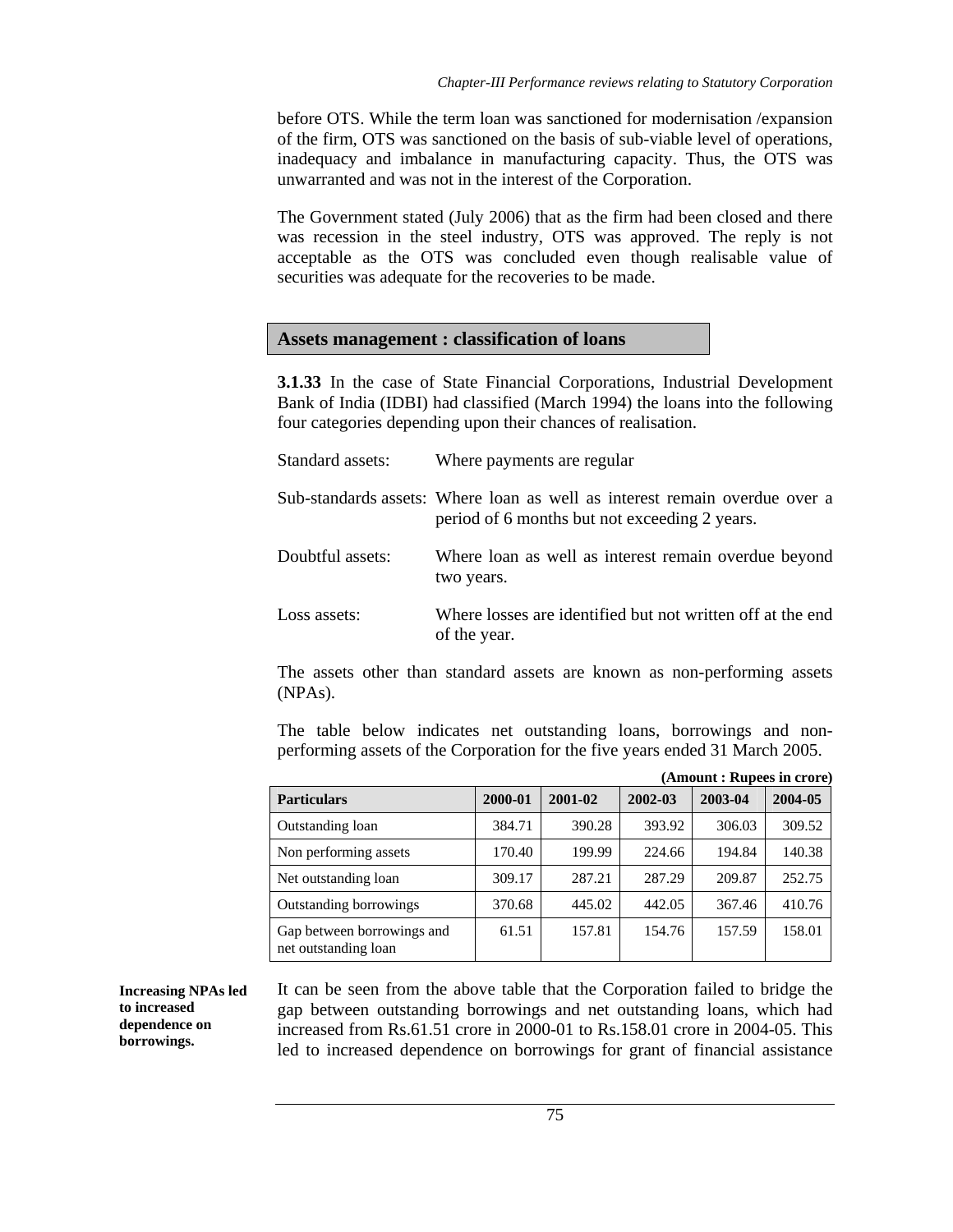and restricting the Corporation's ability for extending assistance to new entrepreneurs.

### *Internal Controls / Monitoring*

**3.1.34** A review of internal controls relating to payment of financial assistance to industrial units by the Corporation revealed that:

- ¾ The Corporation did not maintain any record regarding periodical inspection of the mortgaged properties of the assisted units. Post disbursement inspection of the assets of assisted units was not carried out. Although the head office had issued instructions (June 2001) for chalking out a monthly programme for inspection of the units based on a proper roaster, the actual position could not be verified by Audit due to non maintenance of proper records.
- $\triangleright$  The Corporation did not appoint nominee directors on the Board of the assisted units, in violation of the terms and conditions of the sanction of loan. Out of 2033 units assisted by the Corporation till 31 March 2005, nominee directors were appointed in 18 cases only. Since the nominee director would have sufficient knowledge about the state of affairs of the assisted unit, his report could prove useful in enabling the corporation to take timely action for safeguarding its interests.

## *Internal Audit*

**3.1.35** A Deputy General Manager heads the Internal Audit Wing of the Corporation created in 1995. There is only one Assistant Manager in the wing without any support staff to conduct internal audit. The Corporation did not furnish the particulars of duties and responsibilities of staff in Internal Audit Wing, audits planned and taken up, scope and coverage of areas/activities/ percentage of checks exercised, observations made and their compliance during the five years ended 31 March 2005.

During the ARCPSE meeting, the Principal Secretary promised to strengthen Internal Audit System.

# **Conclusion**

**The activities of the Corporation with regard to achieving its objective of balanced industrial development in the State lacked both focus and direction. The Corporation had not prepared any long term/short term strategy/plan for achieving its objectives. The spread of loan was not balanced among various industrial sectors, geographical areas and size of industries.** 

**The performance of the Corporation also suffered due to deficient appraisals and deviations from its own guidelines resulting in grant of** 

**The internal audit was not commensurate with the volume of transactions.**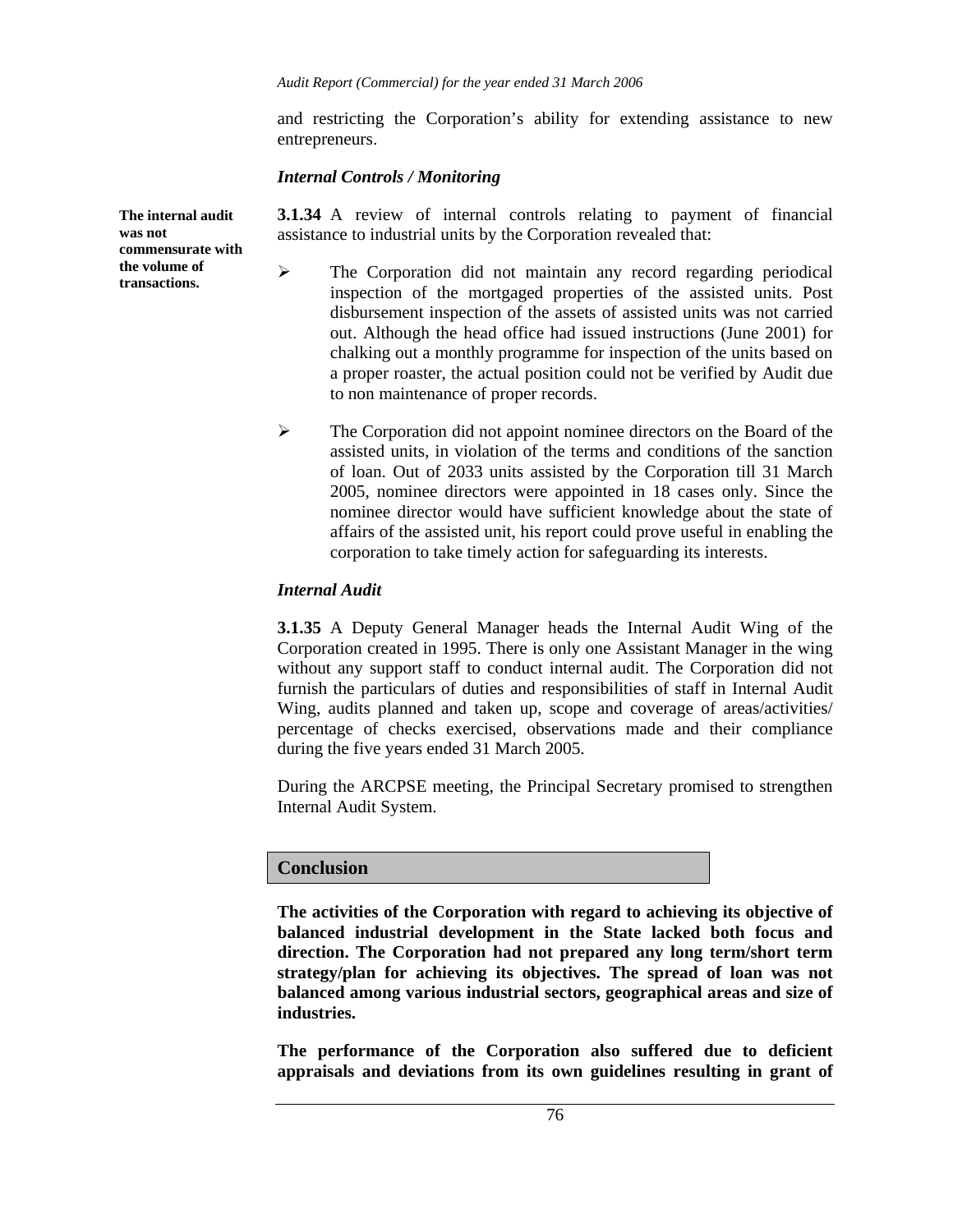**loans to unviable/ineligible units, promoters of doubtful credit worthiness, without adequate security and for discharging loans taken from other financial institutions. All these deficiencies resulted in poor recovery of dues despite offer of OTS. Recovery of dues was also sub-optimal due to non-fixation of separate targets for old and current dues for making focussed efforts as also due to not taking action even in cases where the corporation was in possession of adequate securities. As a result the nonperforming assets were high at 24** *per cent***.** 

# **Recommendations**

The Corporation should:

- $\triangleright$  formulate both short term and long term financing strategies to achieve balanced industrial growth,
- $\triangleright$  strengthen its project appraisal system to minimise risk of default in payments by the borrowers,
- ¾ monitor assisted units closely to ensure timely and speedy recovery of dues; and
- ¾ devise a mechanism for prompt recovery action under various provisions of the SFC Act.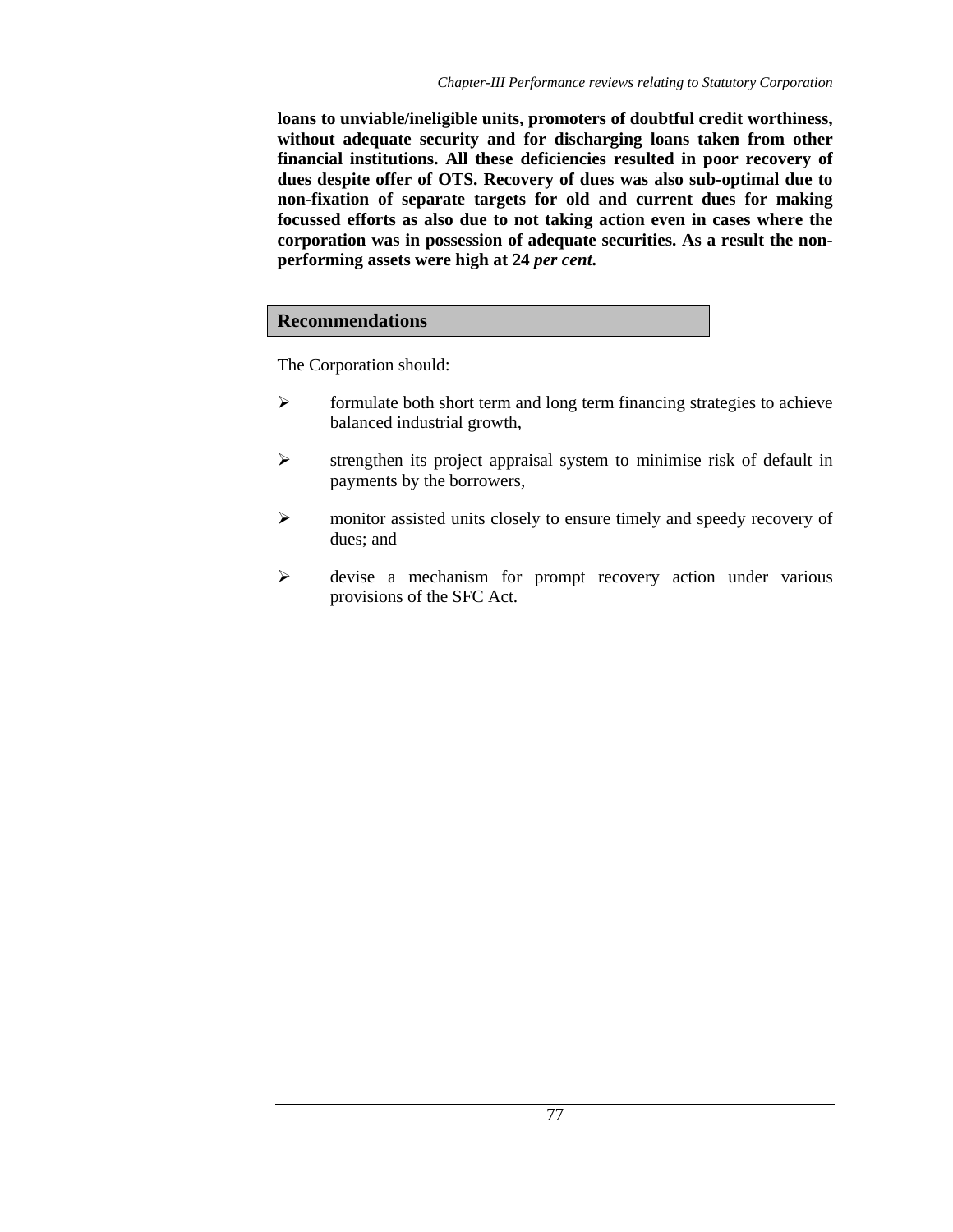**Procurement of material and implementation of transmission and distribution schemes of ADB funded project by Madhya Pradesh State Electricity Board** 

**Highlights** 

**Advance procurement of transmission / sub-transmission materials worth Rs.67.45 crore and distribution material worth Rs.27.22 crore resulted in blockage of funds aggregating to Rs.94.67 crore.** 

*(Paragraphs 3.2.14 and 3.2.17)* 

**The Board had to incur extra expenditure of Rs.2.81 crore due to placement of orders for identical items of material at different rates under different packages of the same tender.** 

*(Paragraph 3.2.15)* 

**The Board granted extension of delivery periods to defaulting suppliers without imposing liquidated damages of Rs. 93 lakh.** 

*(Paragraphs 3.2.10 and 3.2.11)* 

**Improper planning in procurement of conductors resulted in excess procurement of the material and locking up of funds of Rs.3.91 crore for two years and consequential loss of interest of Rs.82.11 lakh.** 

*(Paragraph 3.2.9)* 

**Due to delay in commissioning of various 220/132 KV lines/sub-stations, the Board could not derive the envisaged benefits in reduction of sub transmission losses.** 

*(Paragraph 3.2.13)* 

# **Introduction**

**3.2.1** A Memorandum of Understanding (MOU) was signed in May 2000 between Government of India (GOI) Ministry of Power and the Government of Madhya Pradesh (GOMP) for reforming and restructuring the power sector in the State. As per the MoU, GOMP was committed to a time bound restructuring of the power sector in the State to promote and develop an efficient, commercially viable and competitive power supply system which will provide reliable and quality power at competitive prices and would support industrial development in the State.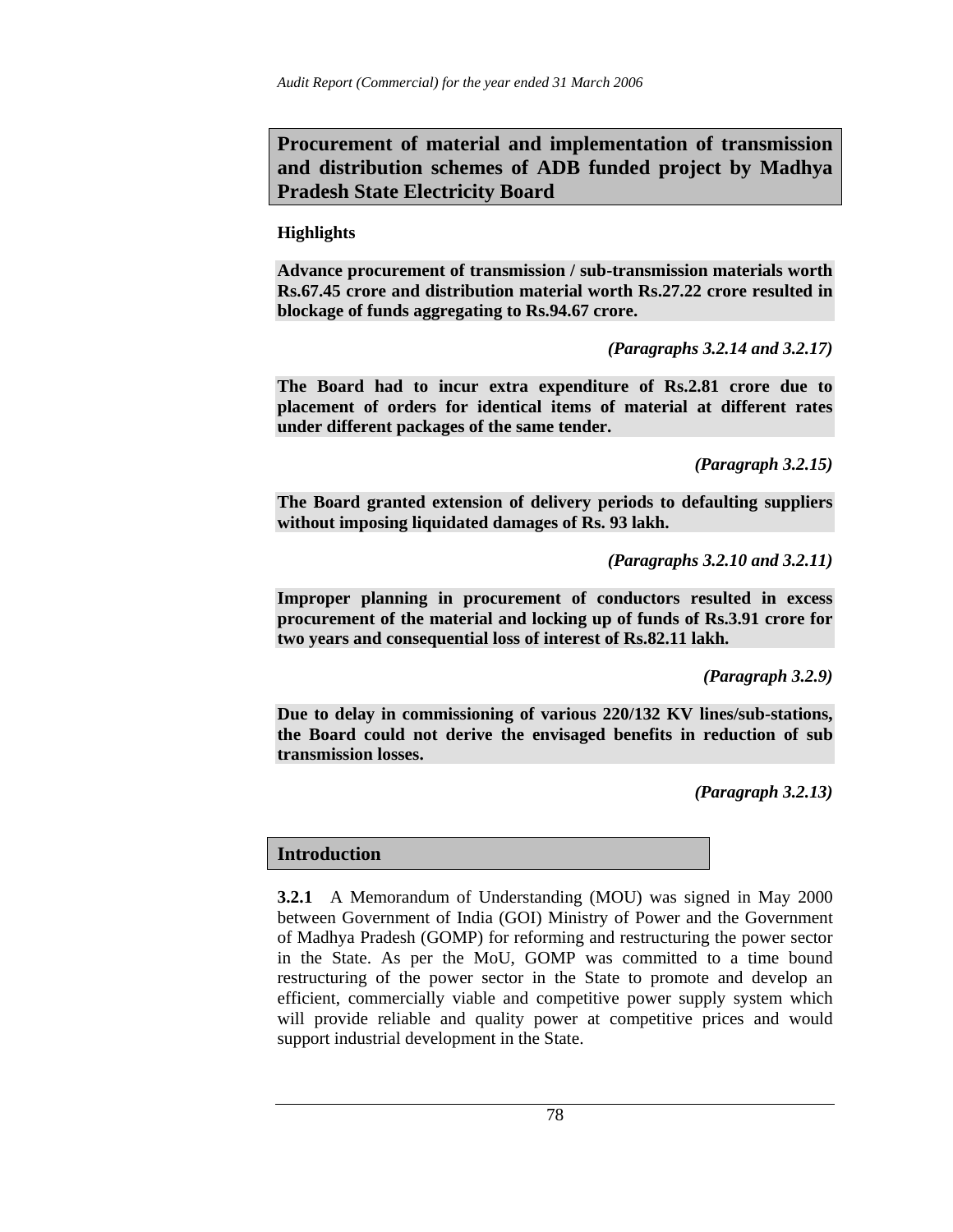Accordingly Madhya Pradesh Vidyut Sudhar Adhiniyam 2000 (Reforms Act) was enacted for the reorganisation of State Electricity Board. Pursuant to the Reforms Act, a Generation Company, a Transmission Company and three Distribution Companies**<sup>29</sup>** were incorporated under the Companies Act 1956. These Companies started functioning under an Operation and Maintenance agreement with Madhya Pradesh State Electricity Board (Board), from July 2002. Each company is headed by a Chairman and Managing Director (CMD). The CMD is assisted by Chief Engineers of the respective Companies.

GOMP requested GOI to arrange funds through Asian Development Bank (ADB) for implementation of various reform projects. ADB agreed to provide financial support to the tune of US \$350 million to the Board through the GOI. Accordingly, a loan agreement for funding Madhya Pradesh Power Sector Development Project was signed (March 2002) between GOI and ADB. Out of the loan amount (US \$350 million) US \$150 million was earmarked for the policy component and US \$200 million for the project component.

The policy component of the loan was to be passed on by the GOI to the GOMP and in turn to the Board towards arrears receivable by the Board from Government departments, Municipal Corporations, etc. as a one time grant. The balance fund amounting to US \$200 million meant for the project component was to be utilised for procurement of material under various schemes of Transmission, Sub-transmission and Distribution. As per the loan agreement, the approved scheme included in the project report represented 63 *per cent* of the cost to be funded by ADB and 37 *per cent* to be borne by the GOMP/Board for erection and execution of the schemes.

The main objectives of the project were (i) to improve the quantity and quality of electricity supply, reinforcement, modernisation and rehabilitation of the transmission and distribution system to promote economic growth (ii) to introduce computerised information and revenue management system and (iii) installation of meters.

### **Scope of Audit**

 $\overline{a}$ 

**3.2.2** The present review conducted during December 2005 to May 2006 covers procurement of material and implementation of transmission and distribution schemes of the ADB funded power sector reform project by the Board during the five years ended March 2006. The review was carried out through examination of records at the Head Office of the Board, two $30$  out of

*<sup>29</sup> Madhya Pradesh Power Generating Company, Jabalpur, Madhya Pradesh Power Transmission Company, Jabalpur, Madhya Pradesh Poorva Kshetra Vidyut Vitaran Company, Jabalpur, Madhya Pradesh Paschim Kshetra Vidyut Vitaran Company, Indore. Madhya Pradesh, Madhya Kshetra Vidyut Vitaran Company, Bhopal.* 

<sup>&</sup>lt;sup>30</sup> . MPPT Co. Ltd. Jabalpur (Nodal Agency) and MPPKVV Co. Ltd., Jabalpur.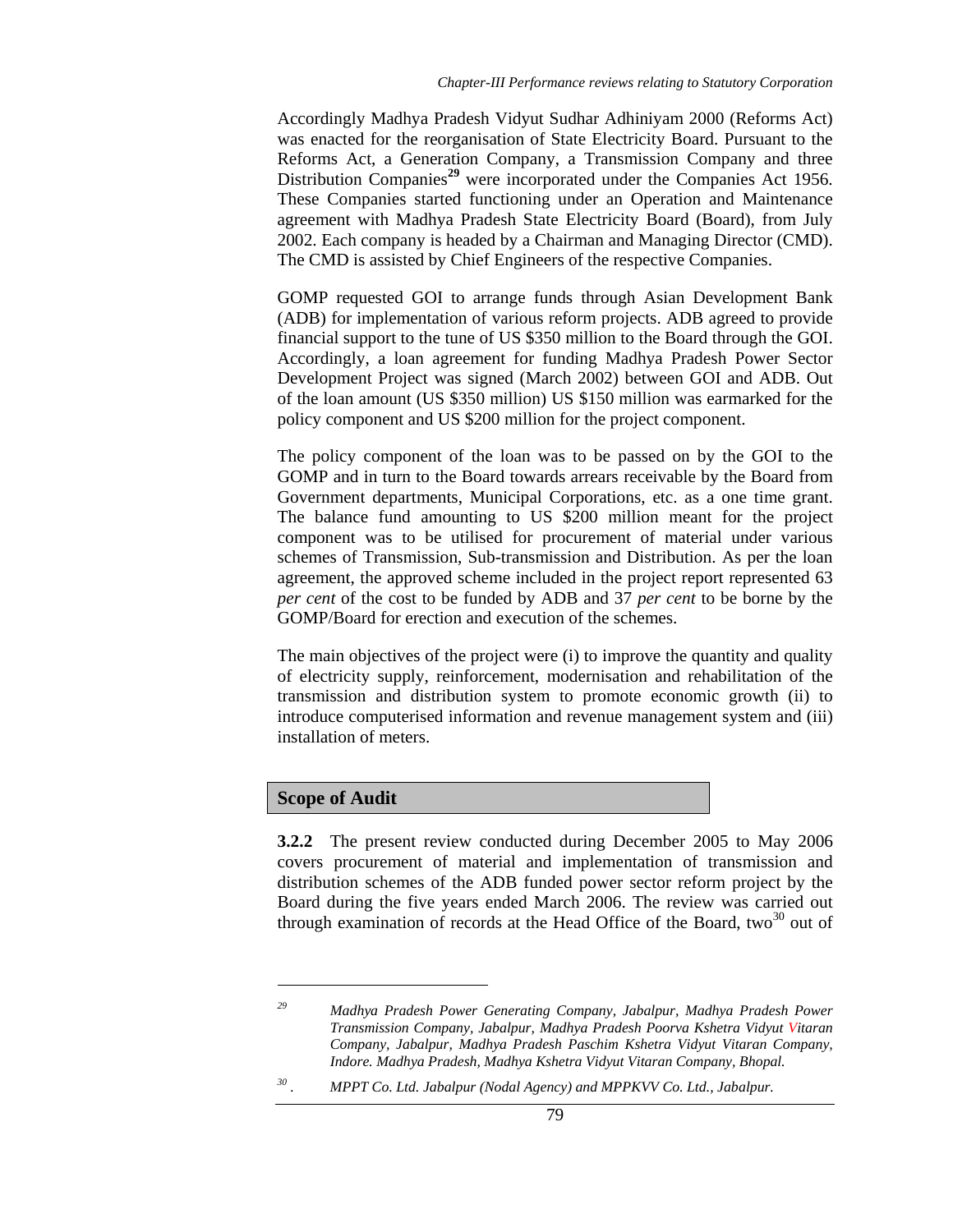the five electricity Companies, seven<sup>31</sup> out of the nine Chief Engineer offices, four<sup>32</sup> out of the 11 Superintending Engineer offices, two<sup>33</sup> out of 14 distribution area stores and two<sup>34</sup> out of three Transmission Area Stores, which were selected on the basis of number of schemes undertaken/expenditure incurred.

## **Audit objectives**

- **3.2.3** The Performance audit was carried out to assess whether:
- $\triangleright$  the schemes were carefully designed and implemented as per the time schedule so as to draw the envisaged benefit from the schemes,
- ¾ various procurement activities were well synchronised and coordinated and there was no blocking of funds,
- $\triangleright$  there existed an appropriate procedure for the procurement of materials to minimise delay, ensure quality and to avoid extra/excess expenditure in procurement; and
- $\triangleright$  the terms and conditions of the bid documents were carefully drafted so as to safeguard Board's interest and were also acceptable to the funding agency.

### **Audit criteria**

 $\overline{a}$ 

- **3.2.4** The following audit criteria were adopted to assess the performance:
- ¾ terms and conditions and targets contained in the MOU,
- ¾ terms and conditions of GOMP and guidelines issued by Ministry of Power, GOI,
- ¾ the benchmarks specified in the detailed project report (DPR) and the schedule laid down for its execution; and
- ¾ rules laid down for awarding of contracts, coordination of activities between various departments of the Board.

*<sup>31 .</sup> Chief Engineer (i) Transmission (ii) Planning (iii) Store and Purchase (iv) EHT C&M (v) O &M (vi) Testing and(vii) Power system, Jabalpur* 

<sup>&</sup>lt;sup>32</sup> . SE offices at EHT Indore, Testing Indore, EHT Bhopal, Testing Bhopal.<br><sup>33</sup> A reasotores at Bhopal & Gwalior.

*<sup>33 .</sup> Area stores at Bhopal & Gwalior.* 

*<sup>34 .</sup> Transmission Area Store at Indore and Sagar.*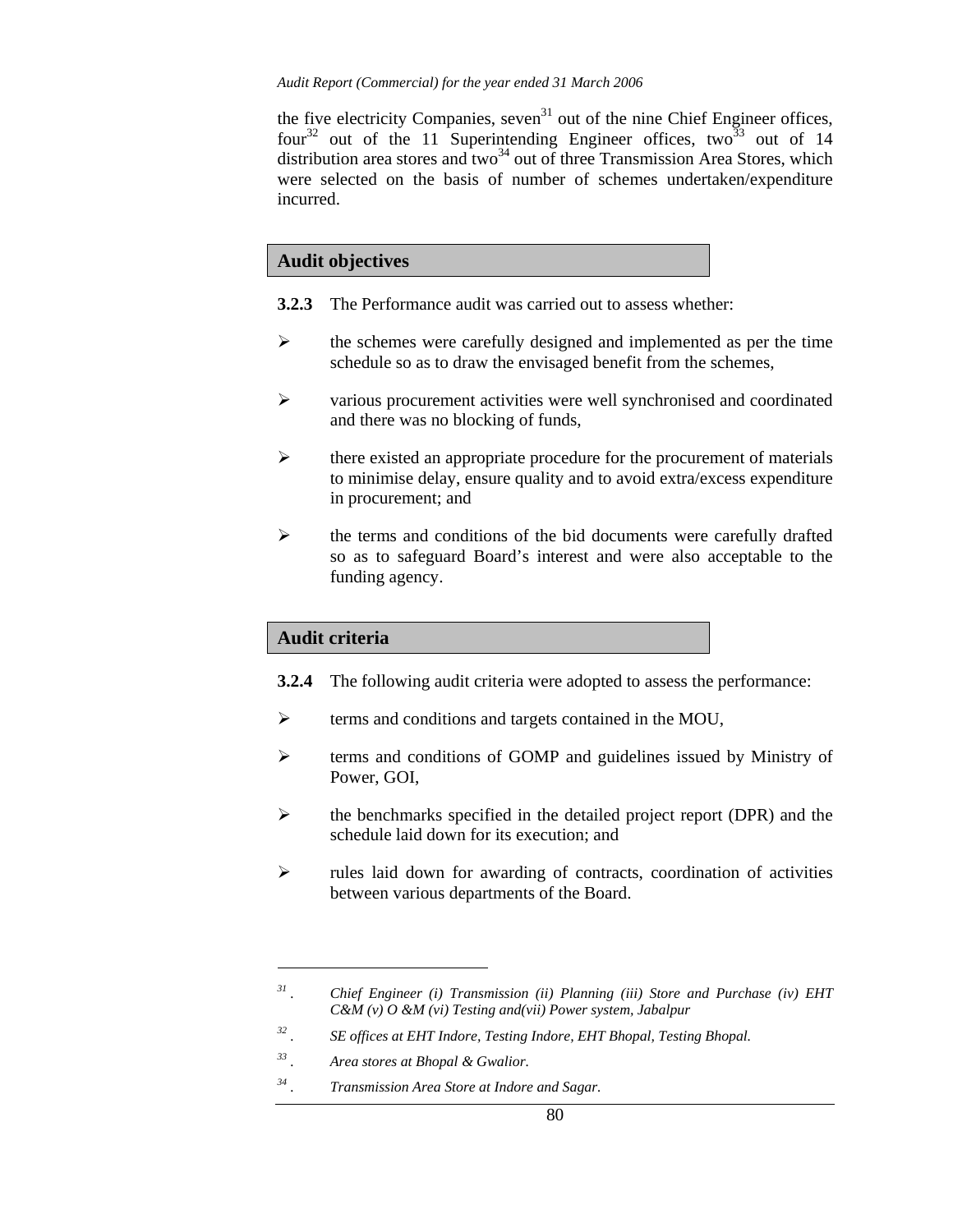## **Audit methodology**

**3.2.5** The audit was carried out through analysis of data on projects /schemes relating to:

- $\triangleright$  DPR for different schemes.
- ¾ records relating to procurement of material and execution of schemes,
- ¾ floating of tenders, evolution of tenders and placement of orders; and
- $\triangleright$  interaction with the management.

# **Audit findings**

The Audit findings were reported to the Government/Management on 3 August 2006 and discussed in the meeting of Audit Review Committee for the State Public Sector Enterprises (ARCPSE) held on 20 September 2006 where the Additional Secretary, Department of Energy, represented the Government and CMD represented the Transmission company. The review was finalised after considering the views of the Government/Management.

**3.2.6** Under the ADB funded project, 120 schemes involving transmission (and sub-transmission) works and distribution works like installation of 15,849 transformers and laying of 7,687 km low tension (LT) lines of different ratings were approved (July 2001) and loan amounting to US\$ 200 million was sanctioned (March 2002). All the schemes of transmission/sub-transmission and distribution were scheduled to be completed by December 2005. Audit scrutiny revealed that the Board had failed to achieve its targets due to improper planning, lack of coordination, deficient contract management and avoidable delays as discussed in the succeeding paragraphs:

# *Funding of the project*

**3.2.7** For implementation of the power sector reform project, ADB sanctioned US \$ 200 million for procurement of the material and the Board arranged the balance amount through the Power Finance Corporation (Rs.173.40 crore) and from its own resources for execution of schemes under the project. In October 2004 ADB approved US\$54 million for implementation of additional schemes. The Board incurred expenditure of US \$145.09 million upto March 2006 on implementation of the Project. To enable the Board primarily to complete the schemes, the closing date of loan was extended upto 31 December 2006 by ADB.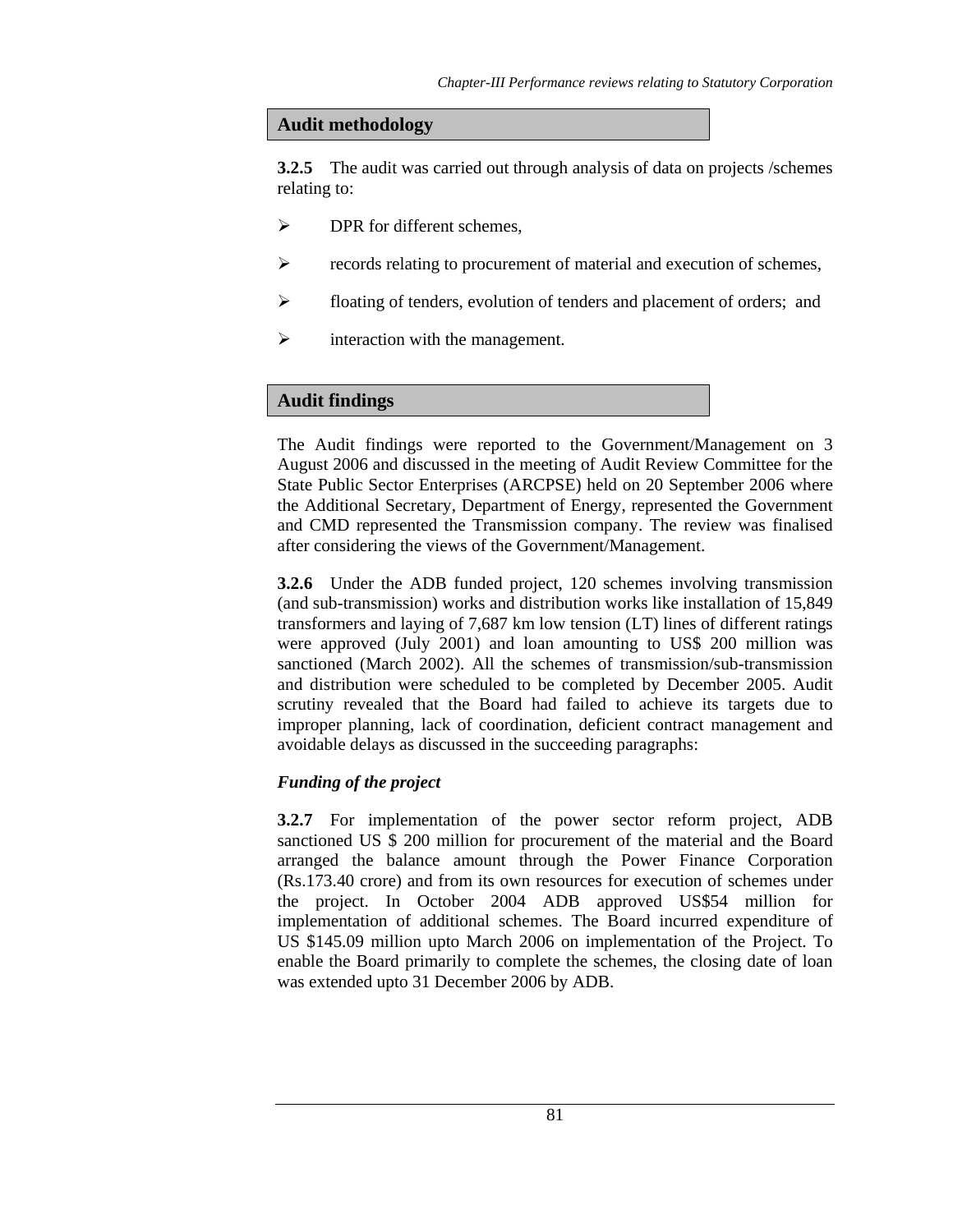#### **Transmission works**

#### *Physical performance*

**3.2.8** The progress of transmission works taken up under the project upto July 2006 is given in the table below:

| SI.<br>No.       | <b>Activity</b>                                     | <b>Total sanctioned</b><br>works | <b>Achievement</b> | Percentage<br>achievement |
|------------------|-----------------------------------------------------|----------------------------------|--------------------|---------------------------|
| 1.               | <b>Additional 400 KV</b><br>transformers            | 3                                | 3                  | 100                       |
| $\overline{2}$ . | Additional 220 KV<br>transformers                   | 5                                | 5                  | 100                       |
| 3.               | 220 KV new sub-stations                             | 9                                | 7                  | 78                        |
| 4.               | 132 KV new sub-stations                             | 38                               | 32                 | 84                        |
| 5.               | 132 KV addition/<br>augmentation of<br>transformers | 75                               | 73                 | 97                        |
| 6.               | 220 KV lines                                        | 1208.98 kms                      | 345.23 kms         | 29                        |
| 7.               | 132 KV lines                                        | 1231.77 kms                      | 849.39 kms         | 69                        |

It would be seen from the above table that despite time overrun of over 6 months the Board was yet to complete 71 *per cent* of work of laying 220 KV lines, 31 *per cent* of 132 KV lines and 22 *per cent* of installation of 220 KV new sub-stations. The delay resulted in non-accrual of envisaged benefits of the schemes.

Irregularities noticed during implementation of transmission works are discussed below:

#### *Procurement of excess quantity of conductors : Rs.3.91 crore*

**3.2.9** Against the requirements of 951 kms of zebra conductors for 220 KV lines and 2,086 kms of panther conductors for 132 KV lines, the Board purchased 1,050 kms of zebra conductors and 2,575 kms of panther conductors between February 2003 and December 2003. Thus, 99 kms of Zebra conductors valuing Rs.1.07 crore and 489 kms of panther conductors valuing Rs.2.84 crore were procured in excess of the requirement.

The Board stated (April 2006) that 99 kms of zebra conductors and 489 kms of panther conductors purchased in excess of the requirements were utilised for another ADB scheme approved in October 2004. The reply is not tenable in view of the fact that the excess conductors remained un-utilised from December 2003 to December 2005 resulting in blockage of fund of Rs.3.91 crore and consequent loss of interest of Rs.82.11 lakh at the rate of 10.5 *per cent35.*

l

**Procurement of conductors in excess of the requirement resulted in blockage of funds of Rs.3.91 crore and consequent loss of interest of Rs.82.11 lakh.** 

*<sup>35</sup> Rate of interest of the ADB loan.*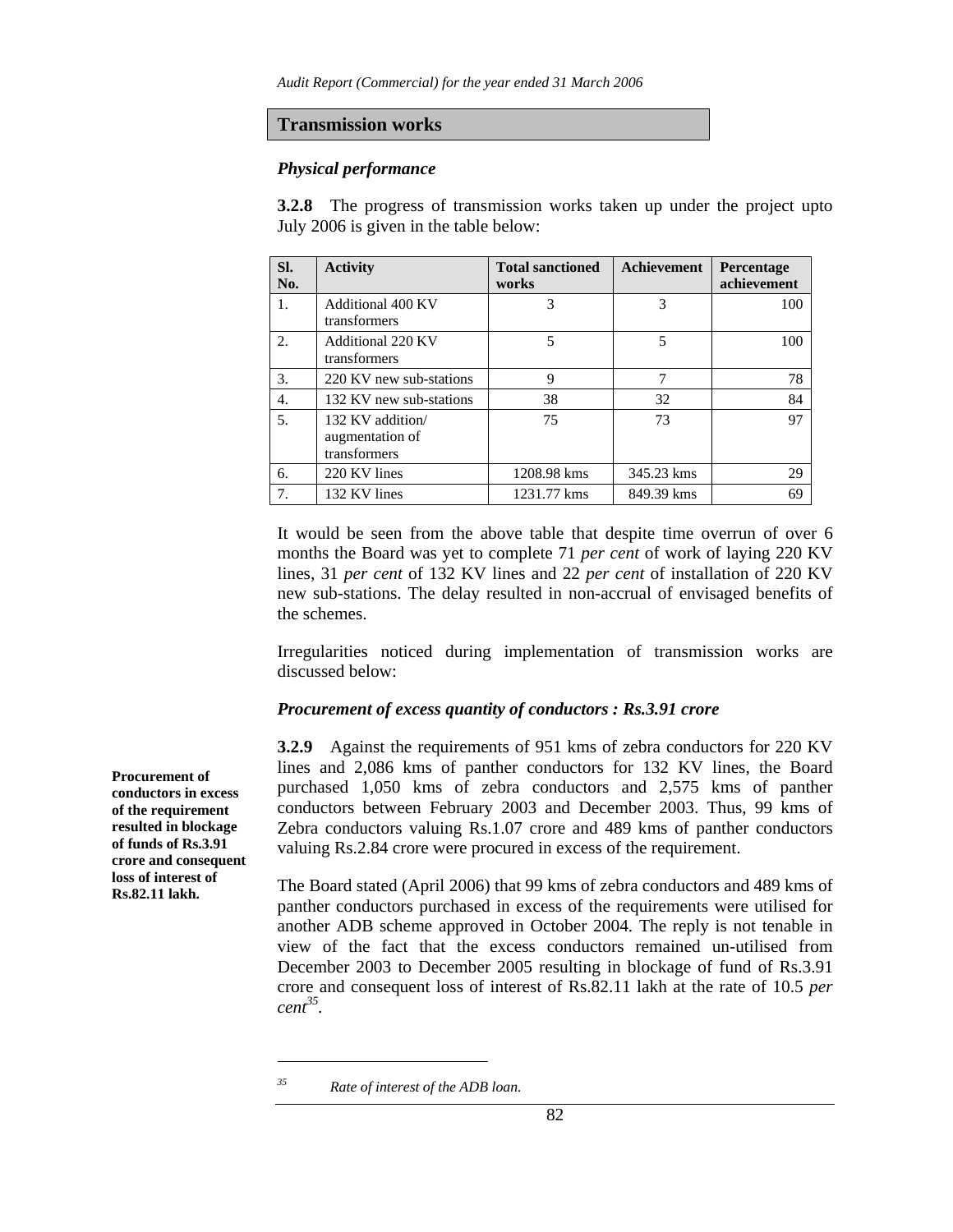## *Non-levy of liquidated damages*

**3.2.10** The Board awarded (December 2002) a contract to Goydene Fibres (India) Pvt. Ltd. Daman, for supply of 690 kms of copper control and Aluminium Power cables of various specifications, at a total cost of Rs.2.78 crore with the last date of delivery as 30 May 2003. As per the terms of the contract, 10 *per cent* advance payment amounting to Rs.27.80 lakh was to be made to the supplier within 28 days from the date of signing of the agreement. Since the advance payment to the firm was less than US\$ one lakh, ADB advised the Board to make the payment and obtain reimbursement from ADB. The Board released the advance payment on 5 August 2003, after a delay of more than six months from the due date.

The Board extended the delivery schedule upto 8 December 2003 i.e. for a period equal to the delay in payment of advance and also allowed price variation. It was noticed during audit that only 283 kms of cables was supplied upto 31 December 2003. The firm was granted further extension upto 31 July 2004. Despite two extensions, the contractor failed to supply the entire quantity leaving a balance of 80 kms of cables. The Board treated the delay as *force majeure* and did not impose liquidated damages amounting to Rs.27.80 lakh (10 *per cent* of Rs.2.78 crore) on the contractor. Moreover, the firm was paid Rs.12.08 lakh on account of price variation (PV) claim during the period of first extension. Thus the PV allowed for the extended period due to default of the Board in payment of advance resulted in avoidable extra expenditure of Rs.39.88 lakh to the Board.

The Board stated (April 2006) that the first extension with price variation was granted on the ground of delay in releasing advance payment whereas second extension without price variation was granted on the grounds that the firm had concluded the contract and completed supplies in spite of severe financial hardships and huge losses reported to have been suffered by them. The reply is not tenable in view of the fact that aforesaid grounds do not form basis for operation of *force majeure* and the extension granted lacked justification.

# *Undue extension of delivery period*

**3.2.11** Scrutiny of three purchase orders revealed that extension of delivery period was granted because advance payment to the firm was not made within 28 days of signing of the contract as detailed hereunder:

**Non-imposition of liquidated damages of Rs.27.80 lakh and Avoidable expenditure of Rs.12.08 lakh on account of price variation.**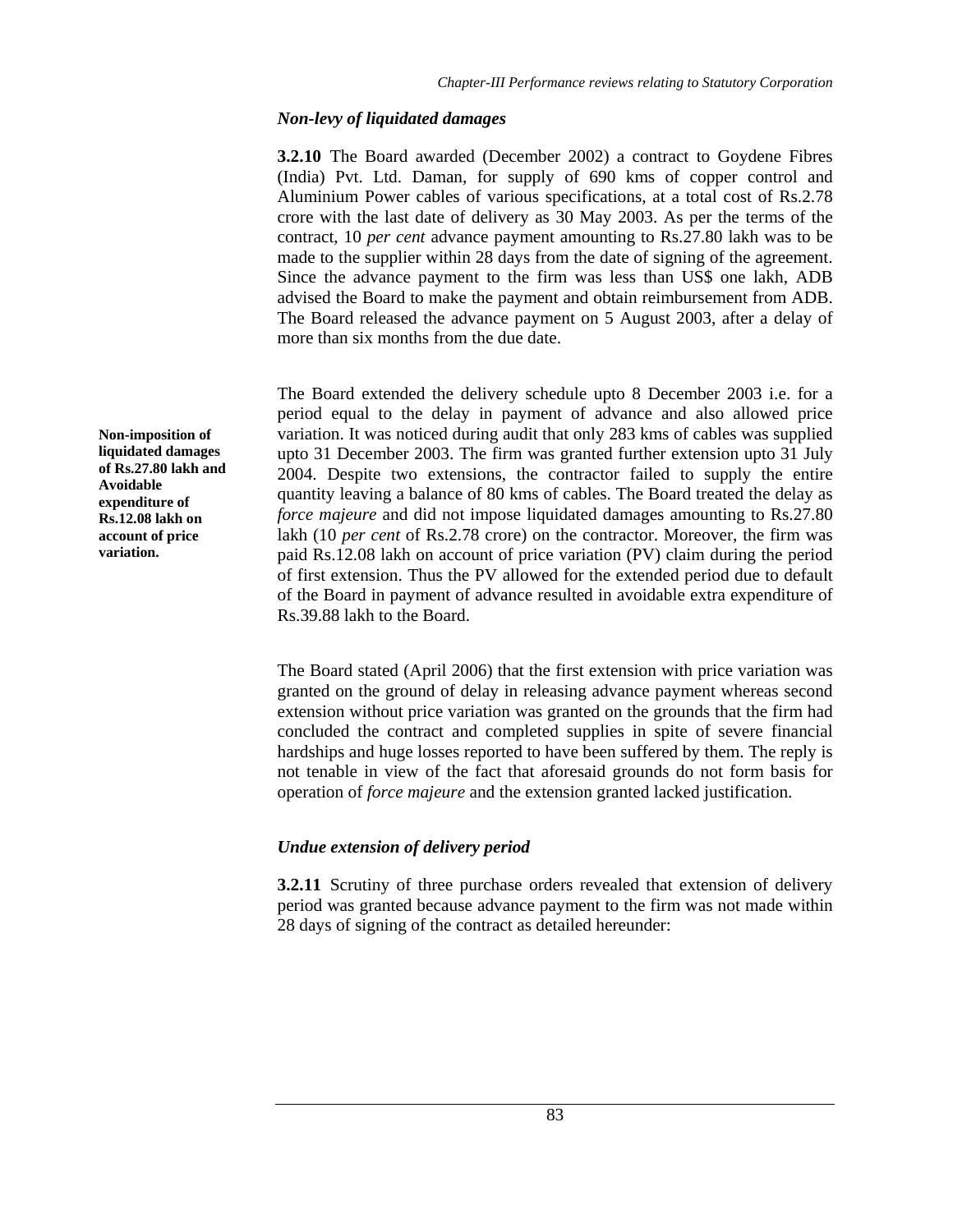| Name of suppliers /<br>firms/item name<br>$(TR-No)$              | Delay in<br>payment<br>of<br>advance<br>(weeks) | <b>Amount of</b><br>advance<br>(Rs. in<br>lakh) | <b>Scheduled</b><br>date of<br>supply | <b>Period</b><br>of delay<br>in<br>supply<br>(weeks) | Period of<br>extension<br>(weeks) | Liquidated<br>damages<br>not<br>claimed<br>(Rs. in<br>lakh) |
|------------------------------------------------------------------|-------------------------------------------------|-------------------------------------------------|---------------------------------------|------------------------------------------------------|-----------------------------------|-------------------------------------------------------------|
| Venson Electric Pvt.<br>Ltd., Bangalore-                         | 32                                              | 41.00                                           | June $03$ to<br>September             | 24                                                   | 28                                | 42.00                                                       |
| Control & Relay Panels<br>$(TR-04)$                              |                                                 |                                                 | 03                                    |                                                      |                                   |                                                             |
| Eritech Ltd., Calcutta –                                         | 20                                              | 19.00                                           | Feb.03<br>to                          | 34                                                   | 32                                | 19.00                                                       |
| Hardware and<br>accessories for lines and<br>sub-stations(TR-17) |                                                 |                                                 | July 03                               |                                                      |                                   |                                                             |
| Acro Trans<br>Secunderabad $-33$ KV<br>$CTs$ and $PTs$ (TR-03)   | 11                                              | 8.98                                            | April 03 to<br>Nov. 03                | 43                                                   | 40                                | 4.00                                                        |
| <b>Total</b>                                                     |                                                 |                                                 |                                       |                                                      |                                   | 65.00                                                       |

It can be seen from the above table that the suppliers were paid advance of Rs.41 lakh, 19 lakh and 8.98 lakh after delay of 32 weeks, 20 weeks and 11 weeks respectively. Though the materials were supplied after delay of 28 weeks, 32 weeks and 40 weeks respectively, the Board regularised the delay in delivery by granting extension and not levying liquidated damages amounting to Rs.65 lakh.

As per the ADB guidelines, payments would be released by ADB, only if the amount of the first bill plus 10 p*er cent* of the advance put together equals or exceeds US\$ one lakh. Had the Board suitably incorporated the payment conditions of ADB in the tender documents, grant of extension due to delay in payments could have been avoided.

The Board stated (April 2006) that due to paucity of funds, advance could not be paid from its own resources. The reply is not tenable in view of the fact that the inclusion of advance payment for bids for less than US\$ one lakh was not mandated in the ADB guidelines.

### *Excess expenditure on procurement of MS flats : Rs.53.75 lakh*

**3.2.12** The Board invited (May 2002) international competitive bids for procurement of sub-station switchyard structures and MS flats comprising two packages i.e. Package-I Sub-station switchyard structures -2300, MS Flats 600 and Package-II Sub-station switchyard structures-2600.

Bid evaluation for package-I (30 September 2002) revealed that the rates obtained for substation switchyard structures were higher by 3.2 *per cent* and the rates for MS flats were higher by 64 *per cent* as compared with the rate received under domestic tenders (July 2002). MS Flats required no processing whereas sub-station switchyard structures required processing of steel sections and hence the cost of switchyard structures was always higher than the cost of

**Undue extension of delivery period resulted in non-levy of liquidated damages of Rs.65 lakh**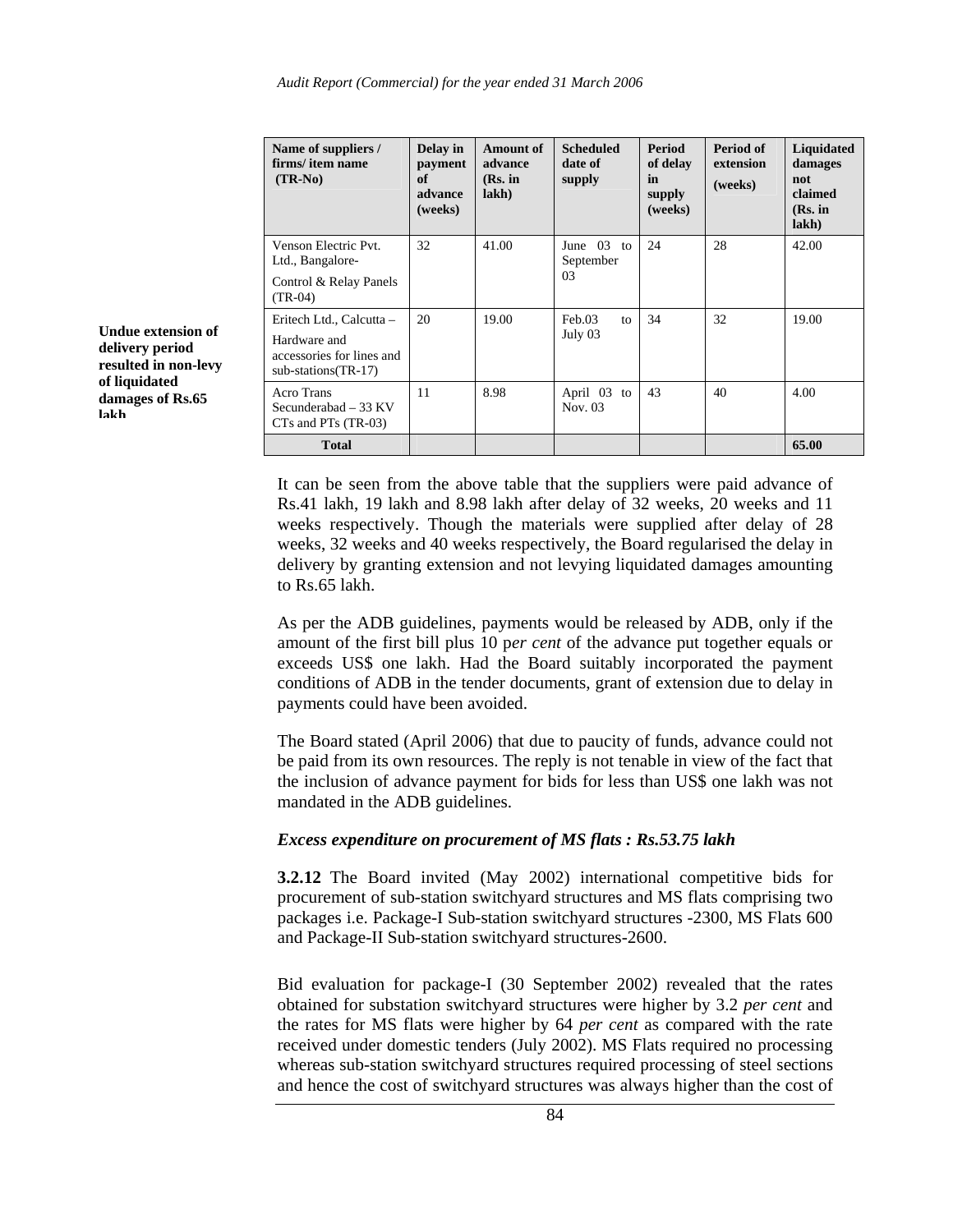MS Flats. Taking notice of this fact the Board approached ADB for permission for rejection and reinvitation of bids (Package-I) after splitting this package into two separate packages, one for sub-station switchyard structures and other for MS flats. ADB did not accede to the request of the Board, it only permitted reduction in the quantity of MS flats by 10 *per cent*.

As a result the Board had to procure 540 MT (90 *per cent*) MS flats at the higher rate of Rs.24,810 per MT quoted against the ADB bid (September 2002) as compared with Rs.14,856 per MT received against the local bid (July 2002). Thus, improper configuration of the bid resulted in extra expenditure of Rs.53.75 lakh on procurement of MS flats.

The Board stated (September 2006) that ADB did not accede to their request for re-configuration of the material. The reply is not tenable as the Board, fully knowing the conditions imposed by ADB, should have called separate bids for different items.

## **Delay in supply of tower parts and consequent delay in erection/ commissioning of transmission line**

**3.2.13** The Board placed (April 2003) orders for procurement of 12,497 MT (2,617 MT-220 KV, 9880 MT -132 KV) fabricated galvanised tower parts on Jyoti Structures (220 KV), RPG and L&T (132 KV). As per the contract terms delivery of tower parts was to commence from June 2003 and to be completed by December 2003. By the scheduled completion date Jyoti Structures had supplied 22.64 *per cent,* RPG 9.62 *per cent* and L&T 74.86 *per cent* of their respective orders. The Board, for no reasons on record, granted extension only to Jyoti Structures and no liquidated damages in terms of the agreement were levied. The delay in supply of tower parts adversely affected the commissioning schedule of four<sup>36</sup> 132 KV lines, to be completed between November 2003 and January 2004. It was noticed in audit that the four lines were completed after delays ranging from 11 to 18 months as detailed below:

| Name of 132 KV Line                      | <b>Target date of completion</b><br>as planned under ADB<br>funded scheme | <b>Actual date of</b><br>completion | Period of<br>delay in<br>months |
|------------------------------------------|---------------------------------------------------------------------------|-------------------------------------|---------------------------------|
| Kukshi-Alirajpur DCSS line for Alirajpur | October 2003                                                              | April 2005                          | 18                              |
| Mehgaon-Ron DCSS for Ron                 | November 2003                                                             | April 2005                          | 18                              |
| Neemuch-Ratangarh DCSS                   | November 2003                                                             | September 2004                      | 11                              |
| Sagar-Gaurihamar DCSS for Gaurihamar     | January 2004                                                              | December 2004                       | 12                              |

Thus due to the delay in the completion of the above lines the Board could not derive the envisaged benefits through reduction of sub-transmission losses.

l

**Excess expenditure on procurement of MS flats : Rs.53.75 lakh.** 

**Due to delay in supply of tower parts and consequent delay in erection/ commissioning of transmission lines, the Board could not derive the envisaged benefits.** 

*<sup>36</sup> Kukshi-Alirajpur DCSS line, Mehgaon- Ron DCSS line, Neemuch- Ratangarh DCSS Line and Sagar- Gaurjhamar DCSS line*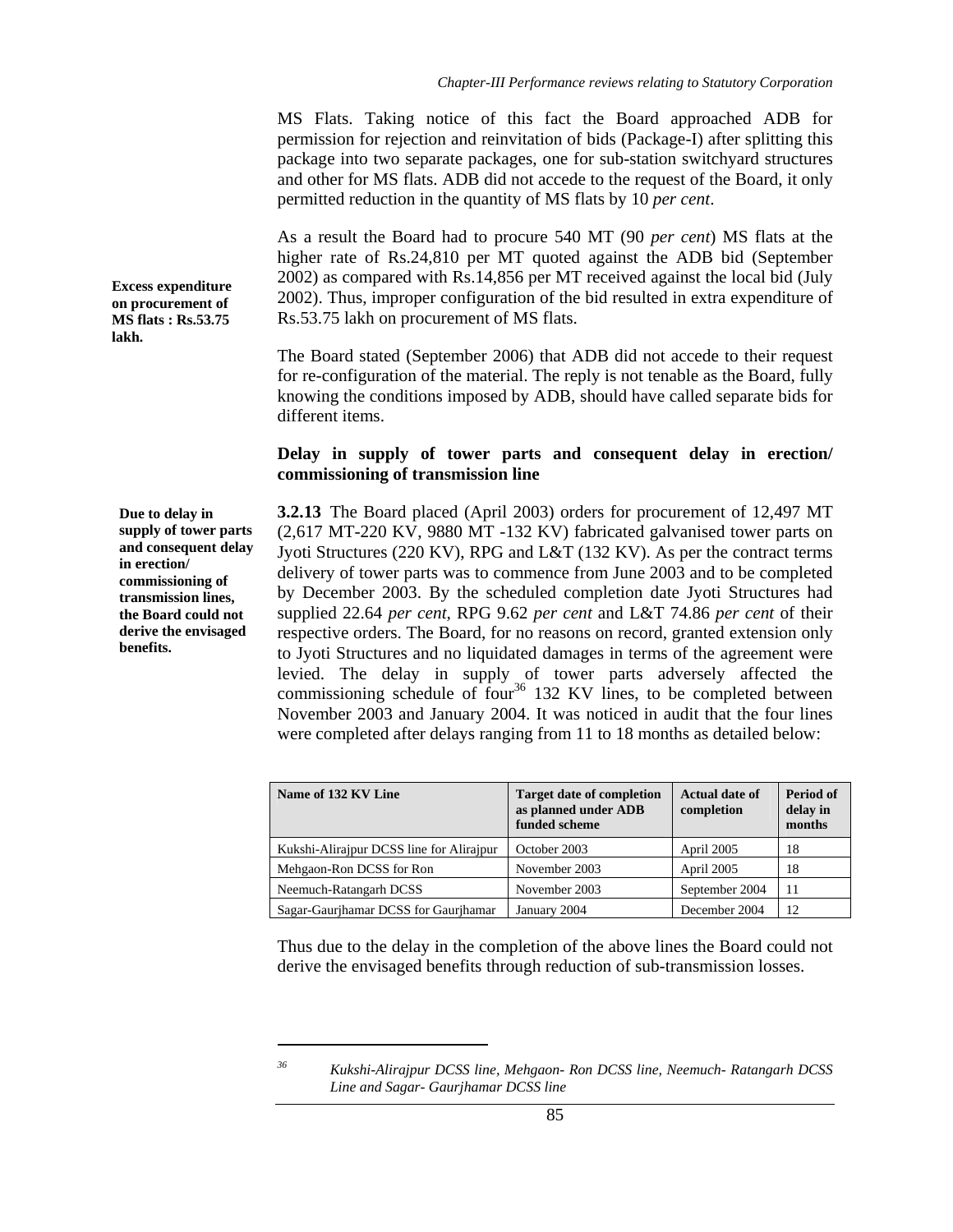The management stated (February 2006) that the target date for completion of the ADB works was extended upto December 2006; and thus there was "no subtransmission loss". The fact remains that the envisaged benefit was also delayed due to delayed construction of lines.

## **Advance procurement of material**

### *Procurement of transmission/sub-transmission materials for sub-stations*

**3.2.14** For construction and augmentation of capacity of 400/200/132 KV sub-stations, the Board took up various schemes valuing Rs.436.54 crore.

The Board placed (November 2002) purchase orders for meeting the consolidated requirement of various categories of circuit breakers under 5 packages at a total cost of Rs.23.96 crore, to be installed in different substations to be constructed.

Circuit breakers are required to be installed at the sub-station two to three months prior to charging/ completion of sub-stations. As per the terms of the purchase orders, delivery of materials was to commence from May 2003 and to be completed by August 2003.

It was noticed during audit that the Board had procured the full quantity of circuit breakers valued at Rs.23.96 crore by October 2003, whereas the construction work of most of the substations (100 out of 106) was completed between March 2004 and July 2005. Thus advance procurement of circuit breakers (by upto 24 months of their requirement) resulted in blocking up of inventory worth Rs.23.96 crore.

Audit further noticed that the procurement and commissioning of equipment were not synchronised. Control and relay panels, CT/PT units, Isolators, PLCC equipments, sub-stations switchyard structures were procured by upto 24 months in advance of requirement while there were delays of upto 20 months (excluding three months for its installation) in commissioning of lightning arrestors which resulted in blockage of Board's inventory worth Rs.43.49 crore **(Annexure-17)**.

Thus deficient planning and lack of coordination in procurement of different materials as per the execution sequence for the substations resulted in blockage of funds of Rs.67.45 crore.

The Board Stated (September 2006) that procurement was made based on the scheduled dates of completion of the schemes and the circuit breakers were to be obtained in advance to complete pre-commissioning requirements. The Board added that a time gap of 5 months between the receipt of circuit breakers and payment made to the supplier had been provided.

**Deficient planning and lack of coordination in procurement of material resulted in blockage of funds of Rs.67.45 crore.**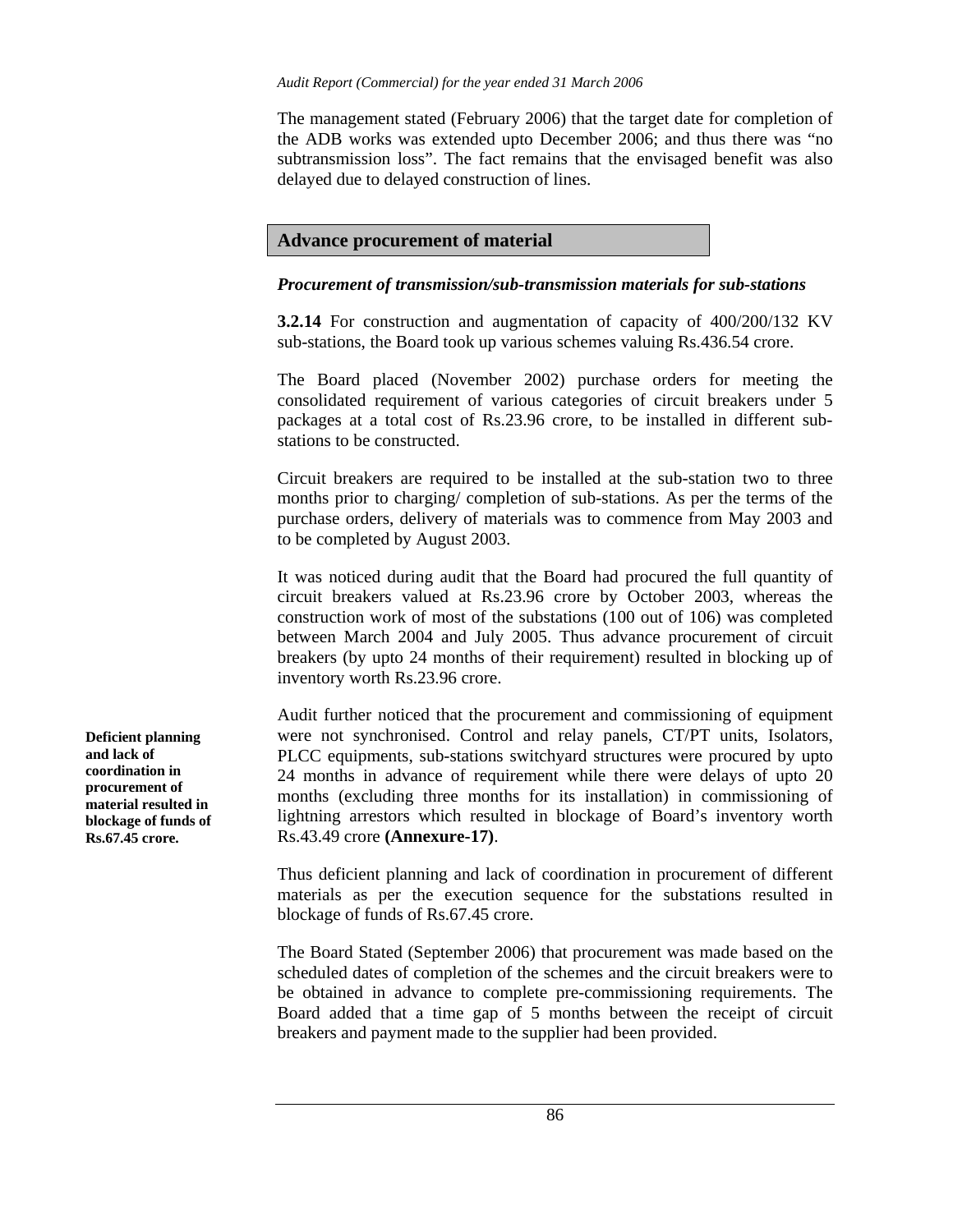The reply is not acceptable as the circuit breakers and control and relay panels were ordered / procured much ahead of the procurement of tower parts and steel structure which resulted in the mismatch.

### **Loss due to ADB conditions**

### *Extra expenditure of Rs.2.81 crore due to placement of orders for identical items at different rates in different packages of the same tender*

**3.2.15** It was noticed during audit that the Board procured identical items of material at different rates in different packages of the same tender.

A statement showing the difference in rates of identical items procured by the Board under different packages of the same tender is placed at *Annexure-18.* Procurement of identical materials at different rates resulted in an extra expenditure of Rs.2.81 crore to the Board.

The Board stated (February 2006) that looking to the requirement of large quantities and based on the manufacturing capacity of suppliers, procurement of materials under more than one package was considered (after obtaining approval from ADB) so as to obtain the deliveries within the stipulated period.

The reply is not tenable as the material of same rating/technical specification could have been procured under different packages but not at different rates.

# **Distribution Works**

#### *Physical performance*

**3.2.16** The status of physical completion of distribution works upto July 2006 is given in the table below :

| SI.<br>No. | <b>Activity</b>                                                  | <b>Total sanctioned</b><br>works (in No.) | <b>Achievement</b><br>(in No.) | Percentage<br>achievement |
|------------|------------------------------------------------------------------|-------------------------------------------|--------------------------------|---------------------------|
| 1.         | New 33/11KV Sub-stations                                         |                                           |                                |                           |
|            | 5 MVA transformers                                               | 54                                        | 37                             | 69                        |
|            | 3.15 MVA transformers                                            | 194                                       | 103                            | 53                        |
|            | 1.6 MVA transformers                                             | 34                                        | 5                              | 15                        |
|            | Total                                                            | 282                                       | 145                            | 51                        |
| 2.         | New Distribution transformers                                    | 15354                                     | 9577                           | 62                        |
| 3.         | Augmentation/additional transformers<br>in 33/11 KV Sub-stations | 213                                       | 182                            | 85                        |
| 4.         | 33 KV lines and reconductoring                                   | 3424 kms                                  | 1521 kms                       | 44                        |
| 5.         | 11 KV lines and reconductoring                                   | 3427 kms                                  | 1852 kms                       | 54                        |
| 6.         | LT lines and reconductoring                                      | 836 kms                                   | $216$ kms                      | 26                        |

**The Board incurred extra expenditure of Rs.2.81 crore due to procurement of identical items in different packages of the same tender at different rates.**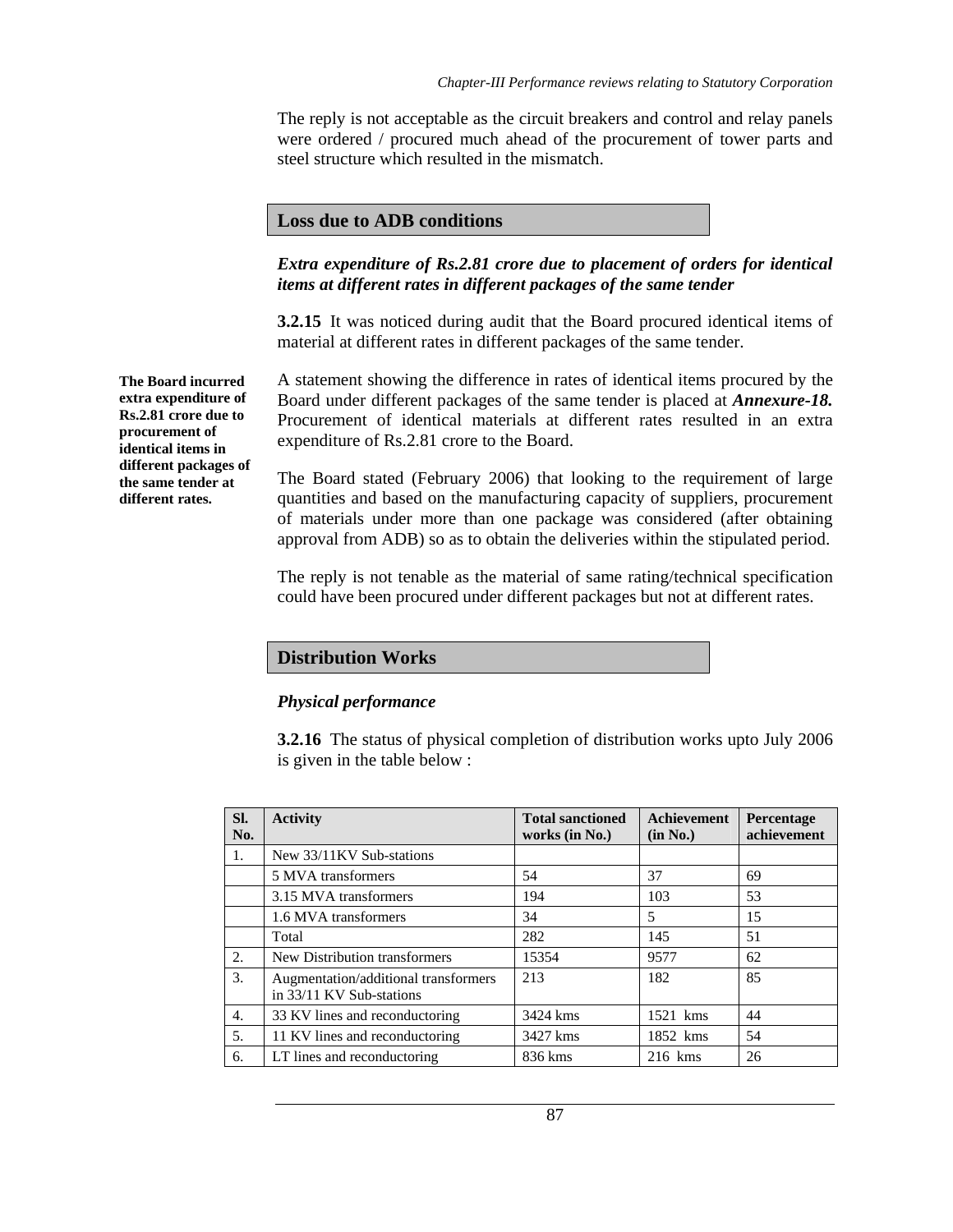It would be seen from the above that :

The Board commissioned 145 new sub-stations of 33/11 KV and 9,577 nos. of 11/0.4 KV sub-stations as against the provision of 282 nos. and 15,354 nos. respectively, representing 51 *per cent* and 62 *per cent* of the planned substations respectively.

Under the project 3,424 kms of 33 KV, 3,427 kms of 11 KV and 836 kms of LT new lines and re-conductoring of lines respectively were required to be completed. Against this 1,521 kms of 33 KV 1,852 kms of 11 KV and 216 kms of LT lines respectively were completed by the Board upto July 2006, which represent 44, 54 and 26 *per cent* of the planned work respectively. **Progress of the work was slow.** 

> Some of the irregularities noticed in the implementation of distribution works are discussed in the succeeding paragraphs:

### *Advance procurement of material for Distribution works*

**3.2.17** For strengthening the electricity distribution system in the State, the Board procured 1,477 kms of armoured cables (Rs.15.56 crore), 18,999 MT steel supports and structures (Rs.39.24 crore) and 1,614 circuit breakers of 11 KV/ 33 KV (Rs.22.39 crore) under various tenders during April 2003, November 2003, February/March 2004 and September/October 2004 respectively.

Audit scrutiny revealed that due to improper planning for execution of distribution works, which was to be done departmentally, the Board could utilise only 801 kms of armoured cables, 1,037 numbers of circuit breakers and 13,962 MT of steel structures upto December 2005.

Thus purchase of materials in excess of requirement resulted in blocking up of funds to the tune of Rs.27.22 crore (Rs.8.44 crore on cables for 21 months, Rs.7.77 crore on circuit breakers for 18 months and Rs.11.01 crore on steel structures for 10 months) with consequent loss of interest of  $\text{Rs.3.73}^{37}$  crore upto December 2005, after which these were utilised.

### *Procurement of Aluminium Conductor Steel Reinforced (ACSR) for 33 KV/11 KV and LT overhead distribution system*

**3.2.18** The Board procured (February 2003) 16,889 kms ACSR (Rabbit – 6,604 kms, Raccoon- 6,639 kms, Dog- 3,646 kms) at a total cost of Rs.31.97 crore for construction of various distribution lines. Though these conductors were despatched to various Area Stores during the period from May 2003 to December 2003, a major portion of the material was held in stock, without utilisation.

**Non utilisation of material resulted in blocking up of funds of Rs.27.22 crore.** 

l

*<sup>37</sup> Calculated at 10.5 per cent rate of interest (ADB loan rate) for the period of blocking up.*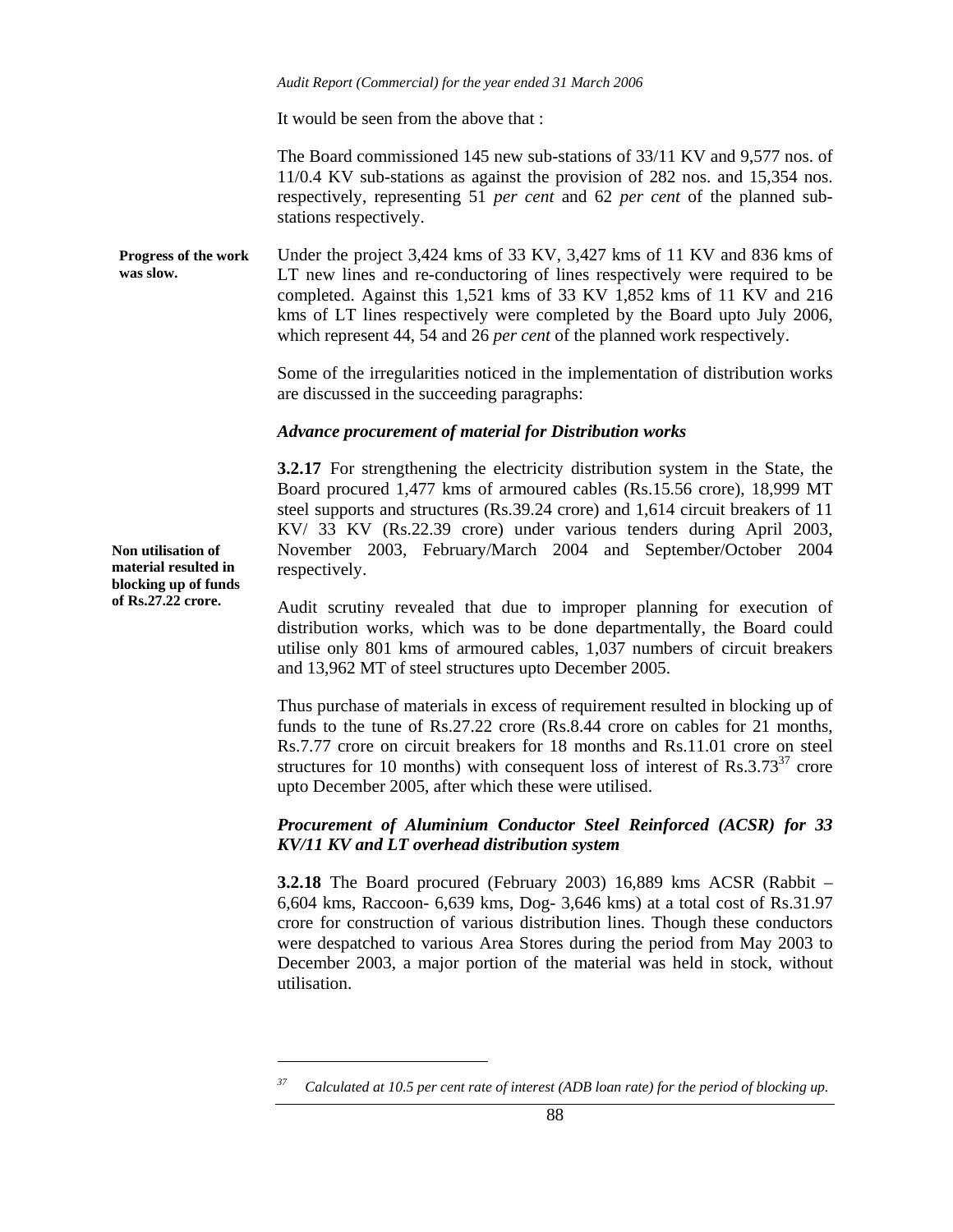**Non utilisation of materials resulted in blockage of Rs.12.91 crore and consequent loss of interest Rs.2.71crore.** 

As against the total procured quantity of 16,889 kms of conductors (valuing Rs.31.97 crore), conductors for 6,685 kms valuing Rs.12.91 crore were lying unutilized for 24 months at the close of the scheduled completion of the scheme (December 2005). Thus, procurement of materials without proper planning resulted in blockage of funds amounting to Rs.12.91 crore and consequent loss of interest of Rs.2.71crore.

It was further noticed during audit that despatch instructions for supply of materials were given without considering requirements, resulting in despatch of conductors in excess of the requirement to one Zone and less than the requirement to other Zones.

Thus mis-match between the requirement and supply of conductors contributed to holding of unnecessary stock of material and also delay in completion of the work.

# *Slow progress of works under Distribution Schemes*

**3.2.19** For strengthening/ improving the distribution system in the State various schemes amounting to Rs.495.41 crore were approved under ADB financial assistance. Targets, achievements, shortfall in achieving the targets and percentage of shortfall as on March 2006 are as given below:

| <b>Schemes</b>                   | <b>Target</b> | <b>Achieved</b> | <b>Shortfall in</b> | Percentage   |
|----------------------------------|---------------|-----------------|---------------------|--------------|
|                                  | (Nos)         | (Nos)           | achievement         | of shortfall |
|                                  |               |                 | of targets          |              |
| Creation of 33/11 KV<br>1.       |               |                 |                     |              |
| new substations:                 |               |                 |                     |              |
| 5 MVA transformers<br>i.         | 54            | 34              | 20                  | 37           |
| ii. 3.15 MVA transformers        | 194           | 94              | 100                 | 52           |
| iii. 1.6 MVA transformers        | 34            |                 | 27                  | 79           |
| <b>Sub-Total</b>                 | 282           | 135             | 147                 | 52           |
| Creation of 11/0.4 KV<br>$1_{-}$ |               |                 |                     |              |
| new substations:                 |               |                 |                     |              |
| Distribution transformers        | 15,354        | 8,822           | 6,532               | 43           |
| 2. Addition/augmentation of      | 213           | 168             | 45                  | 21           |
| transformers capacity of         |               |                 |                     |              |
| 33/11KV existing sub-            |               |                 |                     |              |
| stations                         |               |                 |                     |              |
| 3. 33/11 KV and LT new           |               |                 |                     |              |
| lines:                           |               |                 |                     |              |
| 33 KV lines (Kms)<br>a.          | 3,424         | 1,393           | 2,031               | 59           |
| 11 KV lines (Kms)<br>b.          | 3,427         | 1,705           | 1,722               | 15           |
| c. LT lines (Kms)                | 836           | 211             | 625                 | 75           |
| <b>Sub-Total</b>                 | 7,687         | 3,309           | 4,378               | 57           |

**Non-synchronisation of schemes led to blockage of funds of Rs.147.08 crore and consequent loss of interest of Rs.21.41 crore.** 

It would be seen from the above table that while the progress of implementation of various schemes was very slow the Board procured material worth Rs.147.08 crore between December 2003 and December 2004 for various distribution works, which were lying unutilised for over one and half years resulting in blockage of Rs.147.08 crore with consequent loss of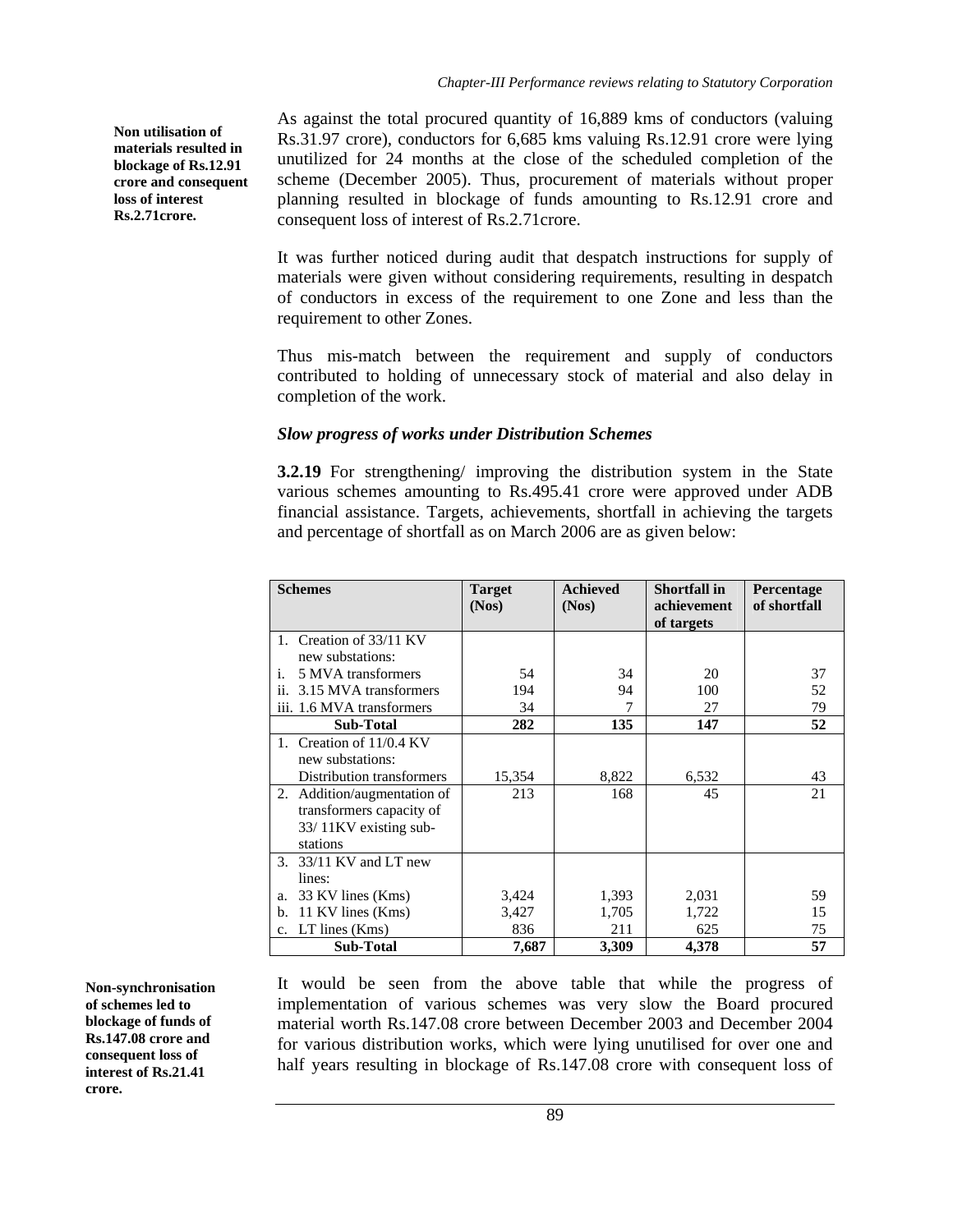interest of Rs.21.41<sup>38</sup> crore upto December 2005 (after which these were utilised by the Board).

The Board stated (December 2005) that the non-availability of matching materials in the area store for "long period", delayed supply of rails and steels sections, R.S.Joist, VCBs and other materials, non-availability of revolving fund/ temporary advance to the field divisions for arranging petty purchase and vehicle repairs etc. and shortage of vehicles and manpower were reasons for the slow progress of works.

The reply is not tenable as better planning and coordinated approach by the Board could have over come these impediments and also prevented blockage of funds.

#### *Diversion of ADB material valuing Rs.4.71 crore to non ADB works*

**3.2.20** As per the loan agreement (clause 2.13) the materials procured for the ADB scheme have to be utilised for the purpose of the scheme only. Audit, however, noticed in Area Stores Gwalior, that materials valuing Rs.4.71 crore procured under ADB funding were diverted to non-ADB works during the period 1 April 2003 to 31 March 2006.

### **Conclusion**

**Performance of the Board with regard to implementation of ADB funded project was deficient due to procurements in excess and in advance of requirement, improper planning, lack of coordination, nonsynchronisation of various activities and deficient contract management which also resulted in blockage of funds in idle inventory.** 

**The Board failed to maintain the required pace of works relating to the transmission & distribution schemes.** 

**Though the board had participated in finalisation of the terms and conditions of ADB loan, it failed to safeguard its interests resulting in excess expenditure on procurement of materials.** 

#### **Recommendations:**

l

The Board should take effective and immediate steps to:

¾ strengthen its planning and adopt a well co-ordinated approach to avoid delays in implementation of various schemes;

**The Board diverted ADB materials valuing Rs.4.71 crore to non ADB works.** 

*<sup>38</sup> Calculated at 10.5 per cent rate of interest (ADB loan rate) for the period of blocking up.*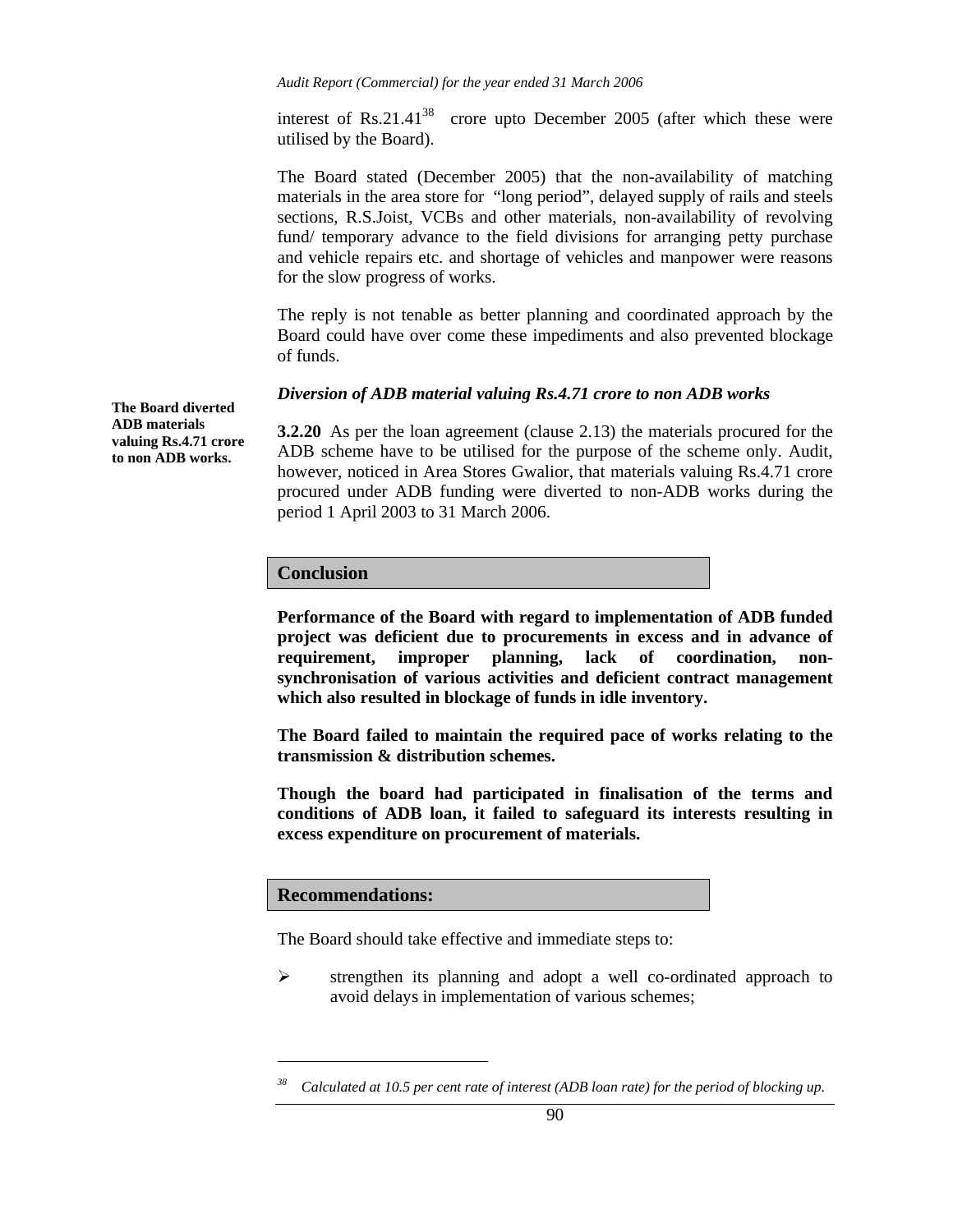- ¾ synchronise procurement of equipment required for various schemes with commissioning so as to avoid blockage of funds in idle inventory, and
- ¾ incorporate such terms and conditions in its tender documents as are favourable to the Board and acceptable to ADB.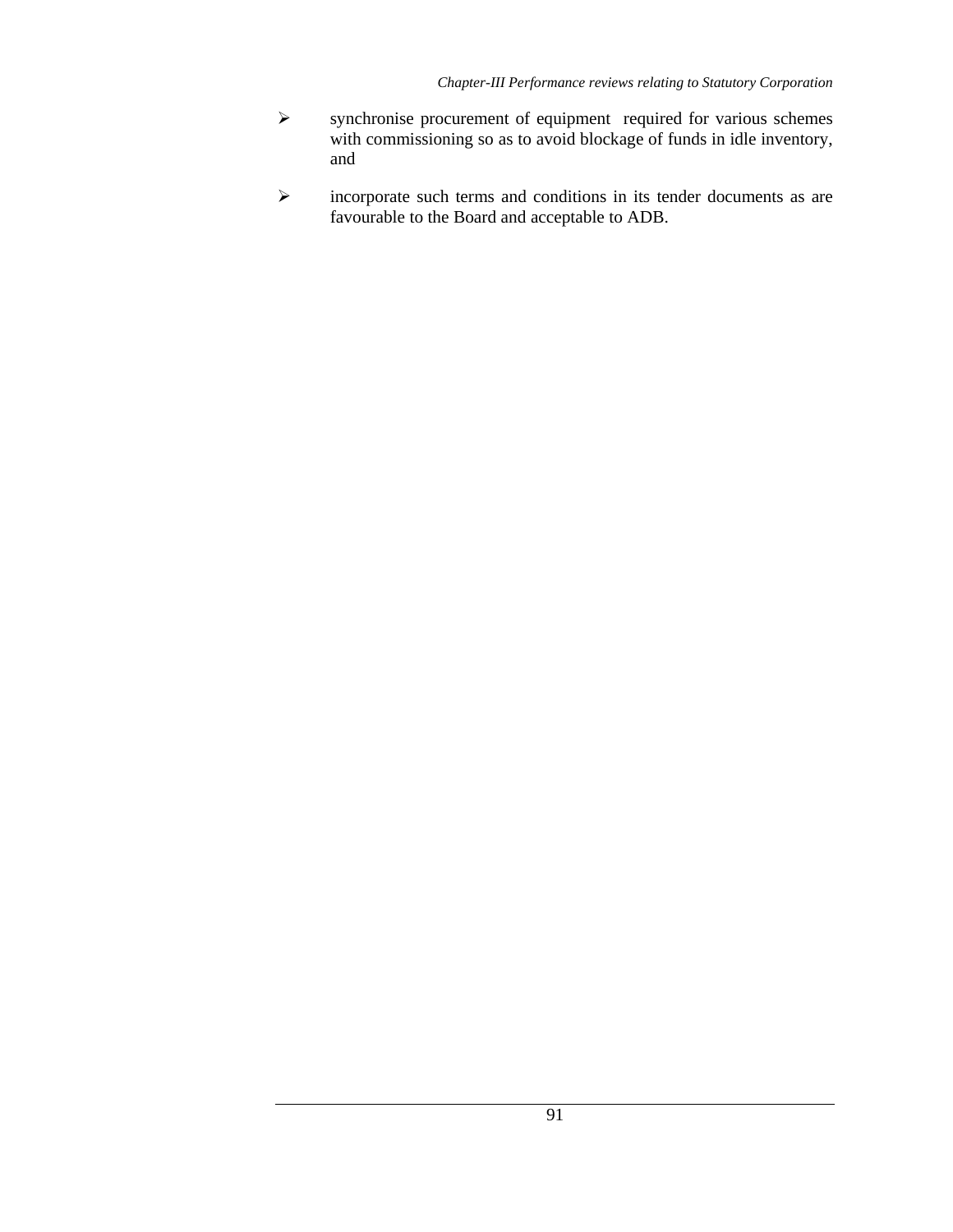# **Handling of theft of energy and materials in the Madhya Pradesh State Electricity Board**

## **Highlights**

**The Board had no system to separately identify the actual transmission and distribution losses so as to arrive at the exact quantum of theft of energy taking place in the Board's system.** 

**Transmission and Distribution loss of the Board ranged between 45.57 and 42.62** *per cent* **during the five years ended March 2005, as against the acceptable level of 15.5** *per cent***, resulting in loss of potential revenue to the tune of Rs.9,397.47 crore.** 

**The Board did not have a uniform policy of checking the consumer's service connections and the percentage of checking varied between 4.06 and 46.95 in different regions.** 

*(Paragraph 3.3.6)* 

**Out of the total demand of Rs.390.12 crore on account of value of theft of electricity detected, recovery of Rs.93.82 crore representing 24.05** *per cent* **were pending realisation.** 

*(Paragraph 3.3.8)* 

**During the five years ended March 2005, as against 10,413 cases of theft of Board's property involving Rs.25.15 crore, the Board filed FIRs in respect of 4,328 cases only representing 41.56** *per cent* **of the total theft cases.** 

*(Paragraphs 3.3.14 and 3.3.15)* 

**As against the theft of Board's property involving Rs.25.15 crore, the Board could recover stolen property worth Rs.8.63 lakh only representing 0.34** *per cent* **of the total value of theft.** 

*(Paragraph 3.3.17)* 

# **Introduction**

**3.3.1** Madhya Pradesh State Electricity Board (Board) meets its demand for power partly from its own generating stations and partly from purchase of power from other power generating Companies.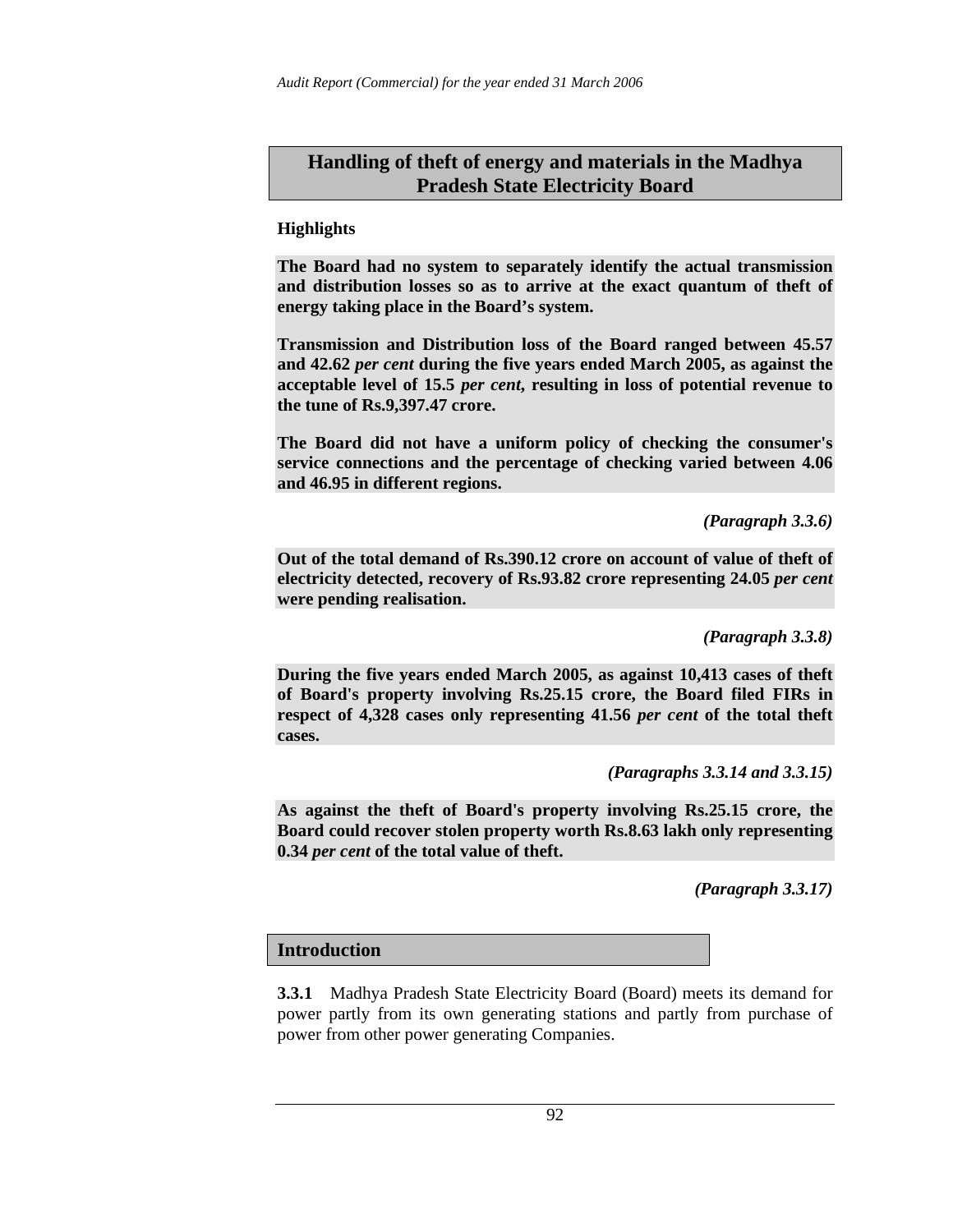The table below indicated the quantum of power generated, power purchased, total power available for sales, power sold, transmission and distribution (T&D) losses and the percentage of T&D losses for the five years ended 31 March 2005.

|              |                                  |                                                                                              |                  |                       |               | (In million units)                    |  |  |
|--------------|----------------------------------|----------------------------------------------------------------------------------------------|------------------|-----------------------|---------------|---------------------------------------|--|--|
| Year         | <b>Power</b><br><b>Generated</b> | <b>Power</b><br><b>Energy</b><br>available in the<br><b>Purchased</b><br>system $(Net)^{39}$ |                  | <b>Energy</b><br>sold | T&D<br>losses | <b>Percentage</b><br>of T&D<br>losses |  |  |
|              | $\mathbf{2}$                     | 3                                                                                            | $\boldsymbol{4}$ | 5                     | 6             |                                       |  |  |
| $2000 - 01*$ | 22.198                           | 15,830                                                                                       | 36,037           | 19,614                | 16,423        | 45.57                                 |  |  |
| 2001-02      | 13,661                           | 13,124                                                                                       | 25,669           | 14,730                | 10,939        | 42.62                                 |  |  |
| 2002-03      | 15.418                           | 12,926                                                                                       | 27,025           | 15,280                | 11,745        | 43.46                                 |  |  |
| 2003-04      | 15,801                           | 14,000                                                                                       | 28,493           | 15,996                | 12.497        | 43.86                                 |  |  |
| 2004-05      | 15,758                           | 16,206                                                                                       | 30,625           | 17,310                | 13,315        | 43.48                                 |  |  |

**\* Figures for combined State (Madhya Pradesh & Chhattisgarh).** 

Source: Annual accounts of the Board.

Transmission and Distribution losses comprise Technical and Commercial losses. Technical loss is caused by the resistance in the conductors and deficiencies in transmission and distribution system. Technical loss can be reduced by improving the power system. Commercial loss is mainly caused by theft of electricity and can be reduced by effective monitoring/vigilance through checking of consumers' service connections at periodical intervals.

# **Scope of Audit**

**3.3.2** The performance audit review covers the Board's handling of theft of energy and materials for the five years ended March  $2005<sup>40</sup>$ . Audit was carried out between October 2005 and February 2006 through examination of records at the headquarters of the Board at Jabalpur and the offices of Madhya Pradesh Paschim Kshetra Vidyut Vitran Company Limited (Indore), Madhya Pradesh Madhya Kshetra Vidyut Vitran Company Limited (Bhopal) and Madhya Pradesh Poorv Kshetra Vidyut Vitran Company Limited (Jabalpur).

# **Audit objectives**

l

**3.3.3** Performance of the State Electricity Companies with regard to prevention of theft of energy and materials was carried out to assess whether:

¾ adequate system of checking of service connections of various categories is in place,

*39 Energy available for sale after deducting auxiliary consumption.* 

*<sup>40</sup> Figures are available upto March 2005 only.*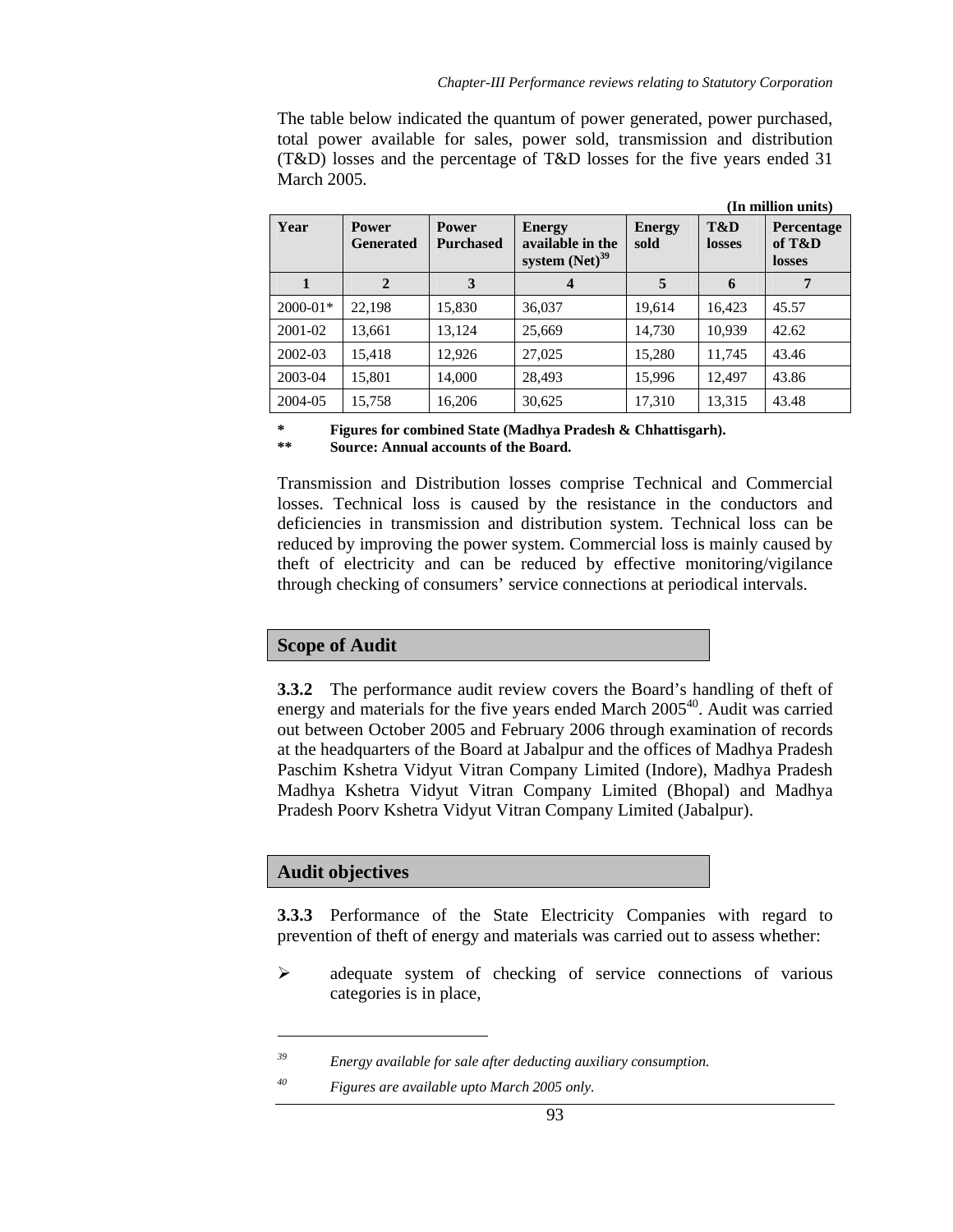- ¾ the Board had prioritised checking of service connections where the incidence of theft reported was high,
- ¾ the value of theft was promptly assessed as and when theft was noticed,
- $\triangleright$  a system was evolved for prompt realisation of the value of theft detected; and
- ¾ adequate deterrent provisions were in place and were invoked as an when required.

## **Audit criteria**

- **3.3.4** The following audit criteria were adopted:
- ¾ Board's policy and instructions with regard to detection of theft and follow up action,
- ¾ prescribed norms for checking of service connections of different wings of the Board,
- $\triangleright$  consumption pattern norms for fixing the value of energy consumed; and
- $\triangleright$  provisions of the Electricity Act, 2003 relating to theft of energy.

### **Audit methodology**

**3.3.5** Performance audit was carried out through analysis of the data/information on

- $\triangleright$  checking of service connections,
- $\triangleright$  billing against theft of electricity,
- $\triangleright$  recovery of billed amount,
- $\triangleright$  theft of Board's material and the recovery of their value,
- $\triangleright$  follow up of the cases with police department,
- $\triangleright$  the value of materials remaining unrecovered and
- $\triangleright$  personal interaction with the management.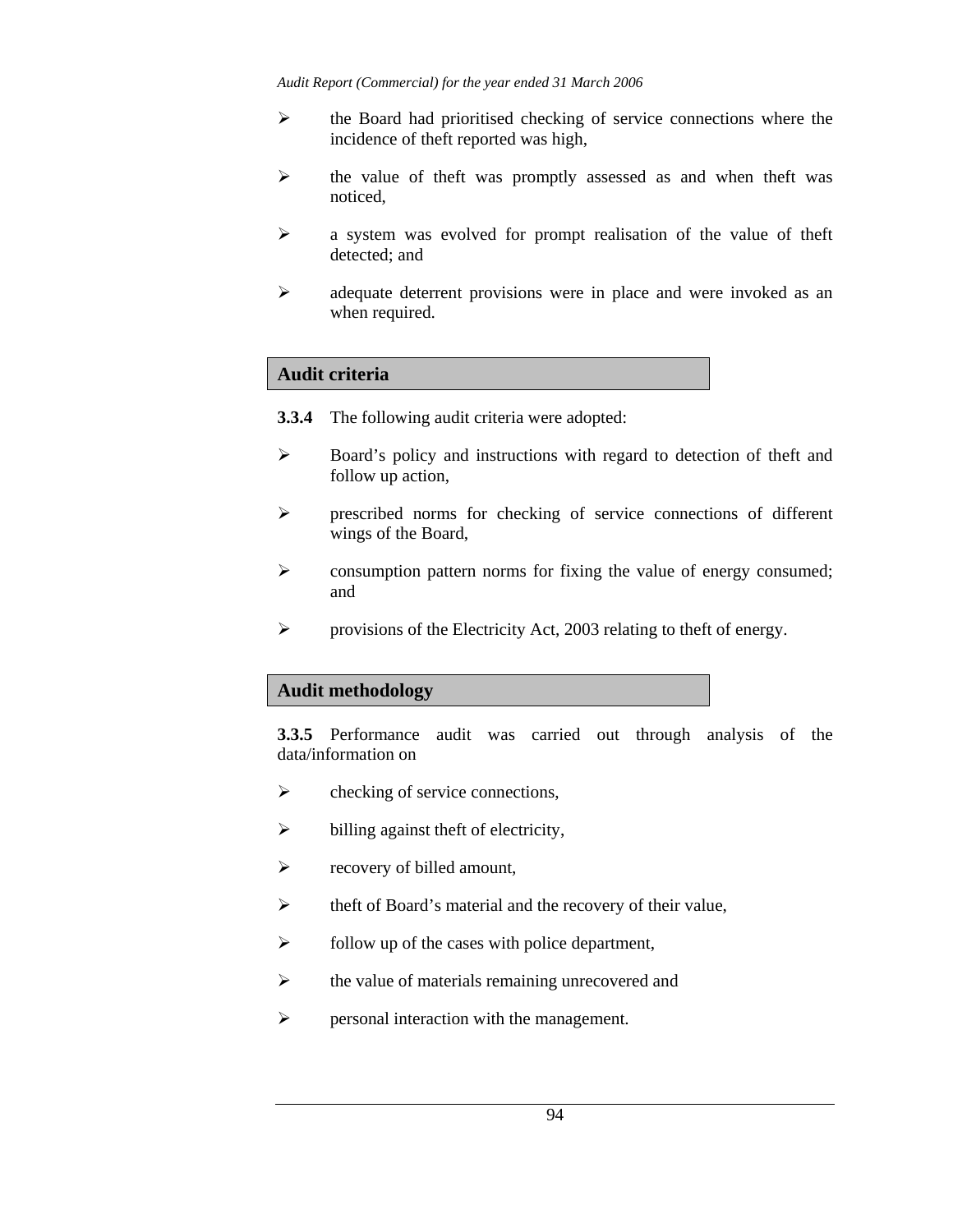### **Audit findings**

The audit findings were reported to the Government/Board on 2 August 2006 and discussed in a meeting of Audit Review Committee on Public Sector Enterprises (ARCPSE) held on 20 October 2006 at the Board's head office at Jabalpur, where the the Secretary represented the Board. The review was finalised after considering the views of the Board.

The audit findings are discussed in the succeeding paragraphs.

#### *Theft of Energy*

**T&D losses in excess of the acceptable level of 15.5** *per cent*  **resulted in foregone revenue of Rs.9397.47 crore.** 

**3.3.6** Central Electricity Authority (CEA) has fixed the acceptable level of transmission & distribution (T&D) losses at 15.5 *per cent* (8.5 *per cent* for transmission and sub-transmission losses and 7 *per cent* for distribution losses). As against the accepted level of T&D losses of 15.5 *per cent*, the T&D losses in the Board's system during the last five years ended 31 March 2005 ranged between 45.57 and 42.62 *per cent* resulting in loss of potential revenue to the tune of Rs.9,397.47 crore as given below:

| Year        | T&D<br>losses<br>(in MU) | Percentage | <b>Excess T&amp;D</b><br>losses over<br>the norm<br>(in MU) | Cost per<br>Unit $(Rs.)$ | Loss<br>(Rs. in crore) |
|-------------|--------------------------|------------|-------------------------------------------------------------|--------------------------|------------------------|
| 2000-01     | 16,423                   | 45.57      | 10,837.25                                                   | 2.10                     | 2,275.82               |
| $2001 - 02$ | 10,939                   | 42.62      | 6.960.30                                                    | 2.27                     | 1,579.98               |
| 2002-03     | 11,745                   | 43.46      | 7,555.12                                                    | 2.15                     | 1,624.35               |
| 2003-04     | 12,497                   | 43.86      | 8,080.58                                                    | 2.25                     | 1,818.13               |
| 2004-05     | 13,315                   | 43.48      | 8,568.12                                                    | 2.45                     | 2,099.19               |
|             | 9,397.47                 |            |                                                             |                          |                        |

The excess T&D losses were due to inherent deficiencies in the transmission and distribution system coupled with theft of energy. It was noticed in audit that the Board had no system to separately identify the actual transmission and distribution losses so as to arrive at the exact quantum of theft of energy taking place in the Board's system. CEA had observed that as against the all India average of T&D loss of 32.53 *per cent* in 2003-04, Western Region reported T&D loss of 32.94 *per cent* and Madhya Pradesh State topped the region with T&D loss of 41.44 *per cent*.

The Board stated (October 2006) that the higher rate of T&D loss in the State as compared to the national average was due to low consumer density, high ratio of Low tension (LT) to High tension (HT) system, higher number of unmetered consumers and higher level of rural electrification. It was further stated that the Board was concerned about the T& D loss and was making all out efforts for reduction of the loss. The reply is not tenable in view of the fact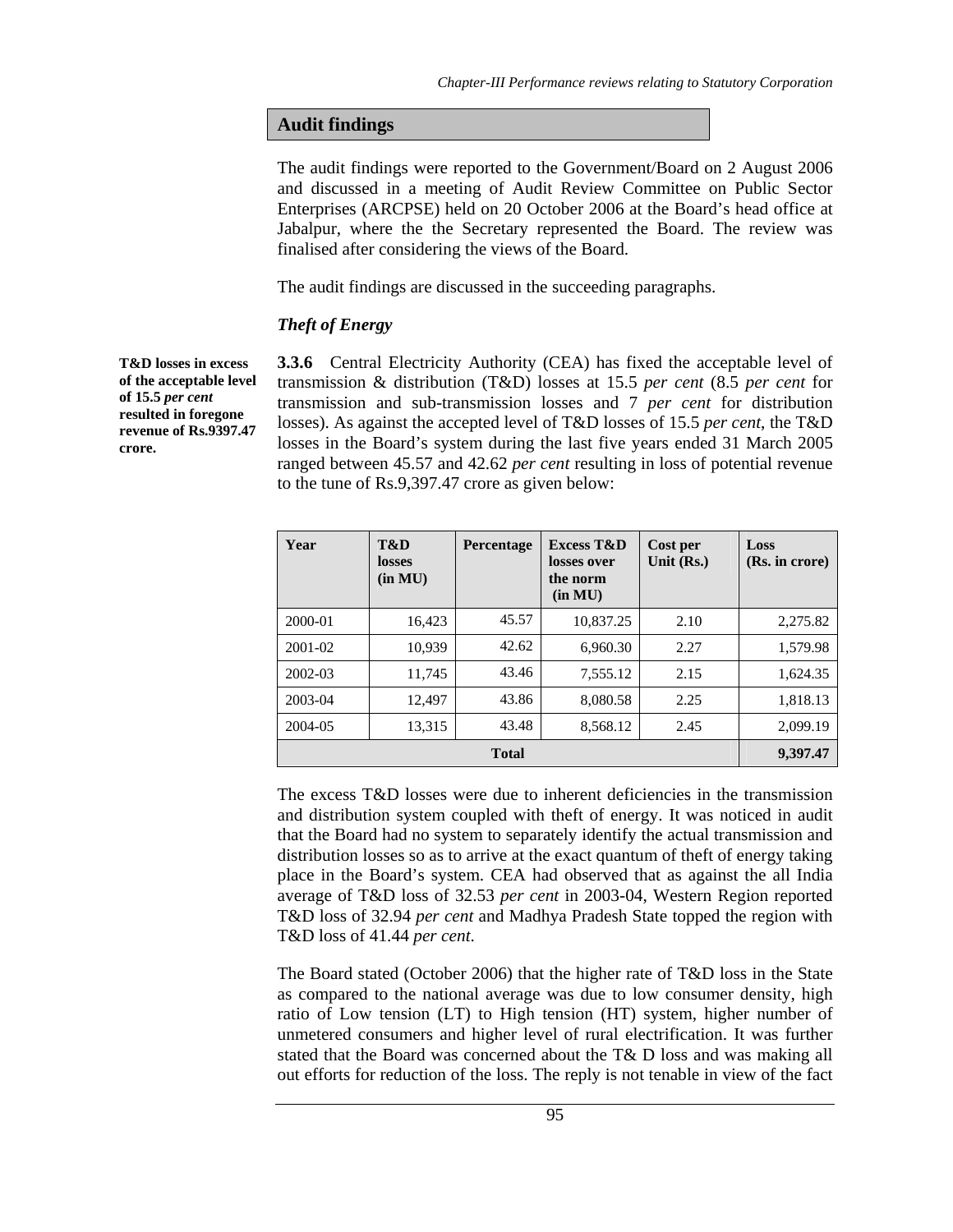that the Board failed to take effective steps required to overcome the situation which resulted in the ft of energy, as discussed in paragraphs 3.3.7 to 3.3.13.

**Reasons for increase in T&D losses from 21 per cent in 1998- 99 to 45.57** *per cent* **in 2000-01 and around 43** *per cent* **thereafter were not analysed and corrective steps were not taken by the Board.** 

As per the data published by CEA for the period from 1996-97 to 2000-01, T&D losses of the Board were below 21 *per cent* up to 1998-99. The Board stated (September 2005) that the lower percentage during the earlier periods was due to different methodology then adopted for assessing the energy sales in respect of un-metered service connections. The reasons for the increase in T&D losses from 21 to 45.57 *per cent* during 2000-01 and around 43 *per cent* thereafter, however, were not analysed and corrective steps not taken by the Board in the context of the all India average of losses reported at 32.86 *per cent* only for 2000-01.

In order to control the incidence of theft of energy, the Board prepared a plan for checking of the installations at the consumers' premises through (i) analysis of consumption pattern and (ii) information received from other sources regarding theft of energy. The Board is exercising two types of checks by engaging (1) O&M staff at division level and (2) vigilance staff at the head office level.

**No target was set for checking of consumers' installations with reference to total installations under various categories of consumers.** 

Audit noticed that the Board had not set any target for checking of consumers' installations with reference to the number of installations under various categories of consumers. Madhya Pradesh Madhya Kshetra Vidyut Vitran Company Limited, Bhopal, a power distribution Company formed by unbundling of the Board, stated that the targets of checking were earlier fixed by the Board as per the policy of the Government. With the formation of Power Sector Companies, the targets for checking were fixed based on increase in demand of current charges, against the previous years and anticipated revenue realisation for the current year. The Board stated that the break-up of figures with respect to checking of service connections of different categories of consumers were not readily available. Thus, details of category-wise checking and category-wise database of checking was not maintained by the Board.

On the performance status of the vigilance cell of the Board, the following observations were made (October 2003) by the Madhya Pradesh Electricity Regulatory Commission (MPERC):

- (i) Amount realised against billed amount definitely needed improvement,
- (ii) Realisation of amount was not commensurate with the expenditure incurred on the cell,
- (iii) Report should be made to provide:
- $\triangleright$  geographical pockets of thefts/irregularities,
- ¾ theft/irregularities in different categories of service connections; and
- $\triangleright$  nature of irregularities detected,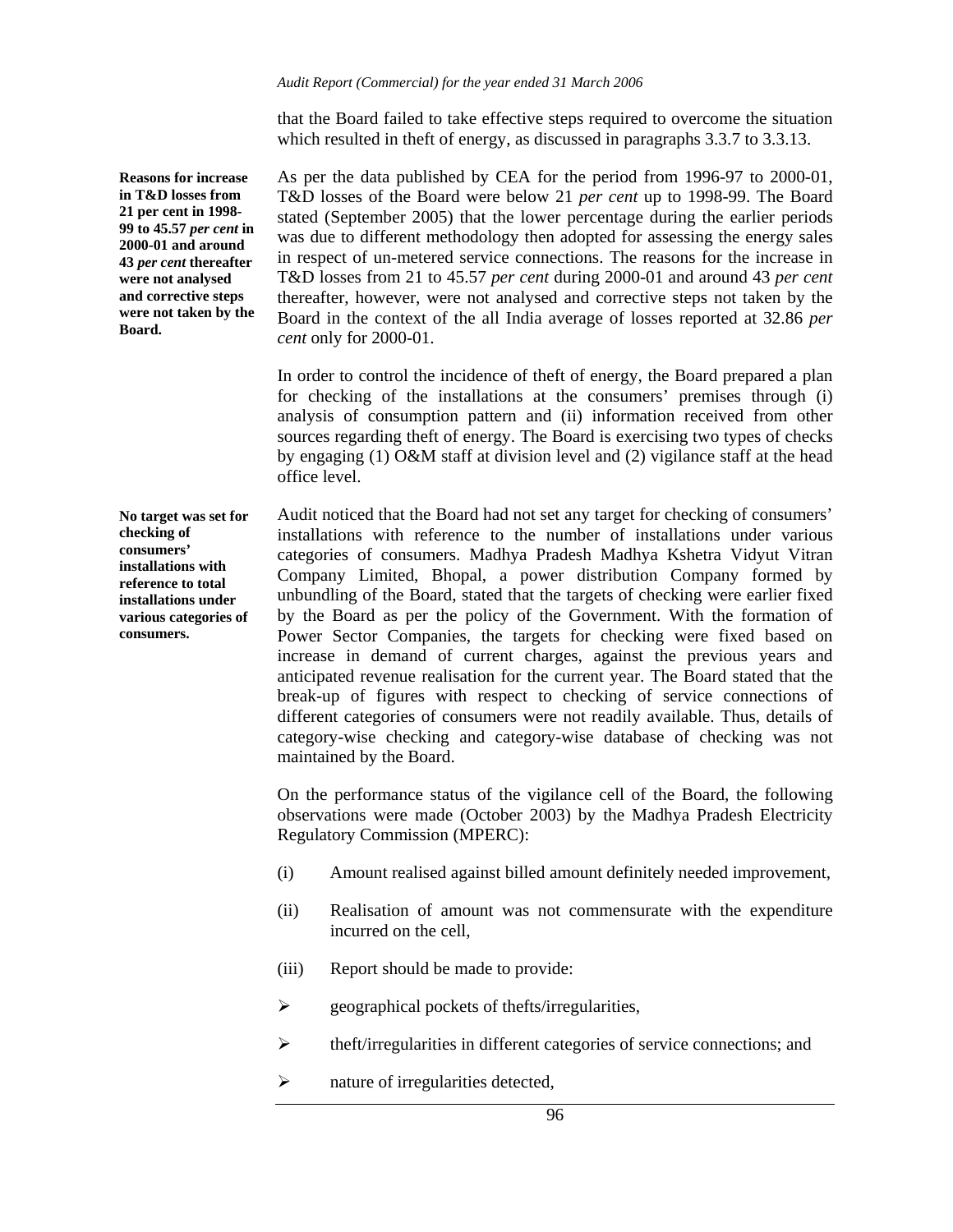- (iv) Checking of HT installation was very low,
- (v) Realisation against billed amount in HT category was low,
- (vi) The cases of FIR lodged were almost negligible as compared to cases of theft.

The Board stated (September 2005) that apart from checking the installations, other measures indicated below were also taken for controlling theft of energy:

- ¾ Providing high precision and state-of-the-art electronic metering having facility for storing the consumption parameters/profile and indicating tampering, under certain specified conditions,
- $\triangleright$  providing static electronic meters for LT consumers,
- ¾ providing armored cables in place of overhead conductors in theft prone areas to rule out direct hooking,
- $\triangleright$  providing remote metering or check meters for high-value consumers,
- ¾ introduction of High Voltage or LT less distribution system to make the distribution system immune to unauthorised/direct tapping.

The Board, however, did not assess the effectiveness of the measures taken to control theft of energy. The Board had also not analysed the consumer sectorwise loss/theft to concentrate on implementation of controlling measures in areas where the incidence of theft was high. The Board stated (September 2005) that the amount billed against theft of energy and malpractices remained constant at around 1.5 *per cent* of the total revenue demand raised during the last four years. Thus no tangible reduction in theft could be achieved.

The table below shows the number of service connections installed, number of service connections checked by the Board and the percentage of checking during the five years ended 31 March 2005.

| Year         | No. of service<br>connections installed | No. of service<br>connections checked | Percentage of<br>checking |
|--------------|-----------------------------------------|---------------------------------------|---------------------------|
| 2000-01      | 61, 17, 797                             | 14,43,440                             | 23.59                     |
| 2001-02      | 64,03,115                               | 13,04,535                             | 20.37                     |
| 2002-03      | 63,95,639                               | 13,70,252                             | 21.42                     |
| 2003-04      | 64,42,054                               | 12,27,550                             | 19.06                     |
| 2004-05      | 64,91,548                               | 11,05,707                             | 17.03                     |
| <b>Total</b> | 3,18,50,153                             | 64,51,484                             | 20.38                     |

It can be seen from the table above that while the percentage of checking of service connections showed a downward trend, the Board did not have a uniform policy of checking the service connections in different regions during

**implementation of control measures where the incidence of theft was high, the Board could not achieve tangible reduction in theft.** 

**Due to non-**

**The Board did not have a uniform policy of checking service connections and the percentage of checking also shows a downward trend**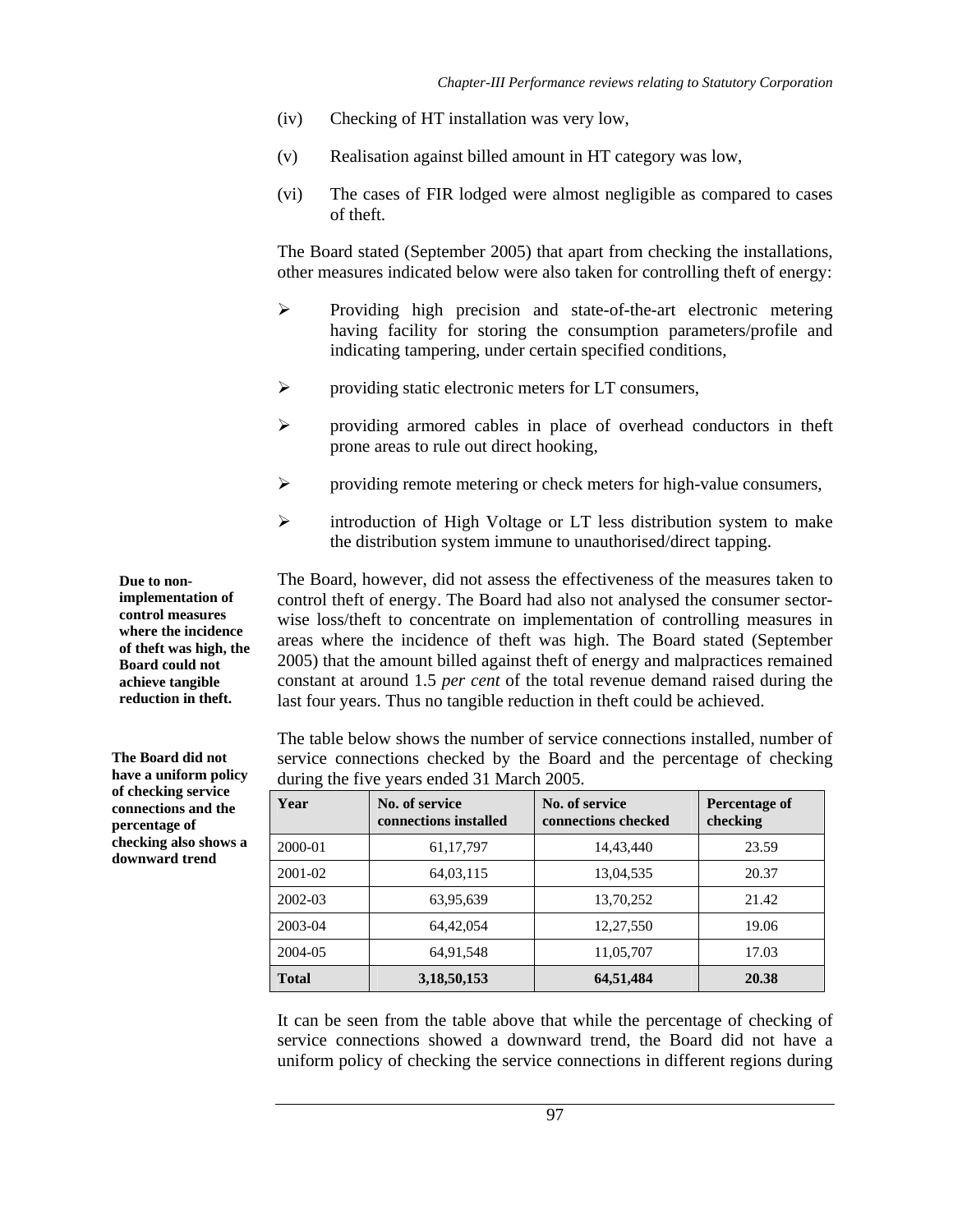the period. The percentage of checking of service connections in different regions during the five years ended 31 March 2005 is given in *Annexure-19*.

It would be seen from the Annexure that checking of consumers' service connections was only 4.38*,* 10.47 and 10.72 *per cent* against theft of energy of 53.89, 39.05 and 29.07 *per cent* in Gwalior, Bhopal and Sagar Regions respectively, during the five years ended 31 March 2005.

## *Detection of theft*

**No system for intensive checking in the areas of high incidence of theft was evolved by the Board.** 

**3.3.7** Audit scrutiny revealed that the incidence of theft reported where service connections were checked varied widely from region to region. Board did not have any policy to conduct more checks in areas of higher incidence of reported thefts. The incidence of theft reported in different regions during the five years ended 31 March 2005 is given in *Annexure -20*.

In the absence of any system of intensive checking in areas of high incidence of reported thefts, several cases of theft remaining undetected can not be ruled out.

The Board stated (October 2006) that necessary checks of theft of energy were being done by the Regional/Field officers and that the Board had been taking direct action through court cases in case of detection of theft.

The reply is not tenable as the checking of service connections by the Regional/Field officers was not carried out in a uniform manner and that the Board had restricted its action only to follow up of Court cases after detection of theft.

### *Realisation of assessed value of theft*

**3.3.8** It was noticed during audit that the Board was not effectively pursuing the theft cases for realisation of the value of theft. Where cases of theft were detected and value was assessed, the realisation of the value of electricity stolen/ misappropriated was found to be poor.

Details of demand raised, amount realised, balance amount to be realised and the percentage of non realisation during five years ended 31 March 2005 are given in *Annexure –21*. **Ineffective pursuance of theft cases led to poor realisation.** 

> It would be seen from the annexure that out of the total demand of Rs.390.12 crore on account of theft detected, Rs.93.82 crore in respect of the period from 1 April 2000 to 31 March 2005 representing 24.05 *per cent* was pending realisation. It was noticed during audit that the Board did not fix any quantitative targets for sector-wise checking i.e., HT consumers, LT industrial consumers, LT commercial and domestic consumers. Checking of HT consumers, LT industrial consumers and LT commercial consumers should be done at least once in six months to fall in line with the Electricity Act 2003, which provides that the arrear claim on account of theft detected is limited to a period of six months prior to the date of detection of theft.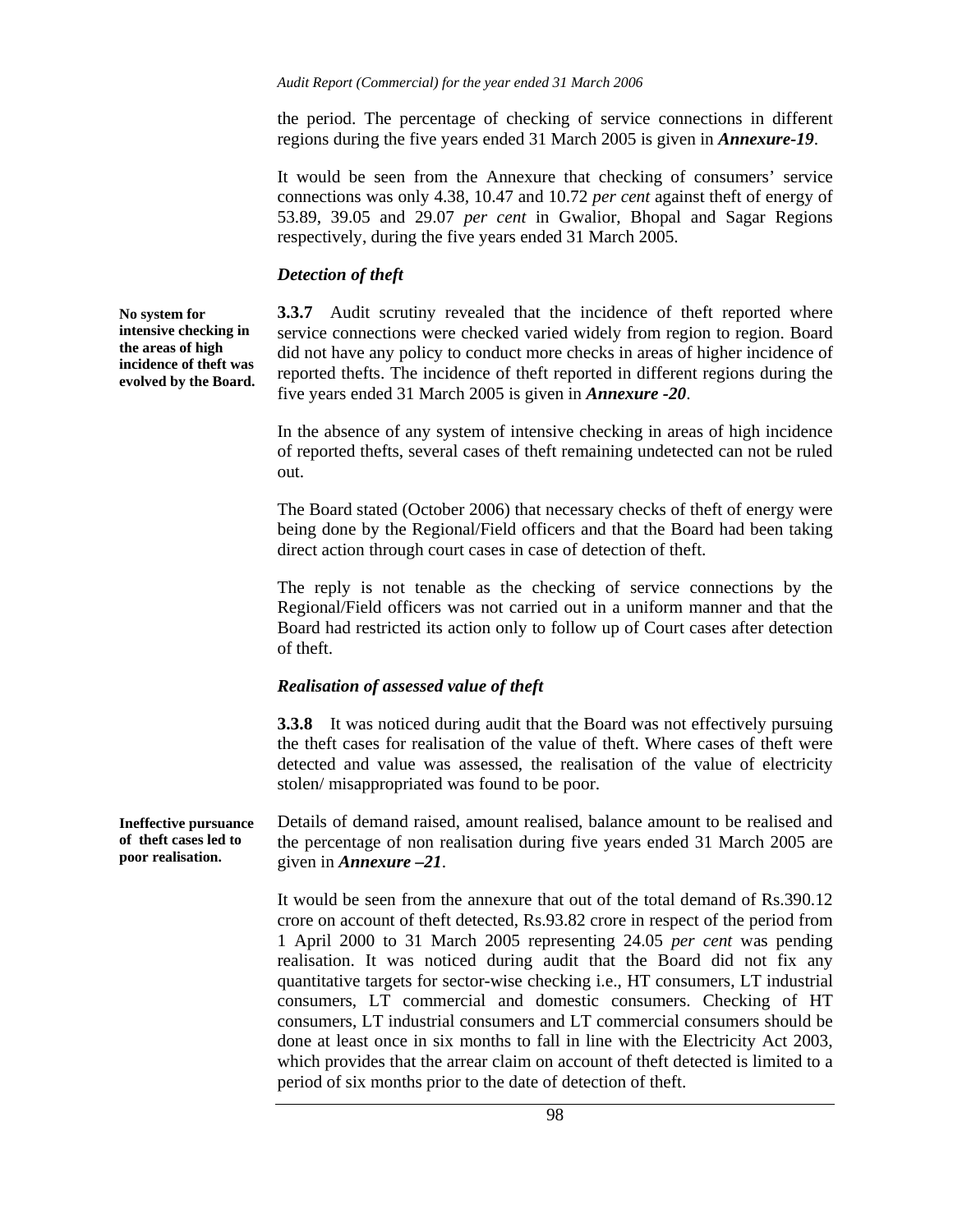A few cases of theft of energy, detected by the Board where the billed amount could not be recovered are discussed in the succeeding paragraphs:

### *Non-recovery of Rs.1.25 crore from GRD Profile Steel Pvt. Ltd., Indore*

**3.3.9** GRD Profile Steel Pvt. Ltd., Indore was availing power supply for a contract demand of 2,500 KVA at 33 KV. On 20 April 2000 theft of energy by the consumer was detected by the Board and supply was disconnected. Though the Board had initiated recovery under Dues Recovery  $Act<sup>41</sup>$ , the Board could not proceed with it, as the properties of the consumer were attached by Madhya Pradesh Financial Corporation and Commercial Tax Department against their recoverable dues. Commercial Tax Department sold the properties of the consumer but the Board could not recover any amount out of the sale proceeds.

Since the Electricity Act, 2003 provides for computation and recovery of theft charges only for six months prior to the date of detection of theft checking of consumer premises was required to be done at least once in six months.

Audit scrutiny, however, revealed that the checking in the consumer's premises was carried out only after a lapse of 18 months from the date of release of the service connection.

Thus, failure on the part of the Board in detecting the theft of energy by conducting early checking, resulted in theft worth Rs.1.25 crore which ultimately remained unrecovered.

# *Dues from I.R.S. Industries Private Limited Rs.12.34 crore and from B.R. Associates, Rs.3.89 crore*

**3.3.10** Theft of energy was detected by the Board on 30 September 1999 in the premises of I.R.S. Industries Private Ltd., Banmore. The consumer was tapping 33 KV line and was illegally extending the energy to B.R. Associates, a neighbouring unit. The supply was disconnected on 1 October 1999 and supplementary demands for Rs.15.72 crore and Rs.8.23 crore were raised on I.R.S. Industries Private Ltd. and B.R. Associates respectively. The consumers approached the Central Level Committee of the Board for redressal. The Committee observed that the consumers could not refute the fact of theft of energy. However, instead of assessing the theft for three years as per the Board's circular applicable on the date of detection of theft, the Committee made the assessment for one year, invoking Board's circular issued subsequently (December 1999).

Accordingly, revised supplementary demands for Rs.12.31 crore on I.R.S. Industries Private Ltd., and Rs.3.05 crore on B.R. Associates were issued.

l

**Delay in detecting theft resulted in accumulation and non recovery of Rs.1.25 crore.** 

*<sup>41</sup> An Act enacted by the State Legislature for recovery of dues by attachment of the defaulters' property.*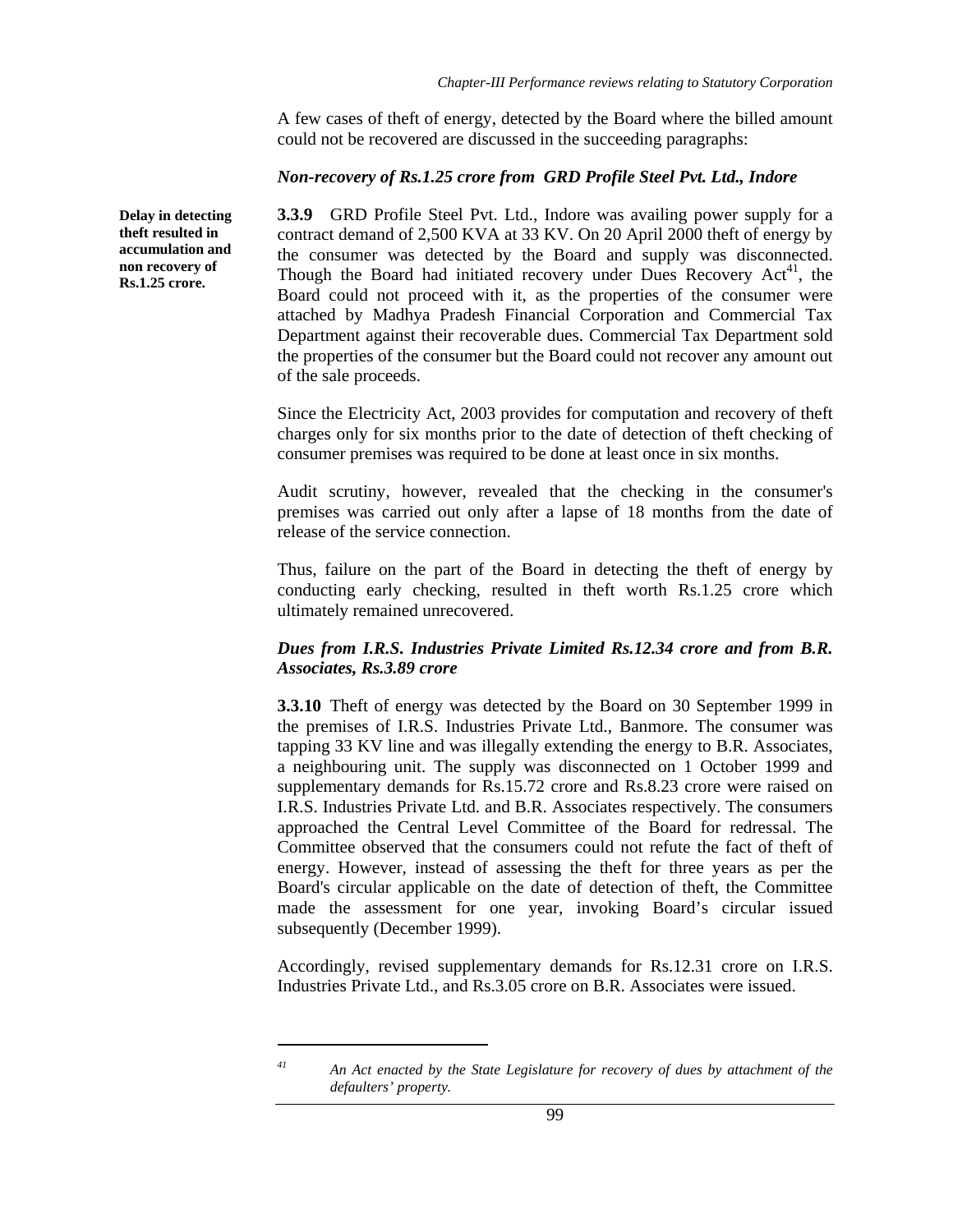**Lack of vigilance and poor follow up of theft case resulted in non recovery of Rs.16.23 crore.** 

Later, I.R.S. Industries Private Ltd., applied for reconnection offering to pay Rs.50 lakh as deposit and additional monthly instalment of Rs.50,000 till the disposal of the demand, under protest. As on August 2000, a sum of Rs.12.31 crore towards energy charges and Rs.3.49 lakh towards minimum tariff charges were pending against I.R.S. Industries Private Ltd., and Rs.3.05 crore towards energy charges and Rs.84.17 lakh towards minimum tariff charges were due from B.R. Associates.

The matter was referred to the Board for deciding the amount of down payment and number of instalments for recovery of the dues, but no decision had been taken so far (August 2006).

Thus, lack of vigilance and delay in decision by the Board resulted in supplementary demand for Rs.16.23 crore remaining unrecovered.

# *Non-recovery of Rs.55.60 lakh from Himanshu Flour Mills Ltd., Mandideep*

**3.3.11** Theft of energy was detected in the premises of Himanshu Flour Mills Ltd., Mandideep and a supplementary bill for Rs.19.12 lakh was issued to the consumer. The consumer protested and approached the High Court, which in turn directed the consumer to approach the Review Committee of the Board. The Central Review Committee revised the supplementary bill to Rs.41.37 lakh. The consumer, aggrieved by the decision of the Central Review Committee approached the Member Level Committee, which upheld the decision of the Central Review Committee. Thereafter, the consumer filed a petition in the High Court, Jabalpur, which was still pending (August 2006).

Meanwhile, the consumer approached the Board for reconnection. The supply was restored in August 2000 on payment of Rs.12.41 lakh as down payment and six postdated cheques of Rs.1.61 lakh. Up to October 2001, i.e., for more than one year the consumer paid only the energy charges (deducting the surcharge payable on supplementary bill). The supply was permanently disconnected in July 2002. The arrears at that point of time were Rs.55.60 lakh. The consumer represented for waiver of surcharge amounting to Rs.10.54 lakh billed against theft of energy. The case was put up to the Board for consideration. The decision of the Board was awaited (August 2006). **Delay in deciding the case led to non recovery of Rs.55.60 lakh** 

# *Theft of energy in the premises of Patel Industries & Engineering, Indore*

**3.3.12** Theft of energy was detected in the premises of Patel Industries & Engineering, Indore on 14 January 1997. A provisional bill was raised on the consumer for Rs.31.55 lakh, assessing 222 KVA demand and 24,600 units as consumption from January 1994 to December 1996. The consumer filed (13 February 1997) a writ petition before the Hon'ble High Court at Indore.

The Review Committee, after hearing the consumer, revised the bill to Rs.15.32 lakh, recognising theft of energy from 1 February 1996 to 15 January 1997 and assessing the consumption as 2,38,224 units on the basis of average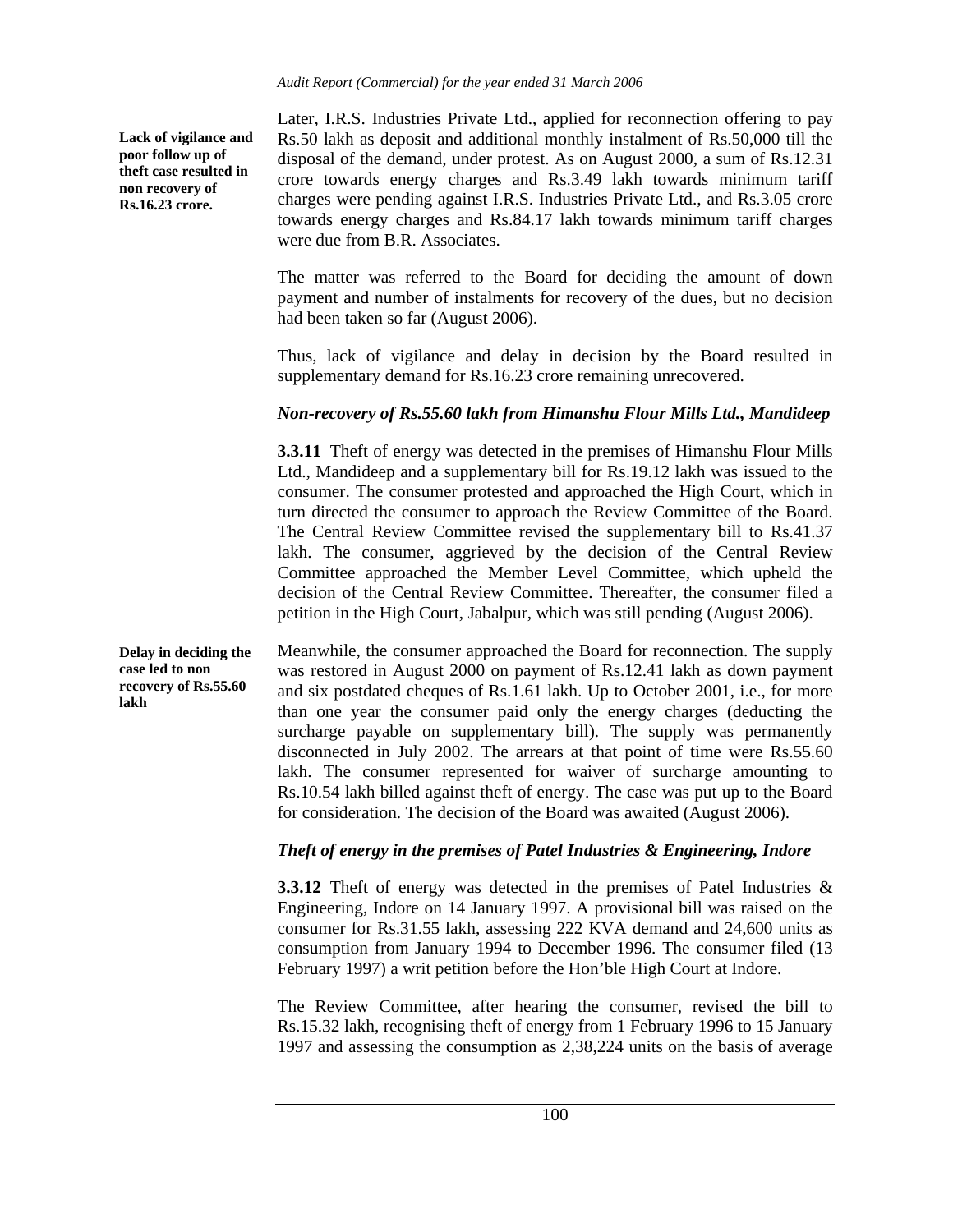monthly demand and consumption recorded during November 1995, December 1995 and January 1996.

The Court ordered (December 2003) the Board to proceed with the case under the provisions of MP Urja Adhiniyam 2001. Accordingly, the liability of the consumer was re-cast at Rs.2,79,890 on the basis of 1972 units as assessed consumption from July 1996 to December 1996. The consumer had not made any payment so far (August 2006).

## *Theft of energy by Nagori Cement (P) Ltd.- Rs.1.16 crore*

**3.3.13** Theft of energy was detected (May 2001) in the premises of Nagori Cement (P) Ltd, Bagh. Accordingly, a supplementary demand for Rs.1.16 crore was raised. A petition made by the consumer was dismissed by the Court. The Board had also filed FIR against the consumer for theft of energy. The Board seized the property of the consumer for realisation of the supplementary bill, but could not proceed with the recovery action as the property was disputed. Further, the Board noticed (June 2004) that the consumer was running the factory with power generated from DG set which was illegal. The Board, however, did not lodge any criminal case against the consumer, but only informed the State Government (July 2004) that the factory was running with self generated power without proper sanction from the Government.

It was noticed during audit that the case was not properly followed up. The Board also failed to detect installation of DG sets and to collect duty on generation of power by the consumer.

The present status of the case and the details of recovery of supplementary demand of Rs.1.16 crore raised against theft of energy were awaited (August 2006).

### **Theft of materials**

**3.3.14** The total number of cases of theft of materials reported during the five years ended 31 March 2005 and value thereof were as indicated below:

| Year         | <b>No.of cases</b> | Value of stolen property<br>(Amount: Rupees in crore) |
|--------------|--------------------|-------------------------------------------------------|
| 2000-01      | 1,151              | 1.66                                                  |
| 2001-02      | 1,846              | 2.96                                                  |
| 2002-03      | 2,559              | 9.65                                                  |
| 2003-04      | 2,632              | 6.10                                                  |
| 2004-05      | 2,225              | 4.78                                                  |
| <b>Total</b> | 10,413             | 25.15                                                 |

Conductor wire, transformer winding, transformer oil and store items were the items generally stolen from the Board premises. Out of this, theft of conductor

**Failure to detect installation of DG sets and poor follow up of theft case resulted in non recovery of Rs.1.16 crore.**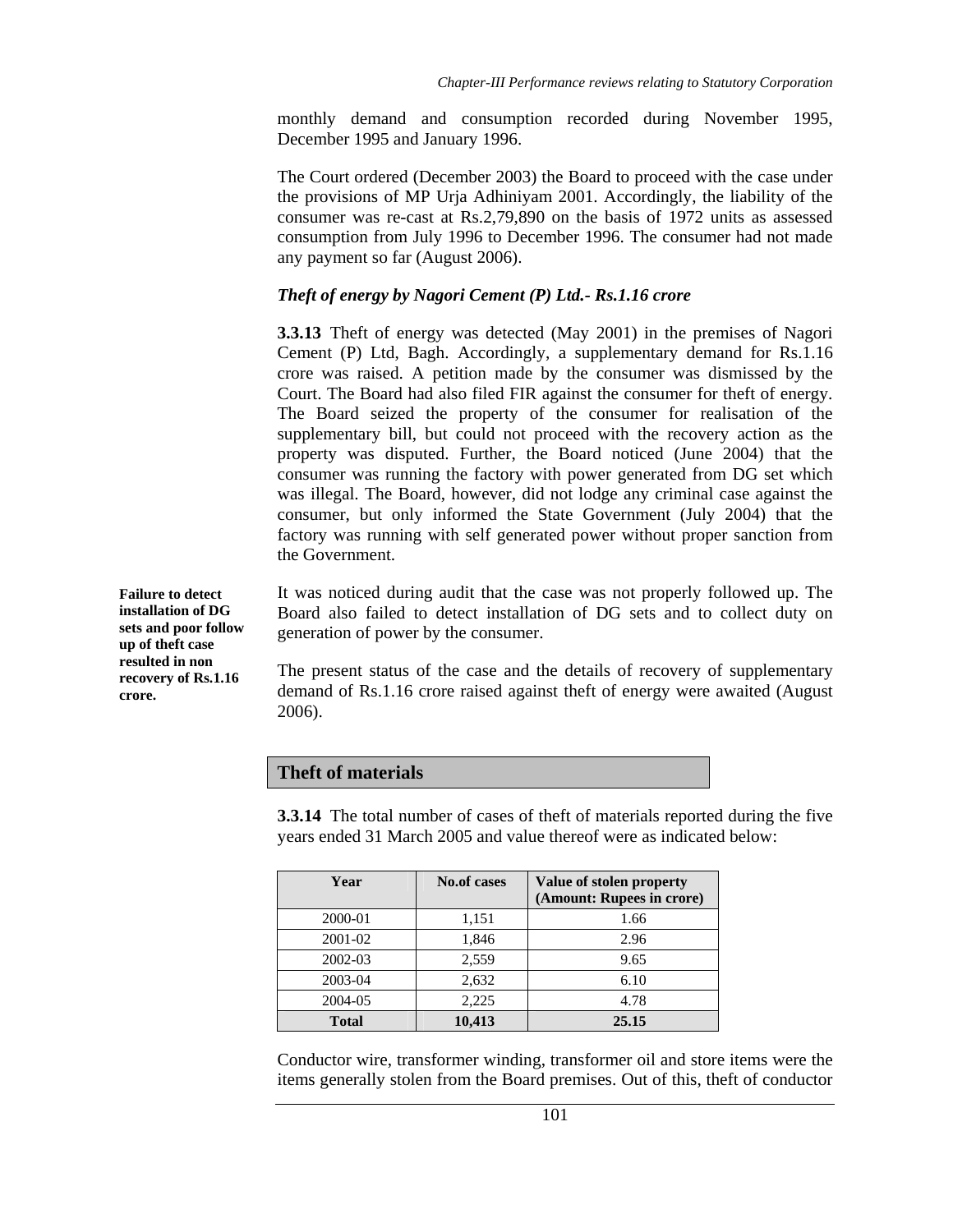wires valued Rs.16.26 crore represented 64.65 *per cent* of the value and 70.94 *per cent* of the incidence of theft as can be seen from the table below:

|              |                                 |                                                             |                                                                        | (Amount: Rupees in lakh)          |                                   |                                                 |  |
|--------------|---------------------------------|-------------------------------------------------------------|------------------------------------------------------------------------|-----------------------------------|-----------------------------------|-------------------------------------------------|--|
| Year         | <b>Total</b><br>No. of<br>cases | No. of cases<br>involving<br>theft of<br>conductor/<br>wire | <b>Incidence of</b><br>theft of<br>conductor /<br>wire<br>(Percentage) | <b>Total</b><br>value of<br>theft | Value of<br>theft of<br>conductor | Percentage<br>of theft of<br>conductor/<br>wire |  |
| 2000-01      | 1,151                           | 980                                                         | 85.14                                                                  | 166.35                            | 132.38                            | 79.58                                           |  |
| $2001 - 02$  | 1,846                           | 1.429                                                       | 77.41                                                                  | 296.25                            | 205.95                            | 69.52                                           |  |
| $2002 - 03$  | 2.559                           | 1,843                                                       | 72.02                                                                  | 965.25                            | 582.40                            | 60.34                                           |  |
| 2003-04      | 2.632                           | 1,810                                                       | 68.77                                                                  | 609.76                            | 407.41                            | 66.81                                           |  |
| 2004-05      | 2,225                           | 1,325                                                       | 59.55                                                                  | 477.69                            | 297.92                            | 62.36                                           |  |
| <b>Total</b> | 10,413                          | 7.387                                                       | 70.94                                                                  | 2,515.30                          | 1,626.06                          | 64.65                                           |  |

**3.3.15** There existed instructions of the Board for filing of FIRs in all cases of theft and for taking help of the Director, Vigilance and Security in case of any difficulty in filing of FIRs. It can, however, be seen from the table below that only in 42 *per cent* of the cases, the Board filed FIRs with the Police authorities.

| Year         | Total no. of theft<br>cases detected | No. of cases where<br><b>FIR</b> lodged | <b>Percentage of cases</b><br>where FIR lodged |  |
|--------------|--------------------------------------|-----------------------------------------|------------------------------------------------|--|
| 2000-01      | 1,151                                | 431                                     | 37.45                                          |  |
| 2001-02      | 1,846                                | 944                                     | 51.14                                          |  |
| 2002-03      | 2,559                                | 1,347                                   | 52.64                                          |  |
| 2003-04      | 2,632                                | 871                                     | 33.09                                          |  |
| 2004-05      | 2,225                                | 735                                     | 33.03                                          |  |
| <b>Total</b> | 10,413                               | 4,328                                   | 41.56                                          |  |

Thus the low rate of lodging of FIRs in cases of theft coupled with poor follow up of the cases resulted in poor recovery/realisation of stolen property.

The extant instructions of the Board regarding follow up of the theft / misappropriation cases required the field offices to maintain a register of losses and prepare progress report as per the prescribed proforma. A copy of the progress report as per the prescribed proforma was to be sent to the Regional Superintending Engineers and to the Joint Director (Audit), who would put up a consolidated report to the Board every year in the month of January. Such report relating to the period 2000-01 to 2004-05, though called for was not made available to Audit. Besides, it was noticed that the field offices were not maintaining the register as prescribed by the Board and that no consolidated reports were being sent to the Regional Superintending Engineers or Joint Director (Audit) for putting up a consolidated report to the Board. Thus the Board had failed to ensure compliance with its instruction regarding reporting and follow up of theft cases.

**In the absence of sufficient reporting, the Board could not exercise effective control over the high incidence of theft.**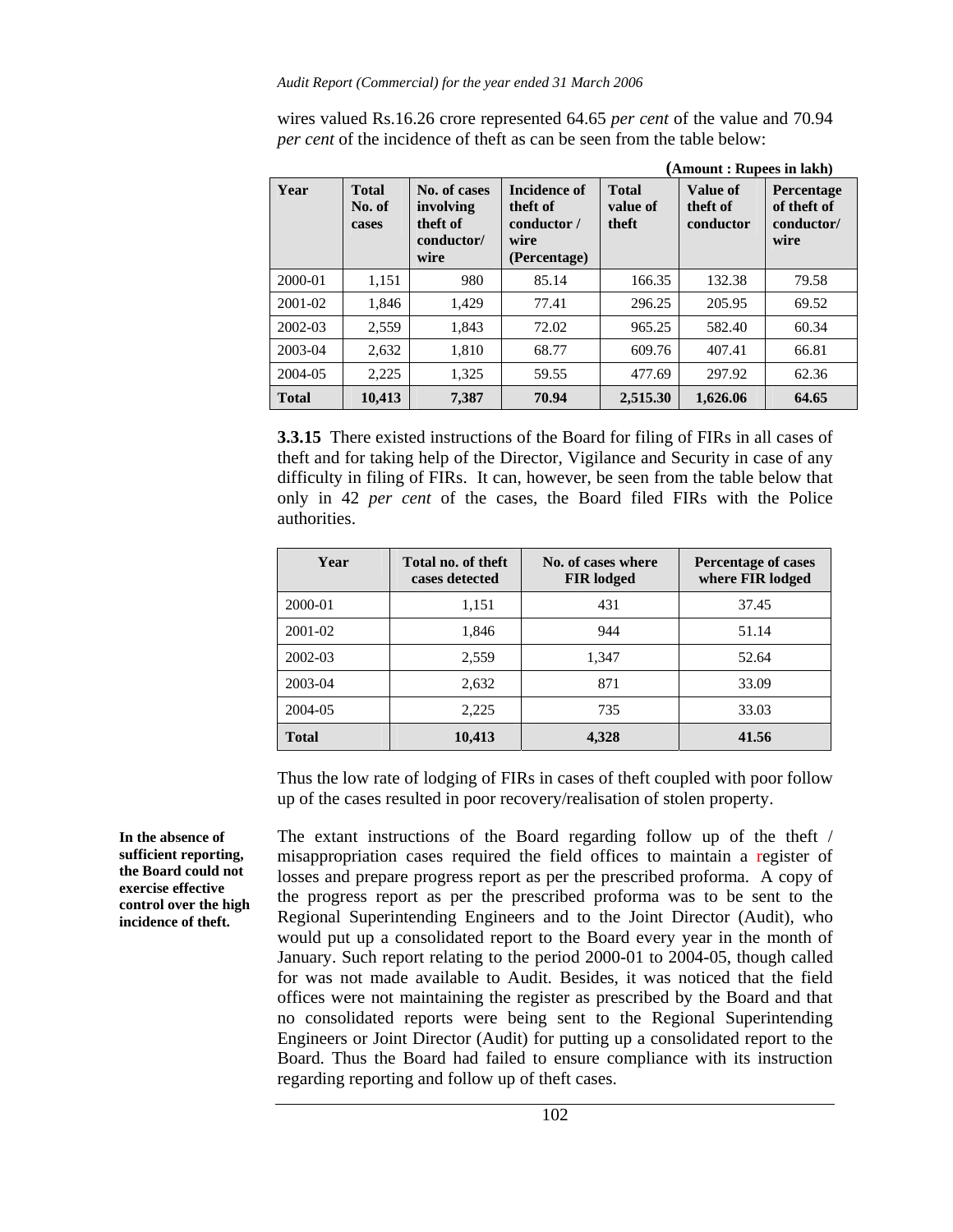**Absence of effectively overseeing the measures for controlling theft of its property resulted in increase in the number and value of theft cases.** 

The existing directions of the Executive Director (O&M) regarding reporting on and preventive measures to be taken in respect of theft of Board's property included (a) dismantling of lines which existed only for unconnected pumps and to return the materials to stores after the agreement period of the pumps was over or even where the agreement was not over, after verifying that the unconnected pumps were not likely to be connected, (b) no section of LT line shall remain unenergised, (c) regular patrolling of LT lines to be programmed by distribution centers, (d) arranging secret night patrolling (e) intensive patrolling in theft prone areas, (f) seeking assistance of Police in patrolling with the help of the Director, Vigilance and Security of the Board and the Superintendent of Police of the District, (g) formation of Suraksha Samitis at village level in all electrified villages as well as those villages where construction of electric line was in progress, involving general public as well as landlords, *Surpanch* and social workers.

It was, however, noticed during audit that there was nothing on record to show that the Board was overseeing implementation of these measures. It can, however, be seen from the table (para no. 3.3.14) that the value of the ft had increased from Rs.1.66 crore (2000-01) to Rs.9.65 crore (2002-03).

**3.3.16** Audit analysis of the data on theft of materials revealed that out of the seven regions in the Board, Gwalior Region represented 36.22 *per cent* of the value of reported theft cases. Out of the five circles in Gwalior Region, three circles viz., Gwalior (O&M), Shivpuri and Morena, represented 33.12 *per cent* of the theft cases as can be seen from the table below:

|              |                                                      |                                             |                                                       |                                                           | (Amount: Rupees in lakh)                            |                                                      |                                                                    |  |
|--------------|------------------------------------------------------|---------------------------------------------|-------------------------------------------------------|-----------------------------------------------------------|-----------------------------------------------------|------------------------------------------------------|--------------------------------------------------------------------|--|
| Year         | <b>Total</b><br>value of<br>theft in<br><b>Board</b> | Share of<br><b>Gwalior</b><br><b>Region</b> | Percent-<br>age in<br><b>Gwalior</b><br><b>Region</b> | <b>Share of</b><br><b>Gwalior</b><br>0&M<br><b>Circle</b> | <b>Share of</b><br><b>Shivpuri</b><br><b>Circle</b> | <b>Share</b><br>оf<br><b>Morena</b><br><b>Circle</b> | <b>Total of the</b><br>three Circles<br>(percentage in<br>bracket) |  |
| 2000-01      | 166.35                                               | 71.59                                       | 43.04                                                 | 13.94                                                     | 13.14                                               | 37.72                                                | 64.80<br>(38.95)                                                   |  |
| 2001-02      | 296.25                                               | 120.35                                      | 40.62                                                 | 33.39                                                     | 15.15                                               | 50.94                                                | 99.48<br>(33.58)                                                   |  |
| 2002-03      | 965.25                                               | 180.71                                      | 18.70                                                 | 41.37                                                     | 35.67                                               | 91.99                                                | (17.50)<br>169.03                                                  |  |
| 2003-04      | 609.76                                               | 317.99                                      | 52.15                                                 | 78.21                                                     | 110.75                                              | 106.75                                               | 295.71<br>(48.50)                                                  |  |
| 2004-05      | 477.69                                               | 220.29                                      | 46.11                                                 | 86.00                                                     | 5.62                                                | 112.52                                               | (42.73)<br>204.14                                                  |  |
| <b>Total</b> | 2,515.30                                             | 910.93                                      | 36.22                                                 | 252.91                                                    | 180.33                                              | 399.92                                               | 833.16<br>(33.12)                                                  |  |

The Board stated that theft was more in Gwalior Region due to decoit activity and also due to lack of support from police on account of shortage of Police Force. The reply is not tenable as the Board had not taken any effective remedial action even after identifying the reasons of theft.

**3.3.17** The Board had observed (November 1993) that Senior Officers were not paying due importance to the cases of theft of property. In majority of the cases proforma and detailed report were not furnished by the officers concerned to higher authorities and in many cases FIR was not lodged as discussed in para 3.3.15. This had resulted in poor recovery of stolen materials.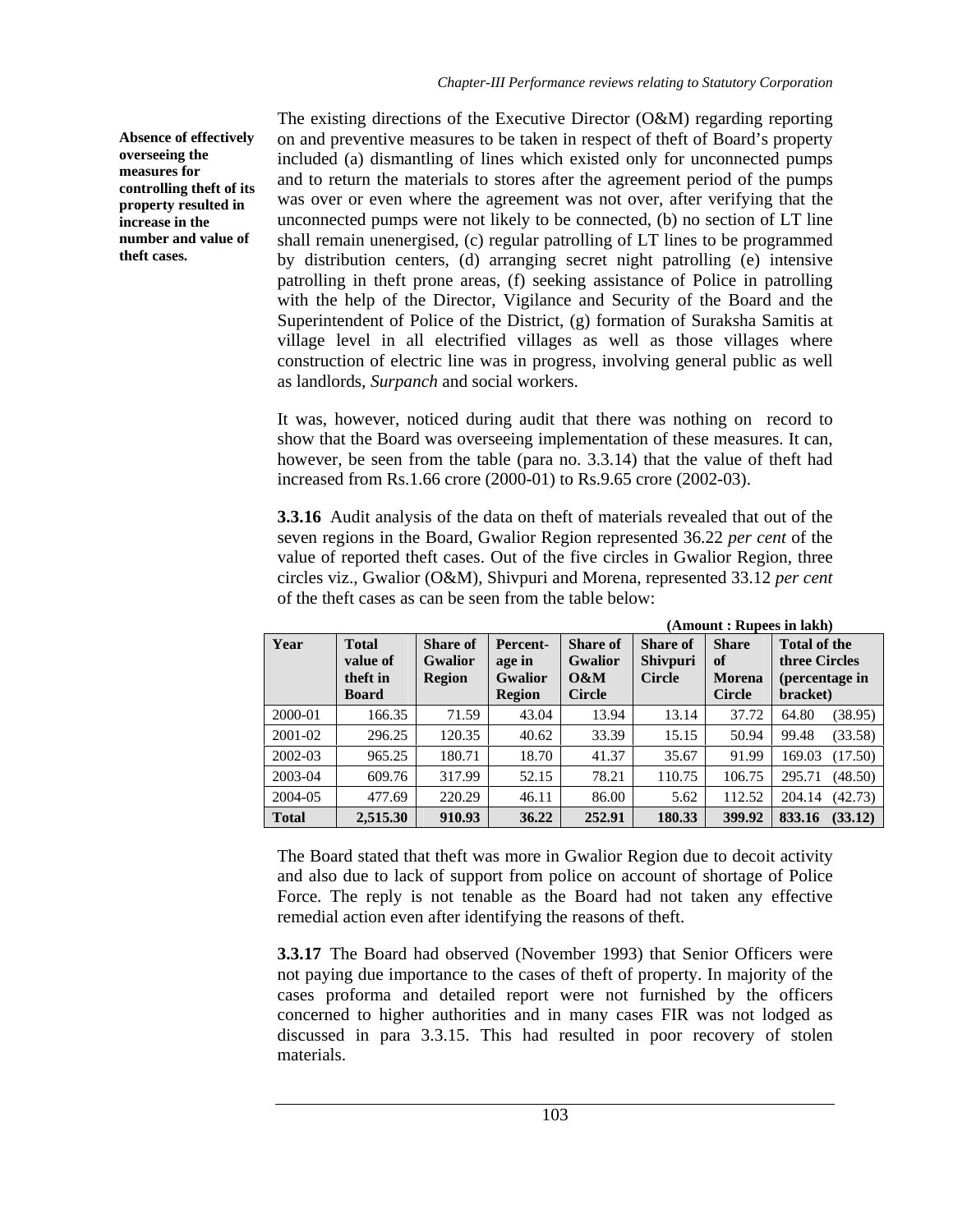*Audit Report (Commercial) for the year ended 31 March 2006* 

**(Amount : Rupees in lakh) Year** | **Value of theft** | **Value recovered Percentage of recovery Loss on account of theft**  2000-01 166.35 0.82 0.49 165.53 2001-02 | 296.25 | 5.08 | 1.71 | 291.17 2002-03 965.25 2.44 0.25 962.81 2003-04 609.76 0.29 0.05 609.47 2004-05 477.69 -- 0.00 477.69 **Total 2,515.30 8.63 0.34 2,506.68** 

The value of property stolen, property/value recovered and the percentage of recovery during the five years ended 31 March 2005 are as indicated below:

It was noticed during audit that the recovery of stolen property or value thereof was only 0.34 *per cent* of the value of property stolen, which indicated poor and ineffective pursuance of the cases by the Board.

Thus, the Board had failed to enforce its own guidelines and instructions resulting in poor recovery of stolen material or value thereof by the Board.

# **Conclusion**

**The performance of the Board with regard to handling of theft of energy and material was sub-optimal. The Board had not evolved any system to identify the exact magnitude of theft for taking effective action, nor did it set any targets or cycle for preventive measures like checking of consumer installation. The Board also had not analysed the sector / area-wise incidence of theft for making focussed efforts.** 

**Follow up of the theft cases was ineffective and realisation of dues against theft insignificant.** 

# **Recommendations**

The Board should take necessary steps to :

- $\triangleright$  evolve a mechanism to quantify the theft of electrical energy in the Board's system,
- $\triangleright$  formulate a uniform policy of checking the service connections of the various categories of consumers,
- $\triangleright$  conduct more checks on those areas/categories where the incidence of theft reported is high; and

**The Board could recover only 0.34** *per cent* **of the value of stolen property due to ineffective follow up of theft cases.**